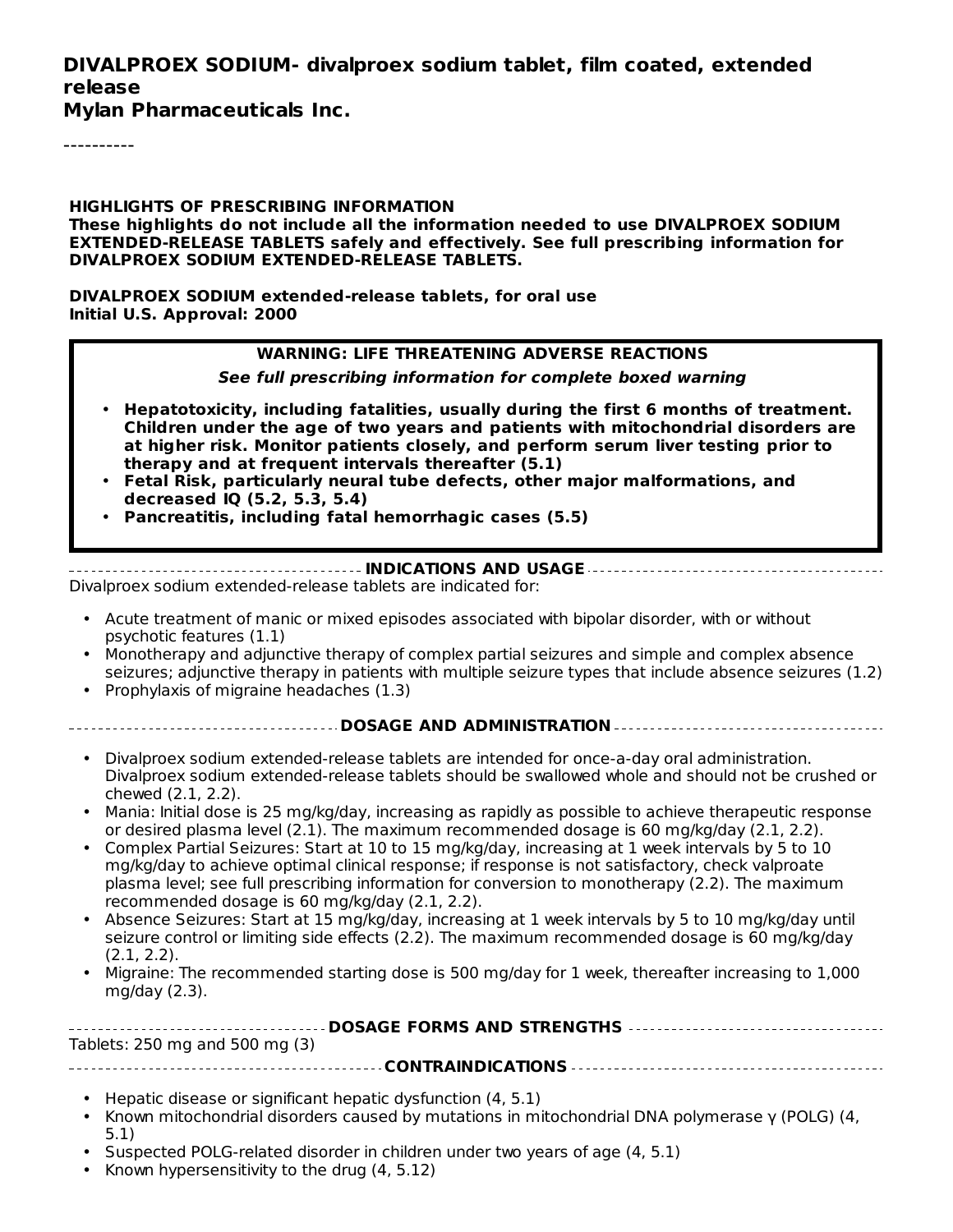- Known hypersensitivity to the drug (4, 5.12) Urea cycle disorders (4, 5.6)
- Prophylaxis of migraine headaches: Pregnant women, women of childbearing potential not using effective contraception (4, 8.1)

#### **WARNINGS AND PRECAUTIONS**

- Hepatotoxicity; evaluate high risk populations and monitor serum liver tests (5.1)
- Birth defects, decreased IQ, and neurodevelopmental disorders following in utero exposure; should not be used to treat women with epilepsy or bipolar disorder who are pregnant or who plan to become pregnant or to treat a woman of childbearing potential unless other medications have failed to provide adequate symptom control or are otherwise unacceptable (5.2, 5.3, 5.4)
- Pancreatitis; divalproex sodium extended-release tablets should ordinarily be discontinued (5.5)
- Suicidal behavior or ideation; Antiepileptic drugs, including divalproex sodium extended-release tablets, increase the risk of suicidal thoughts or behavior (5.7)
- Bleeding and other hematopoietic disorders; monitor platelet counts and coagulation tests (5.8)
- Hyperammonemia and hyperammonemic encephalopathy; measure ammonia level if unexplained lethargy and vomiting or changes in mental status, and also with concomitant topiramate use; consider discontinuation of valproate therapy (5.6, 5.9, 5.10)
- Hypothermia; Hypothermia has been reported during valproate therapy with or without associated hyperammonemia. This adverse reaction can also occur in patients using concomitant topiramate (5.11)
- Drug Reaction with Eosinophilia and Systemic Symptoms (DRESS)/Multiorgan hypersensitivity reaction; discontinue divalproex sodium extended-release tablets (5.12)
- Somnolence in the elderly can occur. Divalproex sodium extended-release tablets dosage should be increased slowly and with regular monitoring for fluid and nutritional intake (5.14)

#### **ADVERSE REACTIONS**

- Most common adverse reactions (reported > 5%) are abdominal pain, alopecia, amblyopia/blurred vision, amnesia, anorexia, asthenia, ataxia, back pain, bronchitis, constipation, depression, diarrhea, diplopia, dizziness, dyspnea, dyspepsia, ecchymosis, emotional lability, fever, flu syndrome, headache, increased appetite, infection, insomnia, nausea, nervousness, nystagmus, peripheral edema, pharyngitis, rash, rhinitis, somnolence, thinking abnormal, thrombocytopenia, tinnitus, tremor, vomiting, weight gain, weight loss (6.1, 6.2, 6.3).
- The safety and tolerability of valproate in pediatric patients were shown to be comparable to those in adults (8.4).

#### **To report SUSPECTED ADVERSE REACTIONS, contact Mylan at 1-877-446-3679 (1-877-4-INFO-RX) or FDA at 1-800-FDA-1088 or www.fda.gov/medwatch.**

#### **DRUG INTERACTIONS**

- Hepatic enzyme-inducing drugs (e.g., phenytoin, carbamazepine, phenobarbital, primidone, rifampin) can increase valproate clearance, while enzyme inhibitors (e.g., felbamate) can decrease valproate clearance. Therefore increased monitoring of valproate and concomitant drug concentrations and dosage adjustment are indicated whenever enzyme-inducing or inhibiting drugs are introduced or withdrawn (7.1)
- Aspirin, carbapenem antibiotics, estrogen-containing hormonal contraceptives: Monitoring of valproate concentrations is recommended (7.1)
- Co-administration of valproate can affect the pharmacokinetics of other drugs (e.g., diazepam, ethosuximide, lamotrigine, phenytoin) by inhibiting their metabolism or protein binding displacement (7.2)
- Patients stabilized on rufinamide should begin valproate therapy at a low dose, and titrate to clinically effective dose (7.2)
- Dosage adjustment of amitriptyline/nortriptyline, propofol, warfarin, and zidovudine may be necessary if used concomitantly with divalproex sodium extended-release tablets (7.2)
- Topiramate: Hyperammonemia and encephalopathy (5.10, 7.3)

#### **USE IN SPECIFIC POPULATIONS**

- Pregnancy: Divalproex sodium extended-release tablets can cause congenital malformations including neural tube defects, decreased IQ, and neurodevelopmental disorders (5.2, 5.3, 8.1)
- Pediatric: Children under the age of two years are at considerably higher risk of fatal hepatotoxicity (5.1, 8.4)
- Geriatric: Reduce starting dose; increase dosage more slowly; monitor fluid and nutritional intake, and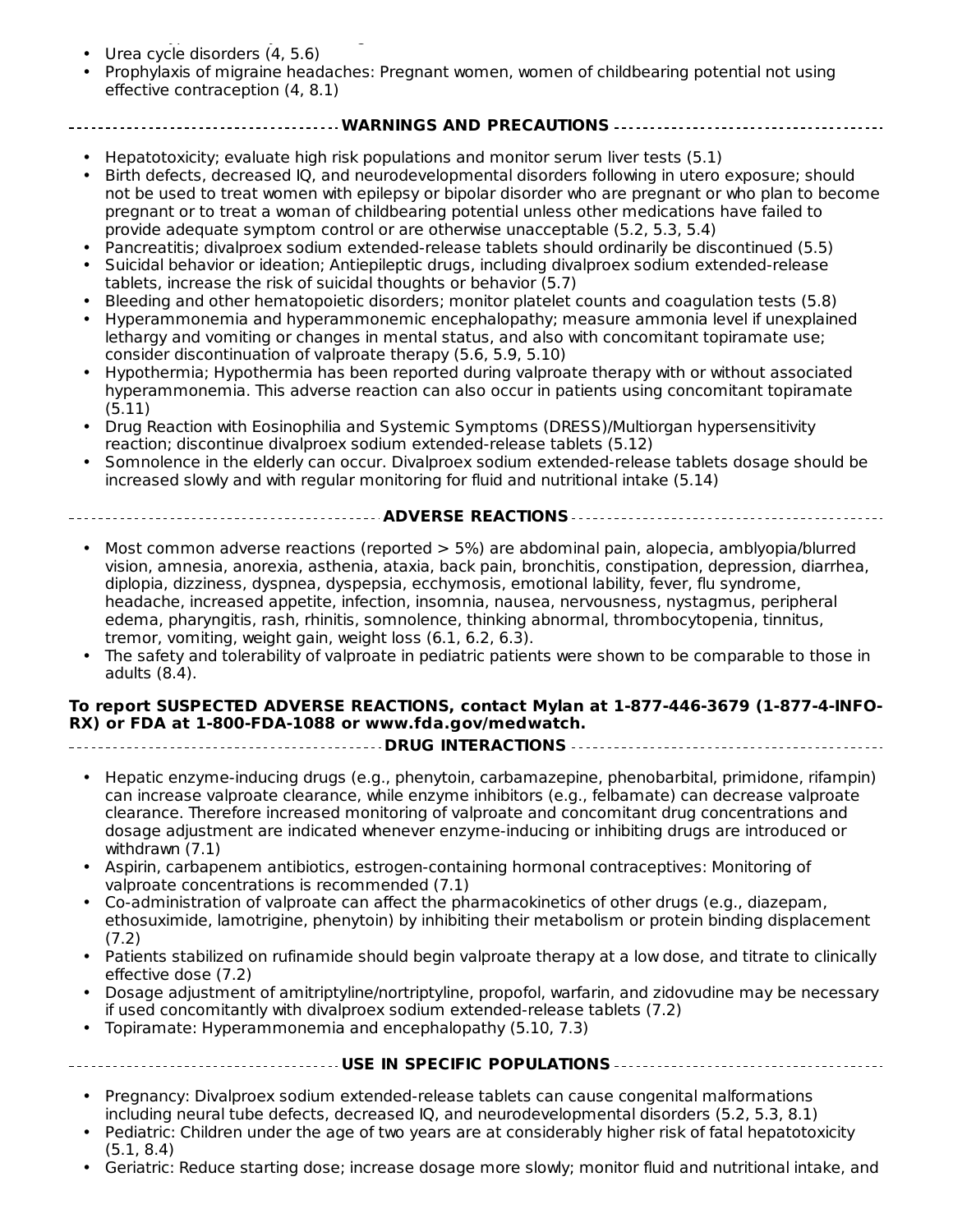#### **See 17 for PATIENT COUNSELING INFORMATION and Medication Guide.**

**Revised: 2/2022**

#### **FULL PRESCRIBING INFORMATION: CONTENTS\* WARNING: LIFE THREATENING ADVERSE REACTIONS 1 INDICATIONS AND USAGE**

- 1.1 Mania
- 1.2 Epilepsy
- 1.3 Migraine
- 1.4 Important Limitations

### **2 DOSAGE AND ADMINISTRATION**

- 2.1 Mania
- 2.2 Epilepsy
- 2.3 Migraine

2.4 Conversion from Divalproex Sodium Delayed-Release Tablets to Divalproex Sodium Extended-Release Tablets

- 2.5 General Dosing Advice
- 2.6 Dosing in Patients Taking Rufinamide

### **3 DOSAGE FORMS AND STRENGTHS**

#### **4 CONTRAINDICATIONS**

#### **5 WARNINGS AND PRECAUTIONS**

- 5.1 Hepatotoxicity
- 5.2 Structural Birth Defects
- 5.3 Decreased IQ Following *in utero* Exposure
- 5.4 Use in Women of Childbearing Potential
- 5.5 Pancreatitis
- 5.6 Urea Cycle Disorders
- 5.7 Suicidal Behavior and Ideation
- 5.8 Bleeding and Other Hematopoietic Disorders
- 5.9 Hyperammonemia

5.10 Hyperammonemia and Encephalopathy Associated with Concomitant Topiramate Use

5.11 Hypothermia

5.12 Drug Reaction with Eosinophilia and Systemic Symptoms (DRESS)/Multiorgan Hypersensitivity Reactions

- 5.13 Interaction with Carbapenem Antibiotics
- 5.14 Somnolence in the Elderly
- 5.15 Monitoring: Drug Plasma Concentration
- 5.16 Effect on Ketone and Thyroid Function Tests
- 5.17 Effect on HIV and CMV Viruses Replication
- 5.18 Medication Residue in the Stool

# **6 ADVERSE REACTIONS**

- 6.1 Mania
- 6.2 Epilepsy
- 6.3 Migraine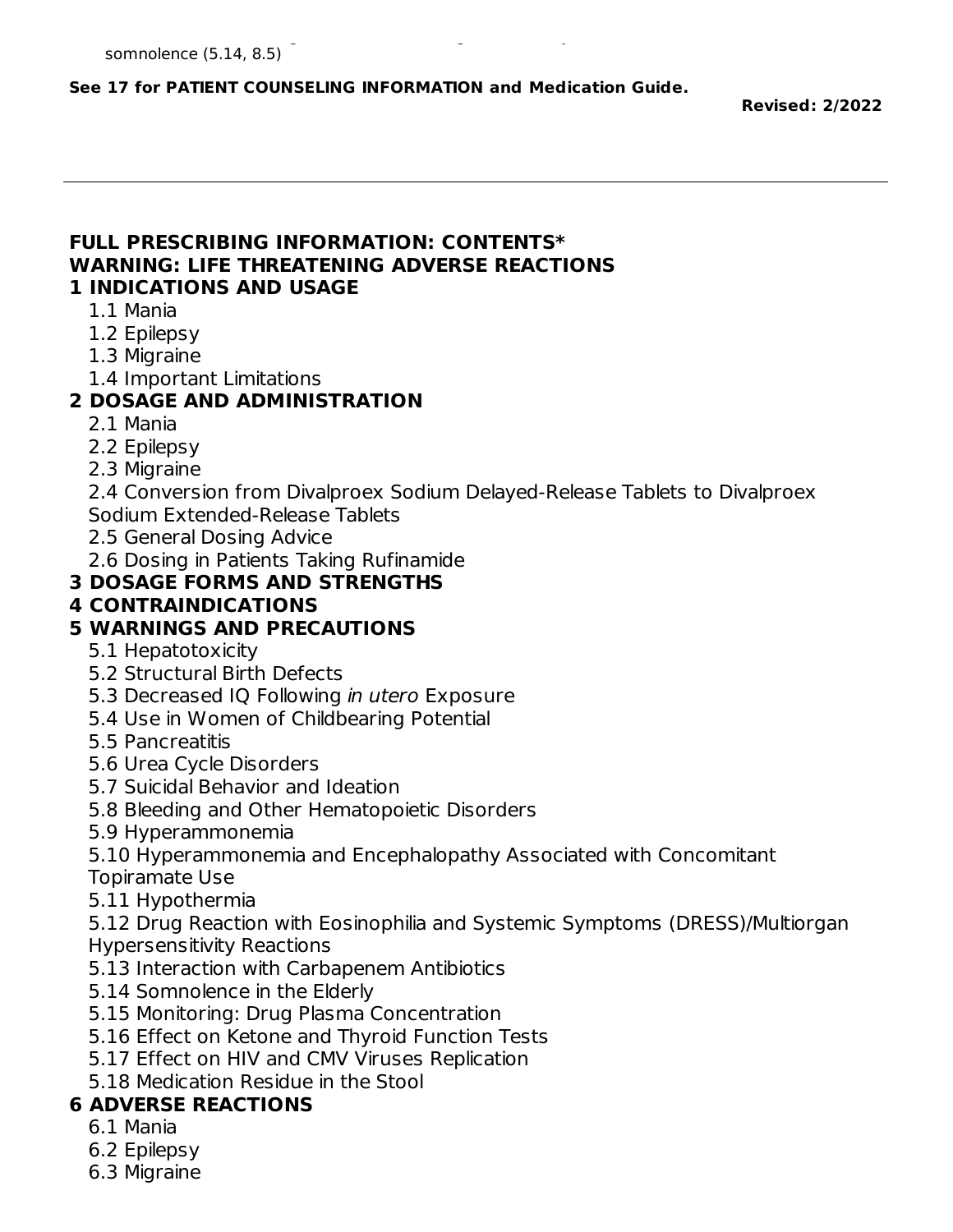6.4 Postmarketing Experience

#### **7 DRUG INTERACTIONS**

- 7.1 Effects of Co-Administered Drugs on Valproate Clearance
- 7.2 Effects of Valproate on Other Drugs
- 7.3 Topiramate

#### **8 USE IN SPECIFIC POPULATIONS**

- 8.1 Pregnancy
- 8.2 Lactation
- 8.3 Females and Males of Reproductive Potential
- 8.4 Pediatric Use
- 8.5 Geriatric Use
- 8.6 Effect of Disease

#### **10 OVERDOSAGE**

#### **11 DESCRIPTION**

### **12 CLINICAL PHARMACOLOGY**

- 12.1 Mechanism of Action
- 12.2 Pharmacodynamics
- 12.3 Pharmacokinetics

### **13 NONCLINICAL TOXICOLOGY**

13.1 Carcinogenesis, Mutagenesis, and Impairment of Fertility

#### **14 CLINICAL STUDIES**

- 14.1 Mania
- 14.2 Epilepsy
- 14.3 Migraine

#### **15 REFERENCES**

#### **16 HOW SUPPLIED/STORAGE AND HANDLING**

#### **17 PATIENT COUNSELING INFORMATION**

 $\ast$  Sections or subsections omitted from the full prescribing information are not listed.

#### **FULL PRESCRIBING INFORMATION**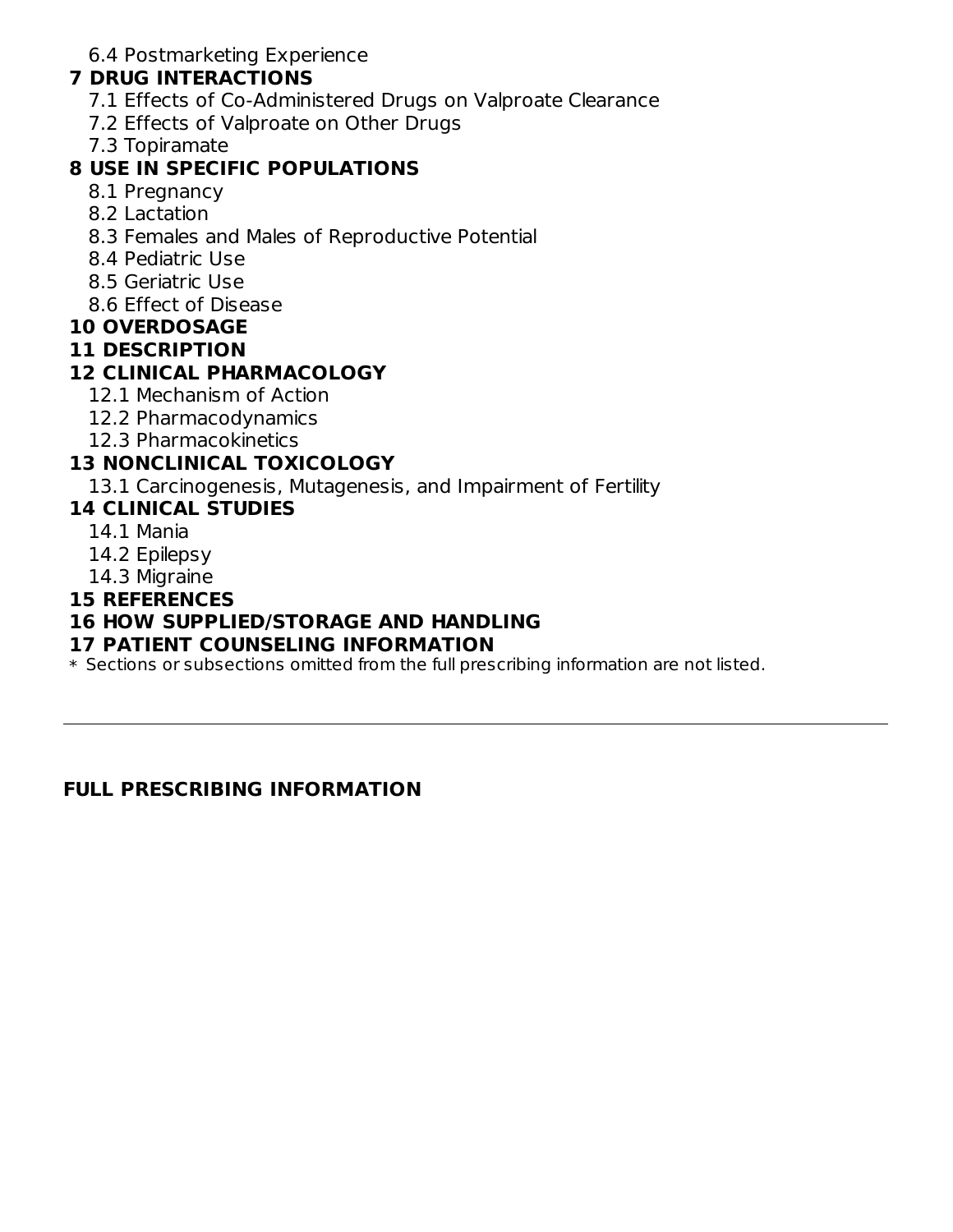#### **WARNING: LIFE THREATENING ADVERSE REACTIONS**

**Hepatotoxicity: General Population: Hepatic failure resulting in fatalities has occurred in patients receiving valproate and its derivatives. These incidents usually have occurred during the first six months of treatment. Serious or fatal hepatotoxicity may be preceded by non-specific symptoms such as malaise, weakness, lethargy, facial edema, anorexia, and vomiting. In patients with epilepsy, a loss of seizure control may also occur. Patients should be monitored closely for appearance of these symptoms. Serum liver tests should be performed prior to therapy and at frequent intervals thereafter, especially during the first six months [see Warnings and Precautions (5.1)].**

**Children under the age of two years are at a considerably increased risk of developing fatal hepatotoxicity, especially those on multiple anticonvulsants, those with congenital metabolic disorders, those with severe seizure disorders accompanied by mental retardation, and those with organic brain disease. When divalproex sodium extended-release tablets are used in this patient group, it should be used with extreme caution and as a sole agent. The benefits of therapy should be weighed against the risks. The incidence of fatal hepatotoxicity decreases considerably in progressively older patient groups.**

**Patients with Mitochondrial Disease: There is an increased risk of valproate-induced acute liver failure and resultant deaths in patients with hereditary neurometabolic syndromes caused by DNA mutations of the mitochondrial DNA Polymerase γ (POLG) gene (e.g., Alpers Huttenlocher Syndrome). Divalproex sodium extended-release tablets are contraindicated in patients known to have mitochondrial disorders caused by POLG mutations and children under two years of age who are clinically suspected of having a mitochondrial disorder [see Contraindications (4)]. In patients over two years of age who are clinically suspected of having a hereditary mitochondrial disease, divalproex sodium extended-release tablets should only be used after other anticonvulsants have failed. This older group of patients should be closely monitored during treatment with divalproex sodium extendedrelease tablets for the development of acute liver injury with regular clinical assessments and serum liver testing. POLG mutation screening should be performed in accordance with current clinical practice [see Warnings and Precautions (5.1)].**

**Fetal Risk: Valproate can cause major congenital malformations, particularly neural tube defects (e.g., spina bifida). In addition, valproate can cause decreased IQ scores and neurodevelopmental disorders following in utero exposure.**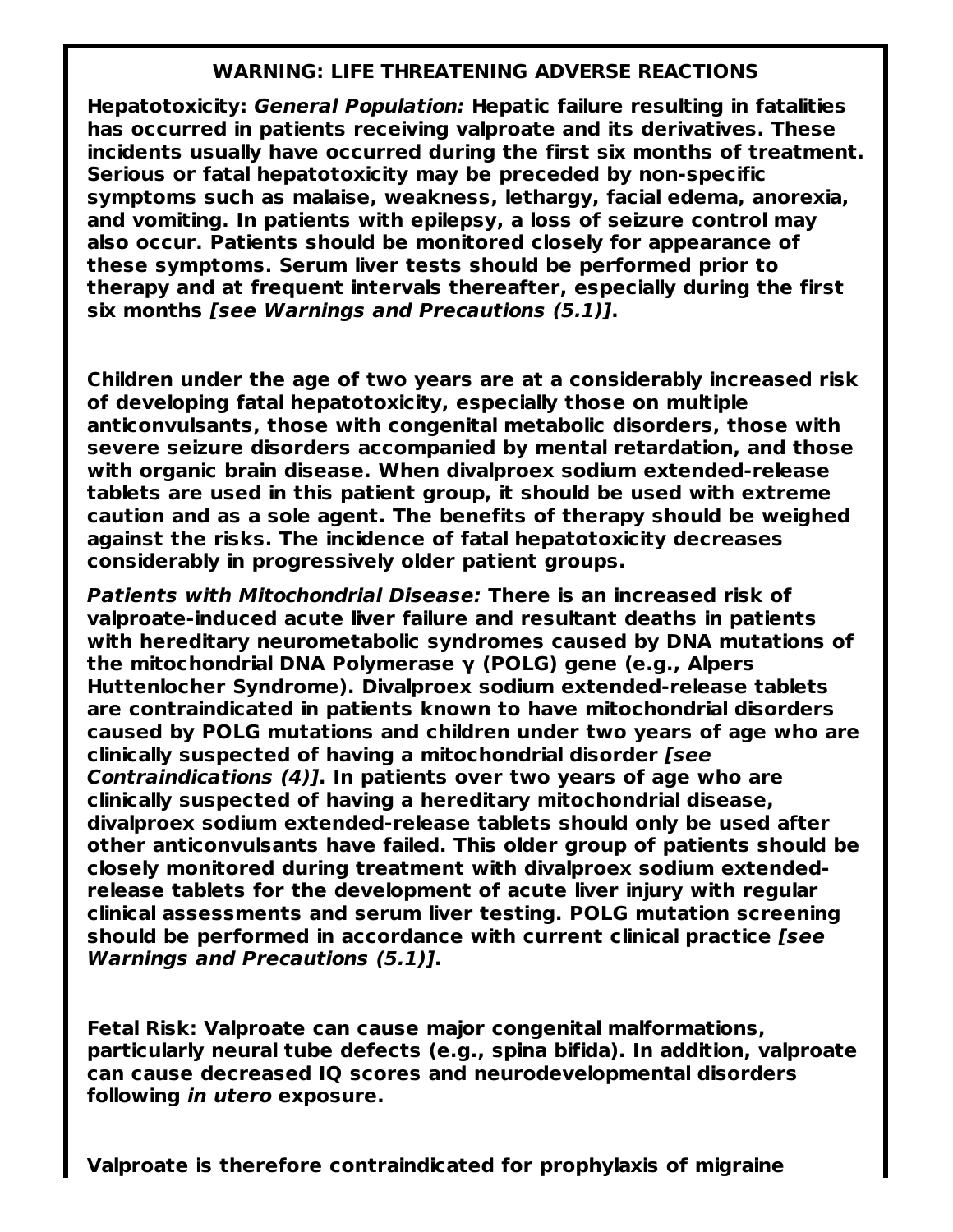**headaches in pregnant women and in women of childbearing potential who are not using effective contraception [see Contraindications (4)]. Valproate should not be used to treat women with epilepsy or bipolar disorder who are pregnant or who plan to become pregnant unless other medications have failed to provide adequate symptom control or are otherwise unacceptable.**

**Valproate should not be administered to a woman of childbearing potential unless other medications have failed to provide adequate symptom control or are otherwise unacceptable. In such situations, effective contraception should be used [see Warnings and Precautions (5.2, 5.3, 5.4)].**

**A Medication Guide describing the risks of valproate is available for patients [see Patient Counseling Information (17)].**

**Pancreatitis: Cases of life-threatening pancreatitis have been reported in both children and adults receiving valproate. Some of the cases have been described as hemorrhagic with a rapid progression from initial symptoms to death. Cases have been reported shortly after initial use as well as after several years of use. Patients and guardians should be warned that abdominal pain, nausea, vomiting, and/or anorexia can be symptoms of pancreatitis that require prompt medical evaluation. If pancreatitis is diagnosed, valproate should ordinarily be discontinued. Alternative treatment for the underlying medical condition should be initiated as clinically indicated [see Warnings and Precautions (5.5)].**

#### **1 INDICATIONS AND USAGE**

#### **1.1 Mania**

Divalproex sodium extended-release tablets are a valproate and are indicated for the treatment of acute manic or mixed episodes associated with bipolar disorder, with or without psychotic features. A manic episode is a distinct period of abnormally and persistently elevated, expansive, or irritable mood. Typical symptoms of mania include pressure of speech, motor hyperactivity, reduced need for sleep, flight of ideas, grandiosity, poor judgment, aggressiveness, and possible hostility. A mixed episode is characterized by the criteria for a manic episode in conjunction with those for a major depressive episode (depressed mood, loss of interest or pleasure in nearly all activities).

The efficacy of divalproex sodium extended-release tablets is based in part on studies of divalproex sodium delayed-release tablets in this indication, and was confirmed in a 3 week trial with patients meeting DSM-IV TR criteria for bipolar I disorder, manic or mixed type, who were hospitalized for acute mania [see Clinical Studies (14.1)].

The effectiveness of valproate for long-term use in mania, i.e., more than 3 weeks, has not been demonstrated in controlled clinical trials. Therefore, healthcare providers who elect to use divalproex sodium extended-release tablets for extended periods should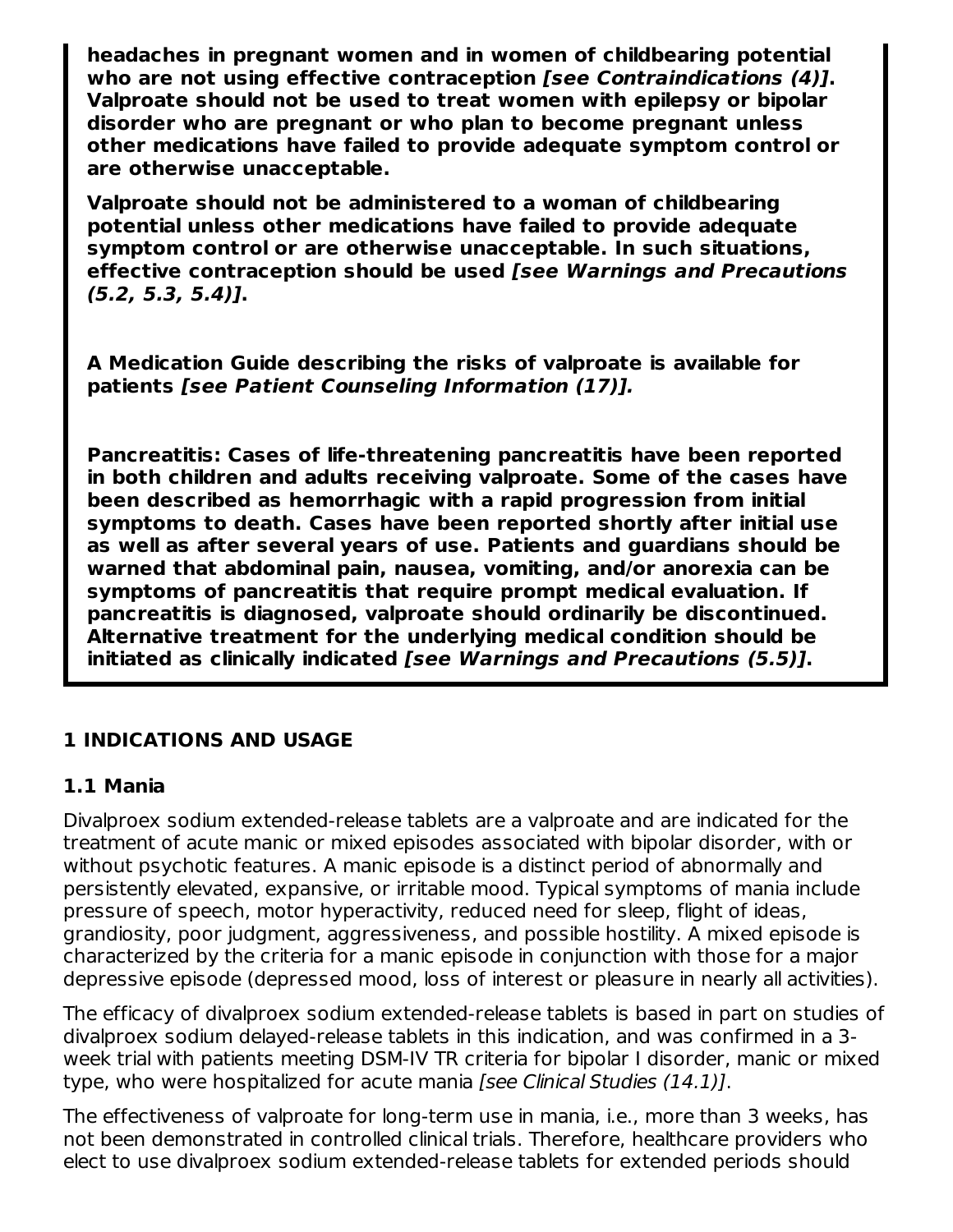continually reevaluate the long-term risk-benefits of the drug for the individual patient.

# **1.2 Epilepsy**

Divalproex sodium extended-release tablets are indicated as monotherapy and adjunctive therapy in the treatment of adult patients and pediatric patients down to the age of 10 years with complex partial seizures that occur either in isolation or in association with other types of seizures. Divalproex sodium extended-release tablets are also indicated for use as sole and adjunctive therapy in the treatment of simple and complex absence seizures in adults and children 10 years of age or older, and adjunctively in adults and children 10 years of age or older with multiple seizure types that include absence seizures.

Simple absence is defined as very brief clouding of the sensorium or loss of consciousness accompanied by certain generalized epileptic discharges without other detectable clinical signs. Complex absence is the term used when other signs are also present.

# **1.3 Migraine**

Divalproex sodium extended-release tablets are indicated for prophylaxis of migraine headaches. There is no evidence that divalproex sodium extended-release tablets are useful in the acute treatment of migraine headaches.

# **1.4 Important Limitations**

Because of the risk to the fetus of decreased IQ, neurodevelopmental disorders, neural tube defects, and other major congenital malformations, which may occur very early in pregnancy, valproate should not be used to treat women with epilepsy or bipolar disorder who are pregnant or who plan to become pregnant unless other medications have failed to provide adequate symptom control or are otherwise unacceptable. Valproate should not be administered to a woman of childbearing potential unless other medications have failed to provide adequate symptom control or are otherwise unacceptable [see Warnings and Precautions (5.2, 5.3, 5.4), Use in Specific Populations (8.1), and Patient Counseling Information (17)].

For prophylaxis of migraine headaches, divalproex sodium extended-release tablets are contraindicated in women who are pregnant and in women of childbearing potential who are not using effective contraception [see Contraindications (4)].

# **2 DOSAGE AND ADMINISTRATION**

Divalproex sodium extended-release tablets are an extended-release product intended for once-a-day oral administration. Divalproex sodium extended-release tablets should be swallowed whole and should not be crushed or chewed.

# **2.1 Mania**

Divalproex sodium extended-release tablets are administered orally. The recommended initial dose is 25 mg/kg/day given once daily. The dose should be increased as rapidly as possible to achieve the lowest therapeutic dose which produces the desired clinical effect or the desired range of plasma concentrations. In a placebo-controlled clinical trial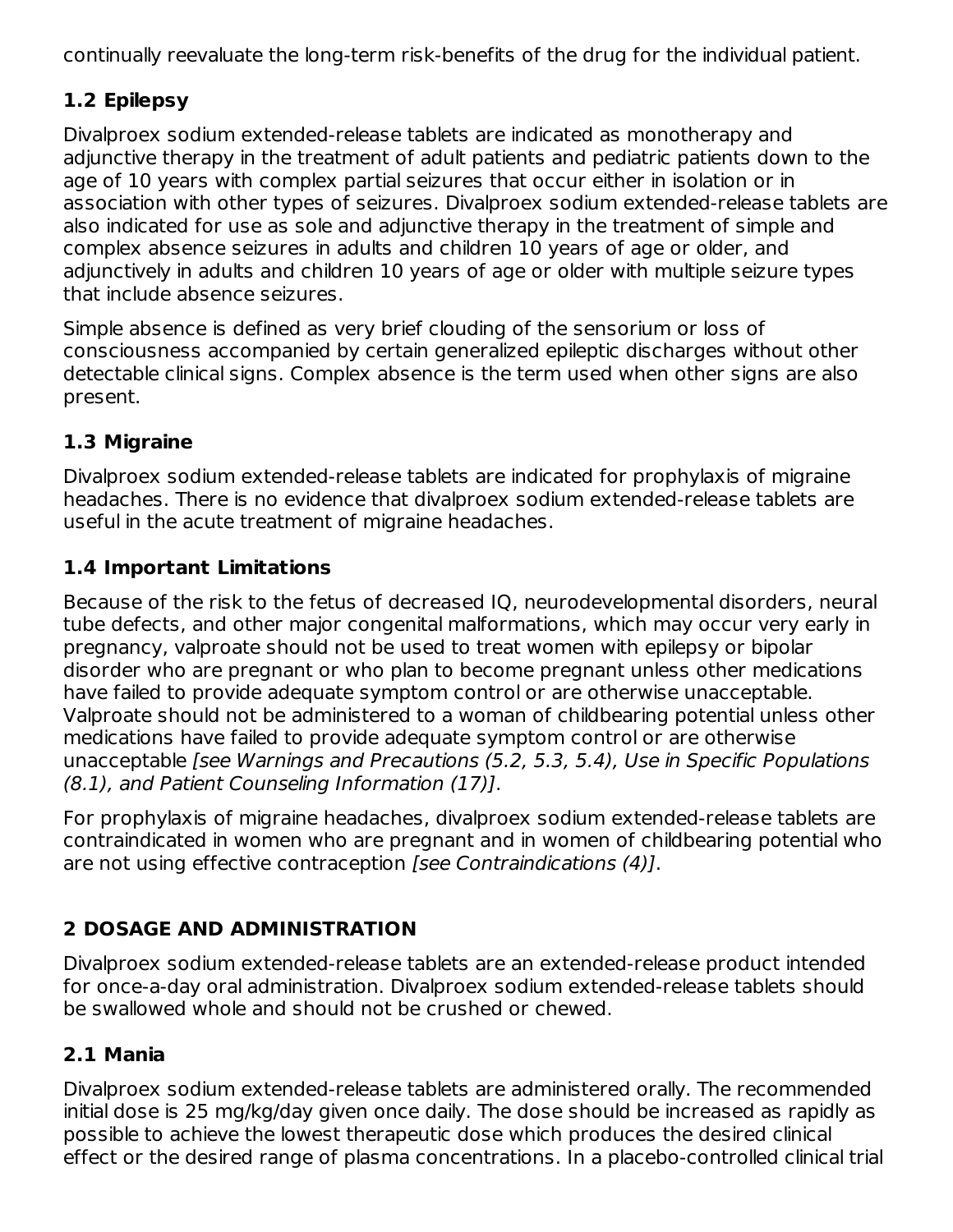of acute mania or mixed type, patients were dosed to a clinical response with a trough plasma concentration between 85 and 125 mcg/mL. The maximum recommended dosage is 60 mg/kg/day.

There is no body of evidence available from controlled trials to guide a clinician in the longer term management of a patient who improves during divalproex sodium extended-release tablets treatment of an acute manic episode. While it is generally agreed that pharmacological treatment beyond an acute response in mania is desirable, both for maintenance of the initial response and for prevention of new manic episodes, there are no data to support the benefits of divalproex sodium extended-release tablets in such longer-term treatment (i.e., beyond 3 weeks).

# **2.2 Epilepsy**

Divalproex sodium extended-release tablets are administered orally, and must be swallowed whole. As divalproex sodium extended-release tablets dosage is titrated upward, concentrations of clonazepam, diazepam, ethosuximide, lamotrigine, tolbutamide, phenobarbital, carbamazepine, and/or phenytoin may be affected [see Drug] Interactions (7.2)].

### **Complex Partial Seizures**

For adults and children 10 years of age or older.

# Monotherapy (Initial Therapy)

Divalproex sodium extended-release tablets have not been systematically studied as initial therapy. Patients should initiate therapy at 10 to 15 mg/kg/day. The dosage should be increased by 5 to 10 mg/kg/week to achieve optimal clinical response. Ordinarily, optimal clinical response is achieved at daily doses below 60 mg/kg/day. If satisfactory clinical response has not been achieved, plasma levels should be measured to determine whether or not they are in the usually accepted therapeutic range (50 to 100 mcg/mL). No recommendation regarding the safety of valproate for use at doses above 60 mg/kg/day can be made.

The probability of thrombocytopenia increases significantly at total trough valproate plasma concentrations above 110 mcg/mL in females and 135 mcg/mL in males. The benefit of improved seizure control with higher doses should be weighed against the possibility of a greater incidence of adverse reactions.

### Conversion to Monotherapy

Patients should initiate therapy at 10 to 15 mg/kg/day. The dosage should be increased by 5 to 10 mg/kg/week to achieve optimal clinical response. Ordinarily, optimal clinical response is achieved at daily doses below 60 mg/kg/day. If satisfactory clinical response has not been achieved, plasma levels should be measured to determine whether or not they are in the usually accepted therapeutic range (50 - 100 mcg/mL). No recommendation regarding the safety of valproate for use at doses above 60 mg/kg/day can be made.

Concomitant antiepilepsy drug (AED) dosage can ordinarily be reduced by approximately 25% every 2 weeks. This reduction may be started at initiation of divalproex sodium extended-release tablets therapy, or delayed by 1 to 2 weeks if there is a concern that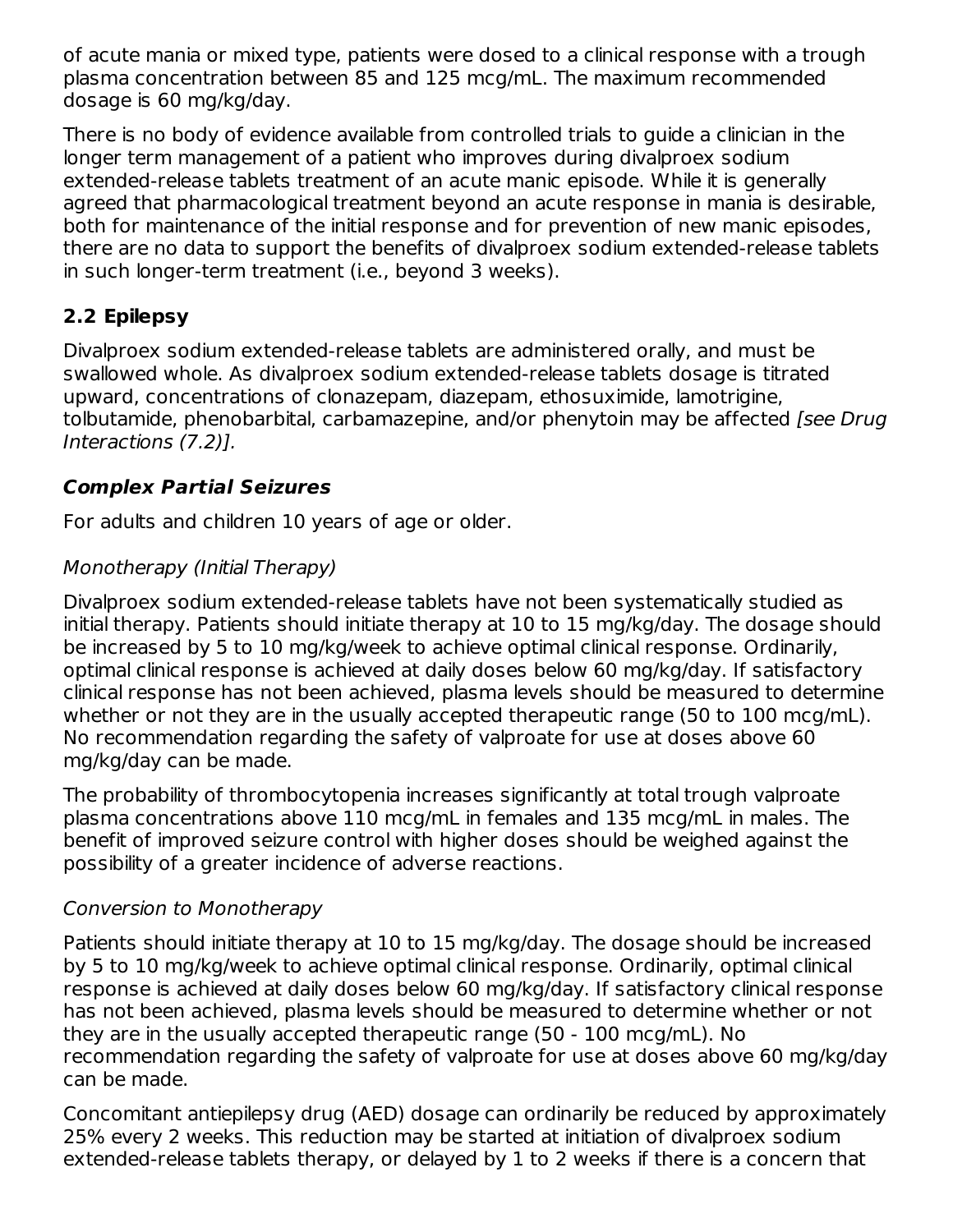seizures are likely to occur with a reduction. The speed and duration of withdrawal of the concomitant AED can be highly variable, and patients should be monitored closely during this period for increased seizure frequency.

### Adjunctive Therapy

Divalproex sodium extended-release tablets may be added to the patient's regimen at a dosage of 10 to 15 mg/kg/day. The dosage may be increased by 5 to 10 mg/kg/week to achieve optimal clinical response. Ordinarily, optimal clinical response is achieved at daily doses below 60 mg/kg/day. If satisfactory clinical response has not been achieved, plasma levels should be measured to determine whether or not they are in the usually accepted therapeutic range (50 to 100 mcg/mL). No recommendation regarding the safety of valproate for use at doses above 60 mg/kg/day can be made.

In a study of adjunctive therapy for complex partial seizures in which patients were receiving either carbamazepine or phenytoin in addition to valproate, no adjustment of carbamazepine or phenytoin dosage was needed [see Clinical Studies (14.2)]. However, since valproate may interact with these or other concurrently administered AEDs as well as other drugs, periodic plasma concentration determinations of concomitant AEDs are recommended during the early course of therapy [see Drug Interactions (7)].

# **Simple and Complex Absence Seizures**

The recommended initial dose is 15 mg/kg/day, increasing at one week intervals by 5 to 10 mg/kg/day until seizures are controlled or side effects preclude further increases. The maximum recommended dosage is 60 mg/kg/day.

A good correlation has not been established between daily dose, serum concentrations, and therapeutic effect. However, therapeutic valproate serum concentration for most patients with absence seizures is considered to range from 50 to 100 mcg/mL. Some patients may be controlled with lower or higher serum concentrations [see Clinical Pharmacology (12.3)].

As divalproex sodium extended-release tablets dosage is titrated upward, blood concentrations of phenobarbital and/or phenytoin may be affected [see Drug] Interactions (7.2)].

Antiepilepsy drugs should not be abruptly discontinued in patients in whom the drug is administered to prevent major seizures because of the strong possibility of precipitating status epilepticus with attendant hypoxia and threat to life.

# **2.3 Migraine**

Divalproex sodium extended-release tablets are indicated for prophylaxis of migraine headaches in adults.

The recommended starting dose is 500 mg once daily for 1 week, thereafter increasing to 1,000 mg once daily. Although doses other than 1,000 mg once daily of divalproex sodium extended-release tablets have not been evaluated in patients with migraine, the effective dose range of divalproex sodium delayed-release tablets in these patients is 500-1,000 mg/day. As with other valproate products, doses of divalproex sodium extended-release tablets should be individualized and dose adjustment may be necessary. If a patient requires smaller dose adjustments than that available with divalproex sodium extended-release tablets, divalproex sodium delayed-release tablets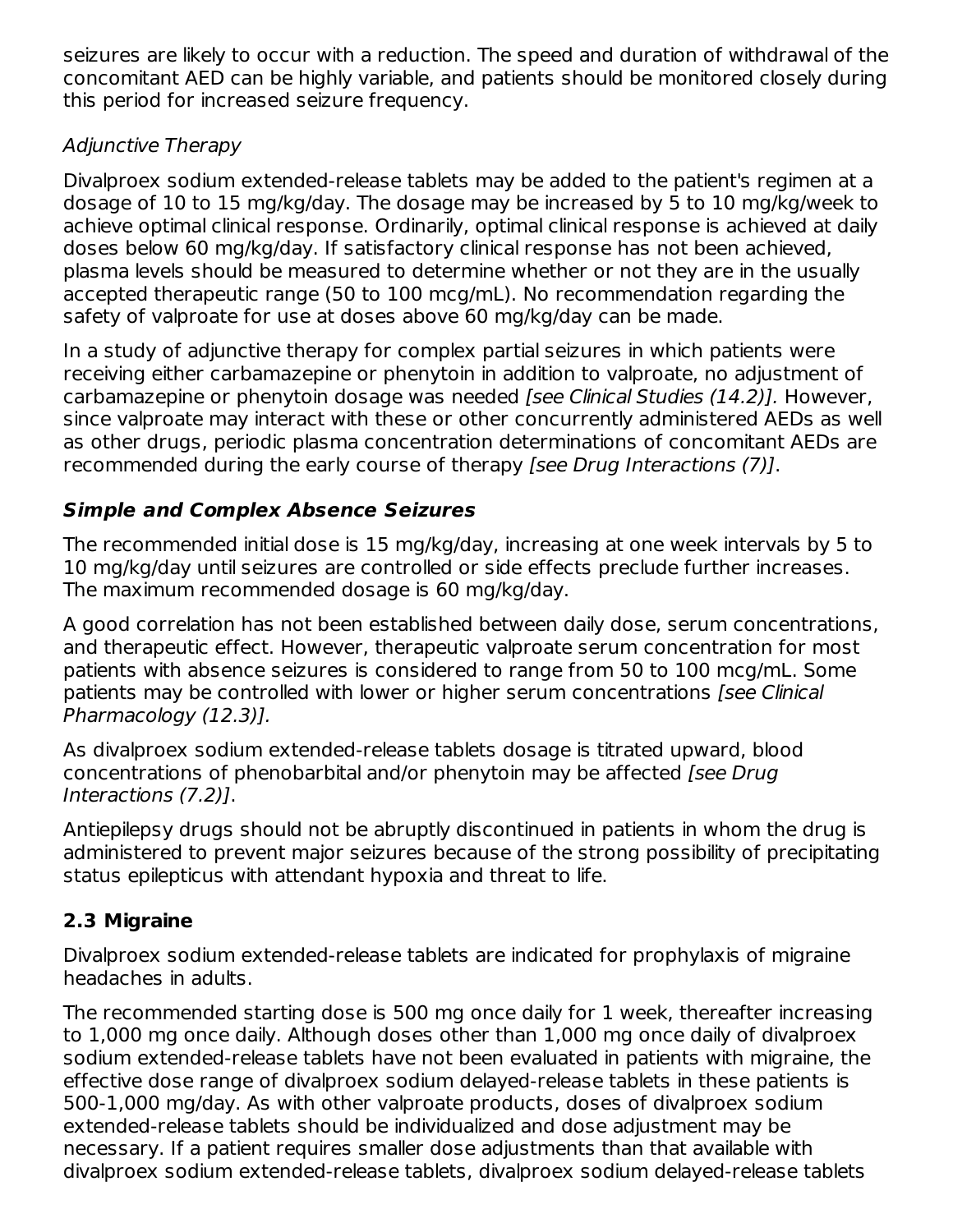should be used instead.

#### **2.4 Conversion from Divalproex Sodium Delayed-Release Tablets to Divalproex Sodium Extended-Release Tablets**

In adult patients and pediatric patients 10 years of age or older with epilepsy previously receiving divalproex sodium delayed-release tablets, divalproex sodium extended-release tablets should be administered once-daily using a dose 8 to 20% higher than the total daily dose of divalproex sodium delayed-release tablets (Table 1). For patients whose divalproex sodium delayed-release tablets total daily dose cannot be directly converted to divalproex sodium extended-release tablets, consideration may be given at the clinician's discretion to increase the patient's divalproex sodium delayed-release tablets total daily dose to the next higher dosage before converting to the appropriate total daily dose of divalproex sodium extended-release tablets.

| <b>Divalproex Sodium Delayed-Release</b><br><b>Tablets</b> | <b>Divalproex Sodium Extended-Release</b><br><b>Tablets</b> |
|------------------------------------------------------------|-------------------------------------------------------------|
| <b>Total Daily Dose (mg)</b>                               | (mg)                                                        |
| $500^* - 625$                                              | 750                                                         |
| $750^* - 875$                                              | 1,000                                                       |
| $1,000^*$ -1,125                                           | 1,250                                                       |
| 1,250-1,375                                                | 1,500                                                       |
| 1,500-1,625                                                | 1,750                                                       |
| 1,750                                                      | 2,000                                                       |
| 1,875-2,000                                                | 2,250                                                       |
| 2,125-2,250                                                | 2,500                                                       |
| 2,375                                                      | 2,750                                                       |
| 2,500-2,750                                                | 3,000                                                       |
| 2,875                                                      | 3,250                                                       |
| 3,000-3,125                                                | 3,500                                                       |

### **Table 1. Dose Conversion**

 $\ast$  These total daily doses of divalproex sodium delayed-release tablets cannot be directly converted to an 8 to 20% higher total daily dose of divalproex sodium extended-release tablets because the required dosing strengths of divalproex sodium extended-release tablets are not available. Consideration may be given at the clinician's discretion to increase the patient's divalproex sodium delayed-release tablets total daily dose to the next higher dosage before converting to the appropriate total daily dose of divalproex sodium extended-release tablets.

There is insufficient data to allow a conversion factor recommendation for patients with divalproex sodium delayed-release tablets doses above 3,125 mg/day. Plasma valproate  $\mathsf{C}_{\mathsf{min}}$  concentrations for divalproex sodium extended-release tablets on average are equivalent to divalproex sodium delayed-release tablets, but may vary across patients after conversion. If satisfactory clinical response has not been achieved, plasma levels should be measured to determine whether or not they are in the usually accepted therapeutic range (50 to 100 mcg/mL) [see Clinical Pharmacology (12.2)].

# **2.5 General Dosing Advice**

### **Dosing in Elderly Patients**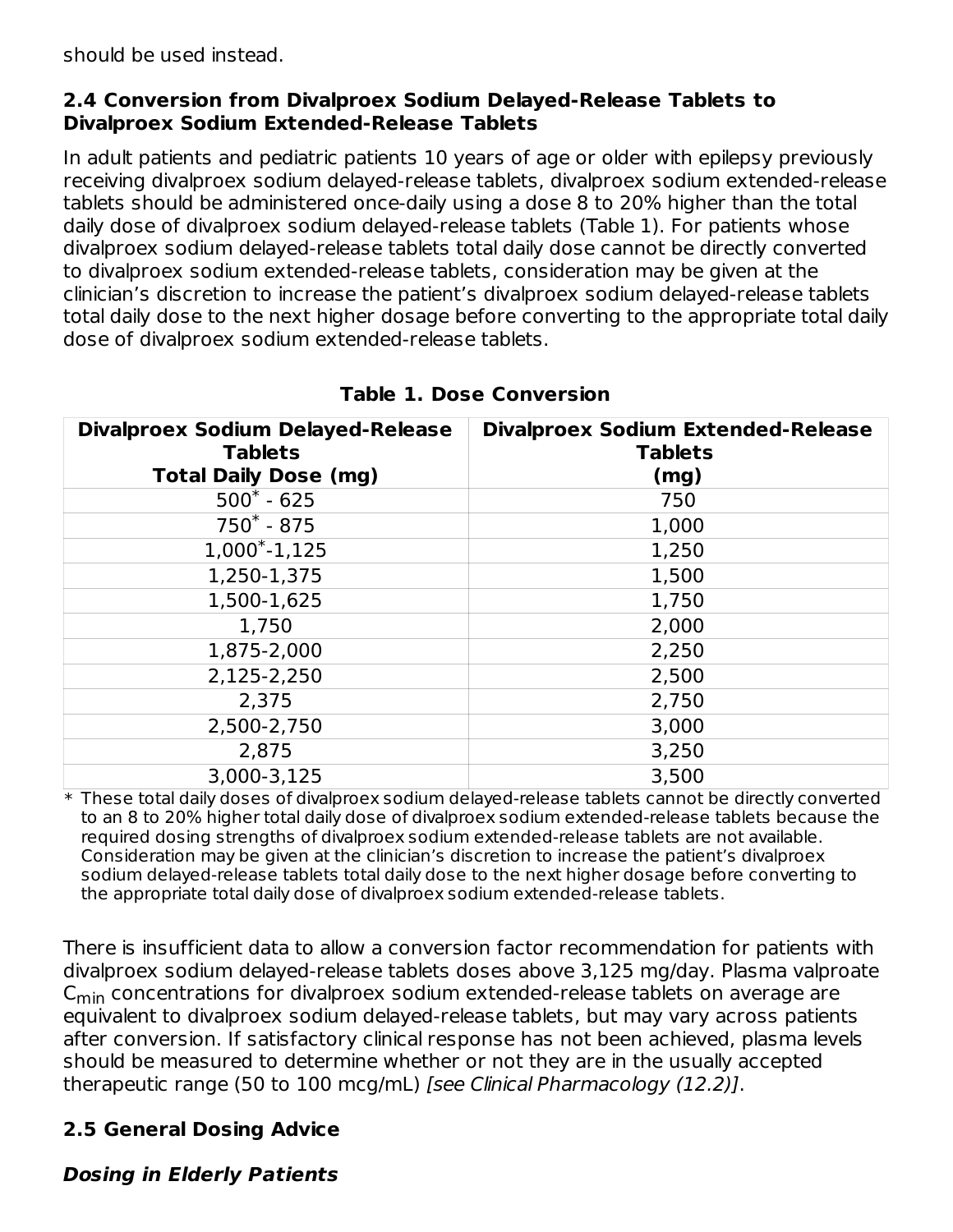Due to a decrease in unbound clearance of valproate and possibly a greater sensitivity to somnolence in the elderly, the starting dose should be reduced in these patients. Starting doses in the elderly lower than 250 mg can only be achieved by the use of divalproex sodium delayed-release tablets. Dosage should be increased more slowly and with regular monitoring for fluid and nutritional intake, dehydration, somnolence, and other adverse reactions. Dose reductions or discontinuation of valproate should be considered in patients with decreased food or fluid intake and in patients with excessive somnolence. The ultimate therapeutic dose should be achieved on the basis of both tolerability and clinical response [see Warnings and Precautions (5.14), Use in Specific Populations (8.5), and Clinical Pharmacology (12.3)].

# **Dose-Related Adverse Reactions**

The frequency of adverse effects (particularly elevated liver enzymes and thrombocytopenia) may be dose-related. The probability of thrombocytopenia appears to increase significantly at total valproate concentrations of  $\geq 110$  mcg/mL (females) or ≥ 135 mcg/mL (males) [see Warnings and Precautions (5.8)]. The benefit of improved therapeutic effect with higher doses should be weighed against the possibility of a greater incidence of adverse reactions.

### **G.I. Irritation**

Patients who experience G.I. irritation may benefit from administration of the drug with food or by slowly building up the dose from an initial low level.

### **Compliance**

Patients should be informed to take divalproex sodium extended-release tablets every day as prescribed. If a dose is missed it should be taken as soon as possible, unless it is almost time for the next dose. If a dose is skipped, the patient should not double the next dose.

### **2.6 Dosing in Patients Taking Rufinamide**

Patients stabilized on rufinamide before being prescribed valproate should begin valproate therapy at a low dose, and titrate to a clinically effective dose [see Drug] Interactions (7.2)].

### **3 DOSAGE FORMS AND STRENGTHS**

Divalproex Sodium Extended-Release Tablets, USP are available containing divalproex sodium, USP equivalent to 250 mg or 500 mg of valproic acid.

- The 250 mg tablets are white, film-coated, round, unscored tablets debossed with **M** over **177** on one side of the tablet and blank on the other side.
- The 500 mg tablets are white, film-coated, oval, unscored tablets debossed with **M 473** on one side of the tablet and blank on the other side.

# **4 CONTRAINDICATIONS**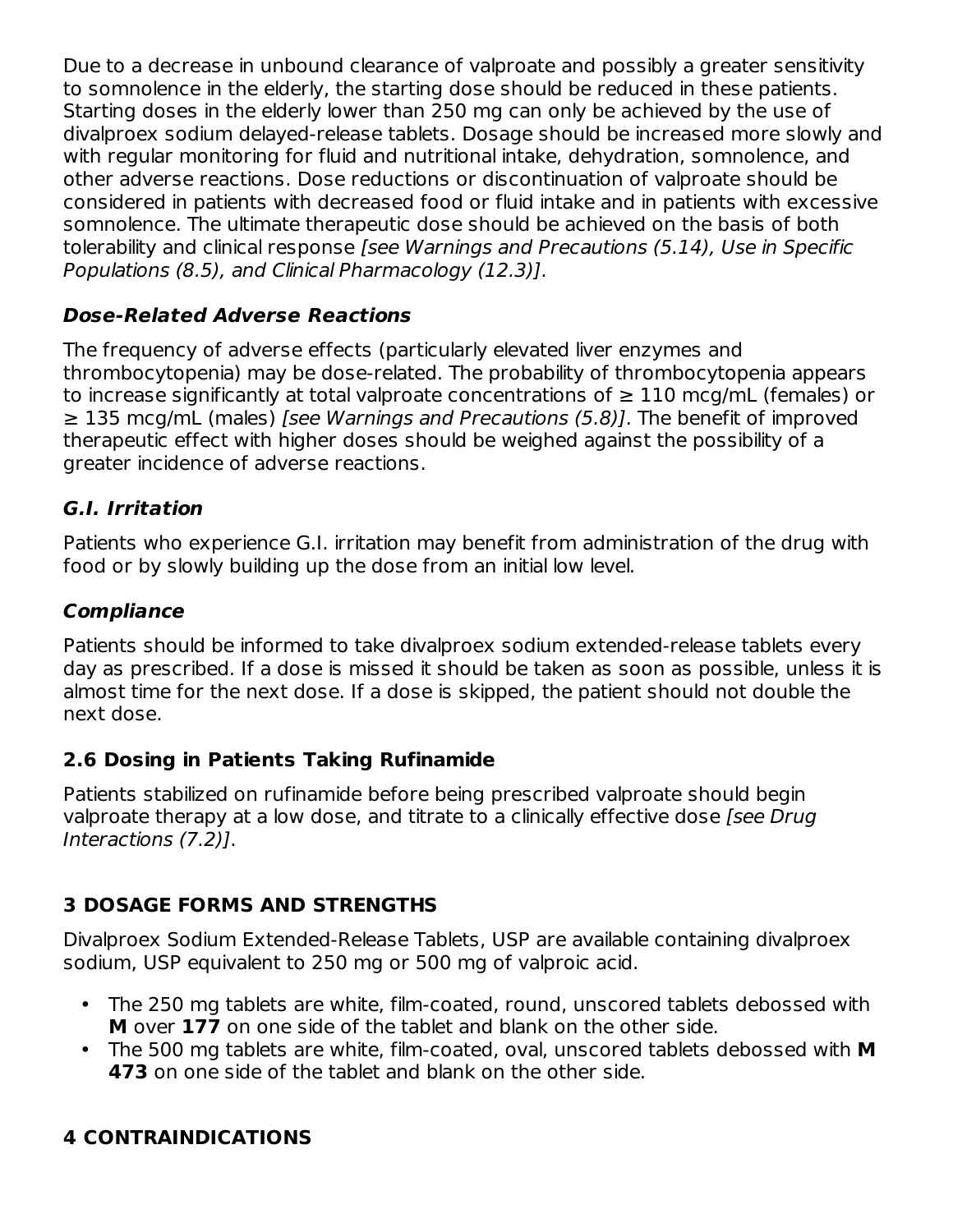- Divalproex sodium extended-release tablets should not be administered to patients with hepatic disease or significant hepatic dysfunction *[see Warnings and* Precautions (5.1)].
- Divalproex sodium extended-release tablets are contraindicated in patients known to have mitochondrial disorders caused by mutations in mitochondrial DNA polymerase γ (POLG; e.g., Alpers-Huttenlocher Syndrome) and children under two years of age who are suspected of having a POLG-related disorder [see Warnings] and Precautions (5.1)].
- Divalproex sodium extended-release tablets are contraindicated in patients with known hypersensitivity to the drug [see Warnings and Precautions (5.12)].
- Divalproex sodium extended-release tablets are contraindicated in patients with known urea cycle disorders [see Warnings and Precautions (5.6)].
- $\bullet$ For use in prophylaxis of migraine headaches: divalproex sodium extended-release tablets are contraindicated in women who are pregnant and in women of childbearing potential who are not using effective contraception [see Warnings and Precautions (5.2, 5.3, 5.4) and Use in Specific Populations (8.1)].

# **5 WARNINGS AND PRECAUTIONS**

# **5.1 Hepatotoxicity**

### **General Information on Hepatotoxicity**

Hepatic failure resulting in fatalities has occurred in patients receiving valproate. These incidents usually have occurred during the first six months of treatment. Serious or fatal hepatotoxicity may be preceded by non-specific symptoms such as malaise, weakness, lethargy, facial edema, anorexia, and vomiting. In patients with epilepsy, a loss of seizure control may also occur. Patients should be monitored closely for appearance of these symptoms. Serum liver tests should be performed prior to therapy and at frequent intervals thereafter, especially during the first six months of valproate therapy. However, healthcare providers should not rely totally on serum biochemistry since these tests may not be abnormal in all instances, but should also consider the results of careful interim medical history and physical examination.

Caution should be observed when administering valproate products to patients with a prior history of hepatic disease. Patients on multiple anticonvulsants, children, those with congenital metabolic disorders, those with severe seizure disorders accompanied by mental retardation, and those with organic brain disease may be at particular risk. See below, "Patients with Known or Suspected Mitochondrial Disease."

Experience has indicated that children under the age of two years are at a considerably increased risk of developing fatal hepatotoxicity, especially those with the aforementioned conditions. When divalproex sodium extended-release tablets are used in this patient group, it should be used with extreme caution and as a sole agent. The benefits of therapy should be weighed against the risks. In progressively older patient groups experience in epilepsy has indicated that the incidence of fatal hepatotoxicity decreases considerably.

### **Patients with Known or Suspected Mitochondrial Disease**

Divalproex sodium extended-release tablets are contraindicated in patients known to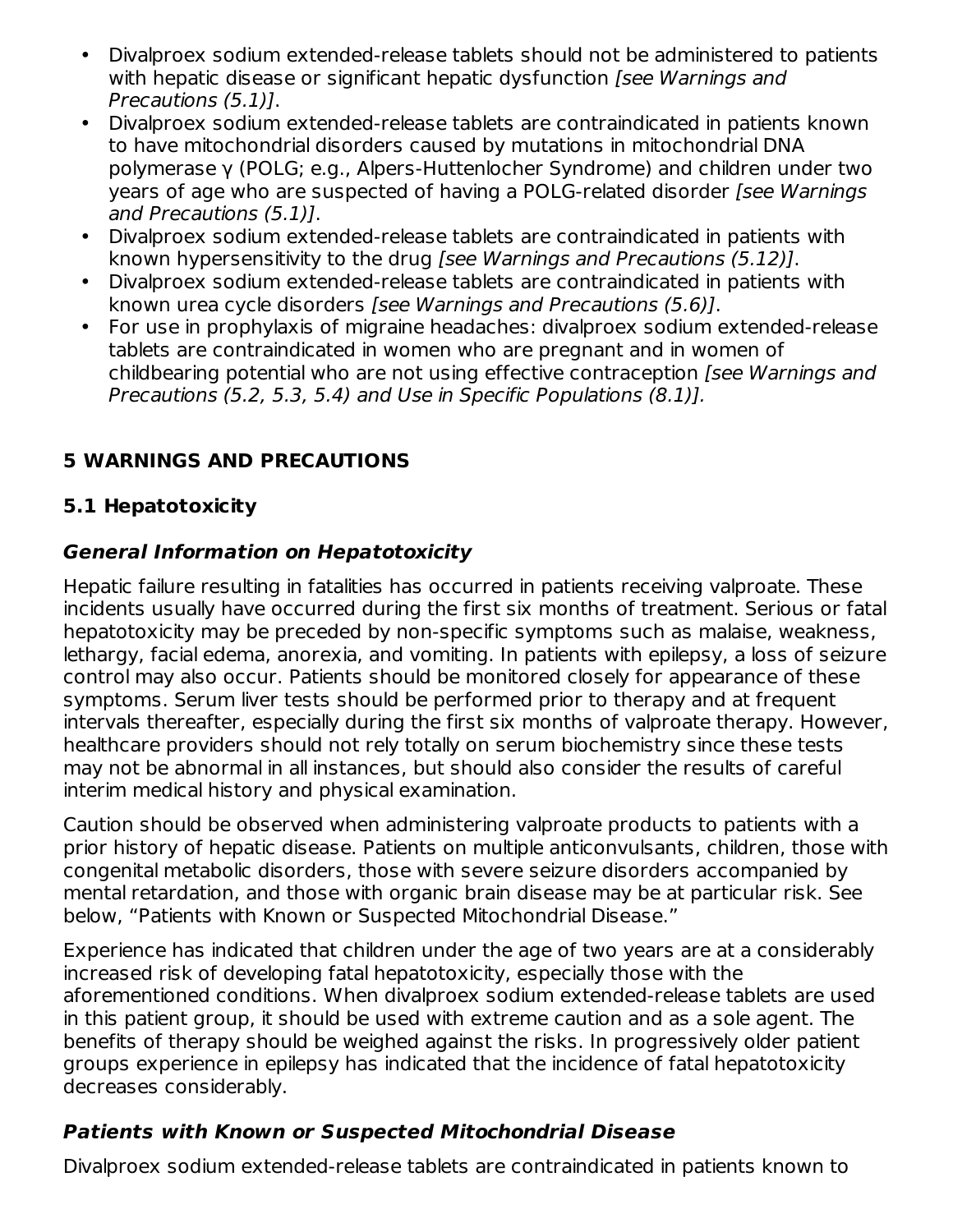have mitochondrial disorders caused by POLG mutations and children under two years of age who are clinically suspected of having a mitochondrial disorder [see Contraindications (4)]. Valproate-induced acute liver failure and liver-related deaths have been reported in patients with hereditary neurometabolic syndromes caused by mutations in the gene for mitochondrial DNA polymerase γ (POLG) (e.g., Alpers-Huttenlocher Syndrome) at a higher rate than those without these syndromes. Most of the reported cases of liver failure in patients with these syndromes have been identified in children and adolescents.

POLG-related disorders should be suspected in patients with a family history or suggestive symptoms of a POLG-related disorder, including but not limited to unexplained encephalopathy, refractory epilepsy (focal, myoclonic), status epilepticus at presentation, developmental delays, psychomotor regression, axonal sensorimotor neuropathy, myopathy cerebellar ataxia, ophthalmoplegia, or complicated migraine with occipital aura. POLG mutation testing should be performed in accordance with current clinical practice for the diagnostic evaluation of such disorders. The A467T and W748S mutations are present in approximately 2/3 of patients with autosomal recessive POLGrelated disorders.

In patients over two years of age who are clinically suspected of having a hereditary mitochondrial disease, divalproex sodium extended-release tablets should only be used after other anticonvulsants have failed. This older group of patients should be closely monitored during treatment with divalproex sodium extended-release tablets for the development of acute liver injury with regular clinical assessments and serum liver test monitoring.

The drug should be discontinued immediately in the presence of significant hepatic dysfunction, suspected or apparent. In some cases, hepatic dysfunction has progressed in spite of discontinuation of drug [see Boxed Warning and Contraindications  $(4)$ ].

# **5.2 Structural Birth Defects**

Valproate can cause fetal harm when administered to a pregnant woman. Pregnancy registry data show that maternal valproate use can cause neural tube defects and other structural abnormalities (e.g., craniofacial defects, cardiovascular malformations, hypospadias, limb malformations). The rate of congenital malformations among babies born to mothers using valproate is about four times higher than the rate among babies born to epileptic mothers using other anti-seizure monotherapies. Evidence suggests that folic acid supplementation prior to conception and during the first trimester of pregnancy decreases the risk for congenital neural tube defects in the general population [see Use in Specific Populations (8.1)].

### **5.3 Decreased IQ Following in utero Exposure**

Valproate can cause decreased IQ scores following in utero exposure. Published epidemiological studies have indicated that children exposed to valproate in utero have lower cognitive test scores than children exposed in utero to either another antiepileptic drug or to no antiepileptic drugs. The largest of these studies $^1$  is a prospective cohort study conducted in the United States and United Kingdom that found that children with prenatal exposure to valproate ( $n = 62$ ) had lower IQ scores at age 6 (97 [95% C.I. 94– 101]) than children with prenatal exposure to the other antiepileptic drug monotherapy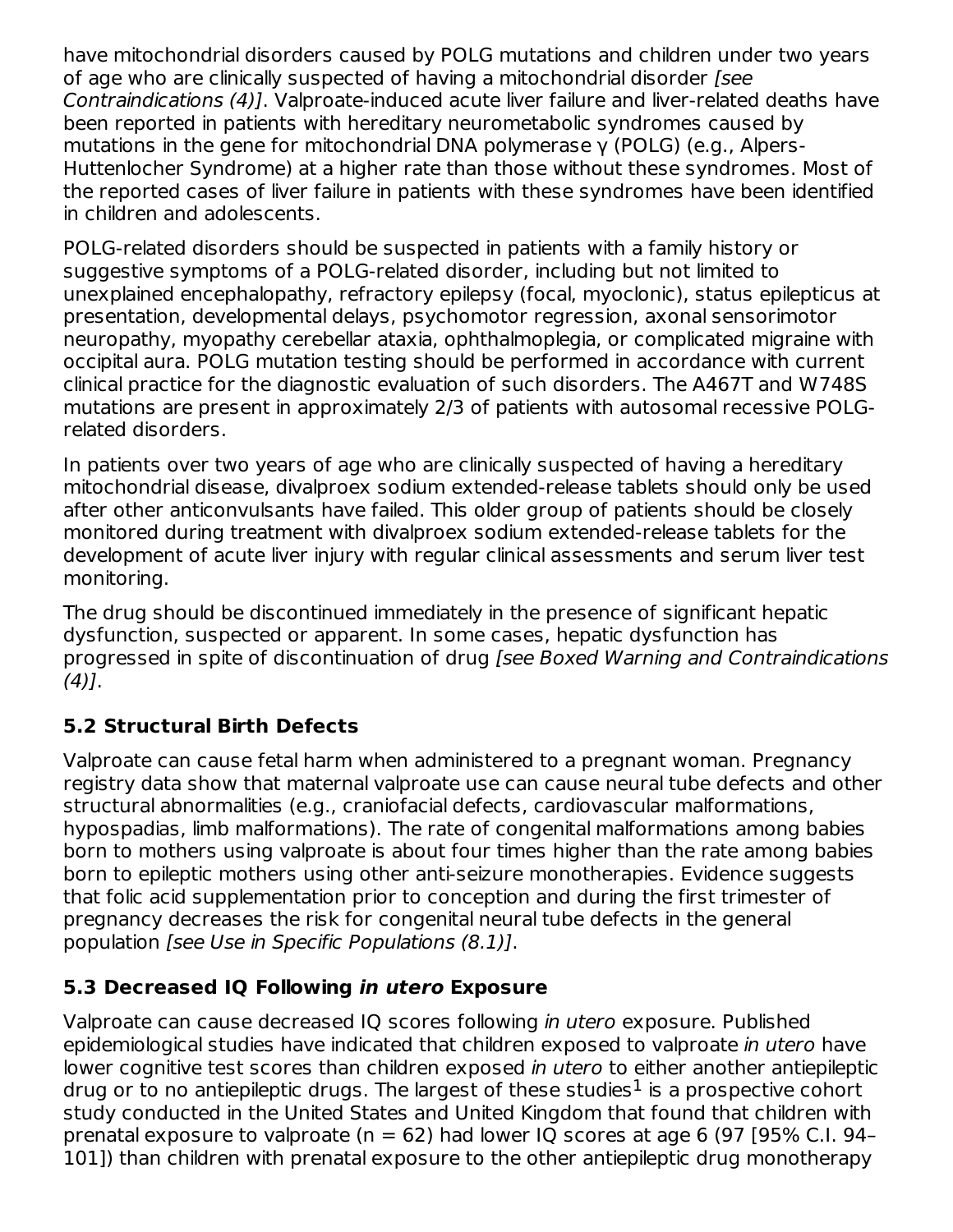treatments evaluated: lamotrigine (108 [95% C.I. 105–110]), carbamazepine (105 [95% C.I. 102–108]), and phenytoin (108 [95% C.I. 104–112]). It is not known when during pregnancy cognitive effects in valproate-exposed children occur. Because the women in this study were exposed to antiepileptic drugs throughout pregnancy, whether the risk for decreased IQ was related to a particular time period during pregnancy could not be assessed.

Although all of the available studies have methodological limitations, the weight of the evidence supports the conclusion that valproate exposure in utero can cause decreased IQ in children.

In animal studies, offspring with prenatal exposure to valproate had malformations similar to those seen in humans and demonstrated neurobehavioral deficits [see Use in Specific Populations (8.1)].

### **5.4 Use in Women of Childbearing Potential**

Because of the risk to the fetus of decreased IQ, neurodevelopmental disorders, and major congenital malformations (including neural tube defects), which may occur very early in pregnancy, valproate should not be administered to a woman of childbearing potential unless other medications have failed to provide adequate symptom control or are otherwise unacceptable. This is especially important when valproate use is considered for a condition not usually associated with permanent injury or death such as prophylaxis of migraine headaches [see Contraindications (4)]. Women should use effective contraception while using valproate.

Women of childbearing potential should be counseled regularly regarding the relative risks and benefits of valproate use during pregnancy. This is especially important for women planning a pregnancy and for girls at the onset of puberty; alternative therapeutic options should be considered for these patients [see Boxed Warning and Use in Specific Populations (8.1)].

To prevent major seizures, valproate should not be discontinued abruptly, as this can precipitate status epilepticus with resulting maternal and fetal hypoxia and threat to life.

Evidence suggests that folic acid supplementation prior to conception and during the first trimester of pregnancy decreases the risk for congenital neural tube defects in the general population. It is not known whether the risk of neural tube defects or decreased IQ in the offspring of women receiving valproate is reduced by folic acid supplementation. Dietary folic acid supplementation both prior to conception and during pregnancy should be routinely recommended for patients using valproate.

# **5.5 Pancreatitis**

Cases of life-threatening pancreatitis have been reported in both children and adults receiving valproate. Some of the cases have been described as hemorrhagic with rapid progression from initial symptoms to death. Some cases have occurred shortly after initial use as well as after several years of use.The rate based upon the reported cases exceeds that expected in the general population and there have been cases in which pancreatitis recurred after rechallenge with valproate. In clinical trials, there were 2 cases of pancreatitis without alternative etiology in 2,416 patients, representing 1,044 patient-years experience.Patients and guardians should be warned that abdominal pain, nausea, vomiting, and/or anorexia can be symptoms of pancreatitis that require prompt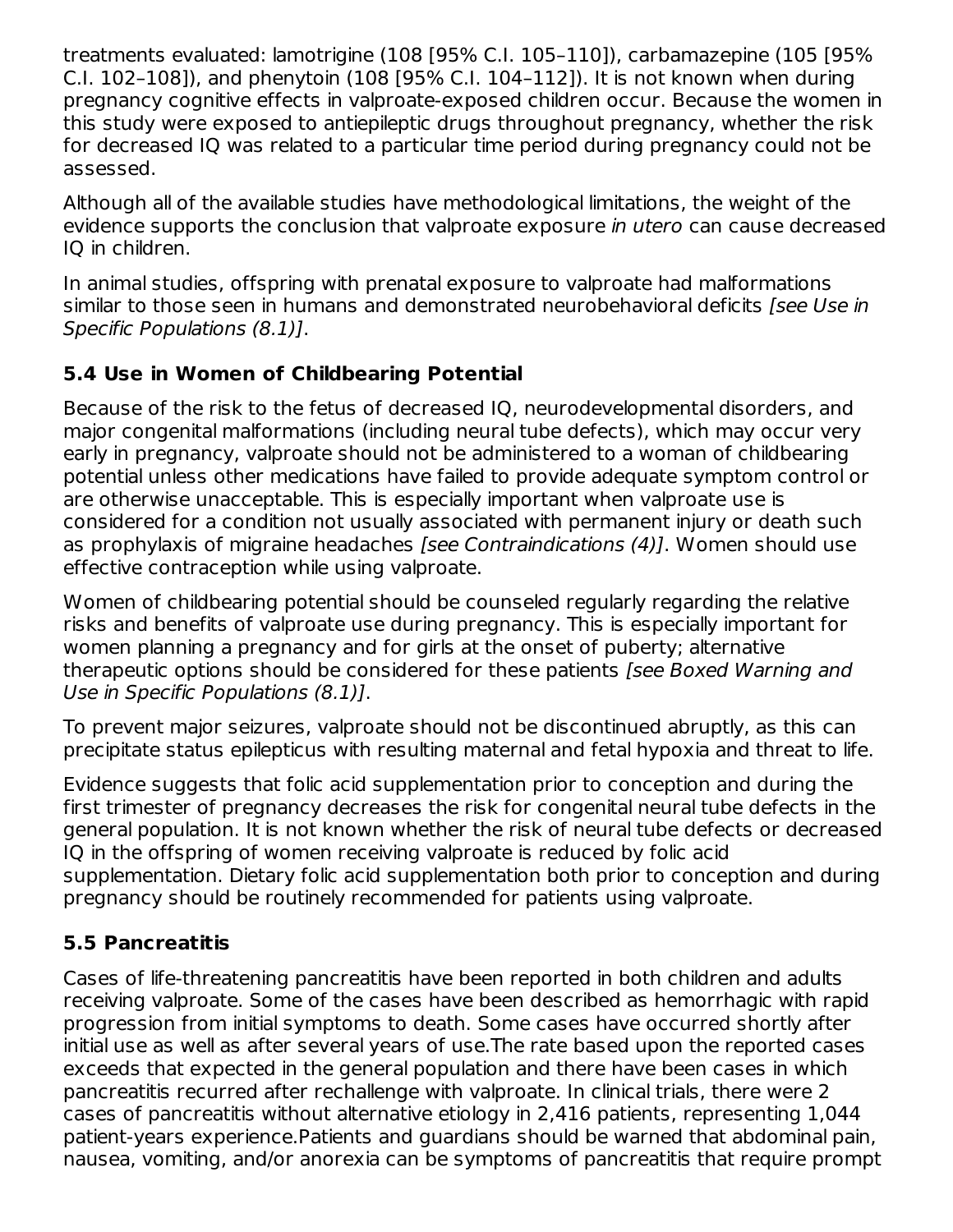medical evaluation. If pancreatitis is diagnosed, divalproex sodium extended-release tablets should ordinarily be discontinued. Alternative treatment for the underlying medical condition should be initiated as clinically indicated [see Boxed Warning].

# **5.6 Urea Cycle Disorders**

Divalproex sodium extended-release tablets are contraindicated in patients with known urea cycle disorders (UCD). Hyperammonemic encephalopathy, sometimes fatal, has been reported following initiation of valproate therapy in patients with urea cycle disorders, a group of uncommon genetic abnormalities, particularly ornithine transcarbamylase deficiency. Prior to the initiation of divalproex sodium extendedrelease tablets therapy, evaluation for UCD should be considered in the following patients: 1) those with a history of unexplained encephalopathy or coma, encephalopathy associated with a protein load, pregnancy-related or postpartum encephalopathy, unexplained mental retardation, or history of elevated plasma ammonia or glutamine; 2) those with cyclical vomiting and lethargy, episodic extreme irritability, ataxia, low BUN, or protein avoidance; 3) those with a family history of UCD or a family history of unexplained infant deaths (particularly males); 4) those with other signs or symptoms of UCD. Patients who develop symptoms of unexplained hyperammonemic encephalopathy while receiving valproate therapy should receive prompt treatment (including discontinuation of valproate therapy) and be evaluated for underlying urea cycle disorders [see Contraindications (4) and Warnings and Precautions (5.10)].

# **5.7 Suicidal Behavior and Ideation**

Antiepileptic drugs (AEDs), including divalproex sodium extended-release tablets, increase the risk of suicidal thoughts or behavior in patients taking these drugs for any indication. Patients treated with any AED for any indication should be monitored for the emergence or worsening of depression, suicidal thoughts or behavior, and/or any unusual changes in mood or behavior.

Pooled analyses of 199 placebo-controlled clinical trials (mono- and adjunctive therapy) of 11 different AEDs showed that patients randomized to one of the AEDs had approximately twice the risk (adjusted Relative Risk 1.8, 95% CI: 1.2, 2.7) of suicidal thinking or behavior compared to patients randomized to placebo. In these trials, which had a median treatment duration of 12 weeks, the estimated incidence rate of suicidal behavior or ideation among 27,863 AED-treated patients was 0.43%, compared to 0.24% among 16,029 placebo-treated patients, representing an increase of approximately one case of suicidal thinking or behavior for every 530 patients treated. There were four suicides in drug-treated patients in the trials and none in placebotreated patients, but the number is too small to allow any conclusion about drug effect on suicide.

The increased risk of suicidal thoughts or behavior with AEDs was observed as early as one week after starting drug treatment with AEDs and persisted for the duration of treatment assessed. Because most trials included in the analysis did not extend beyond 24 weeks, the risk of suicidal thoughts or behavior beyond 24 weeks could not be assessed.

The risk of suicidal thoughts or behavior was generally consistent among drugs in the data analyzed. The finding of increased risk with AEDs of varying mechanisms of action and across a range of indications suggests that the risk applies to all AEDs used for any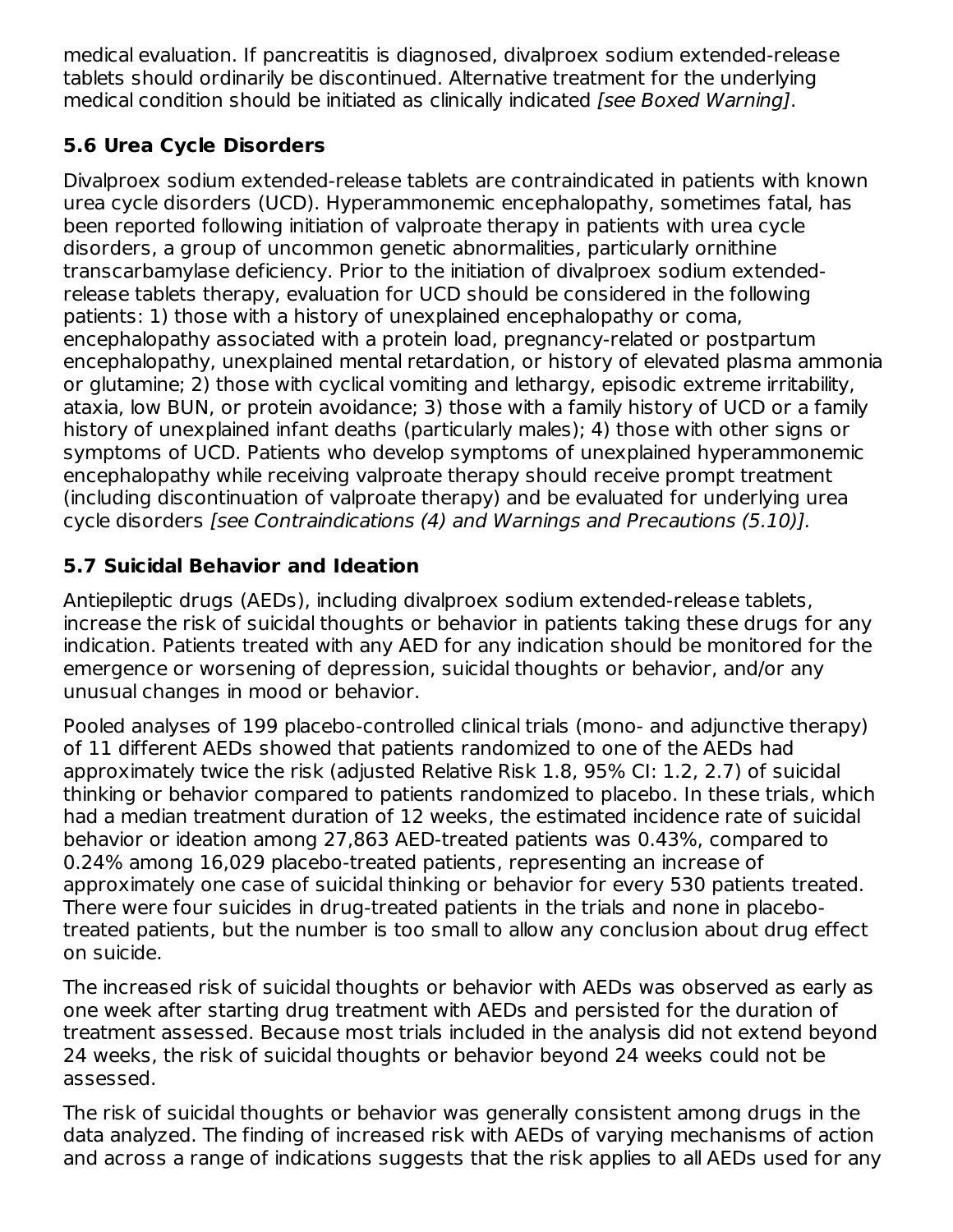indication. The risk did not vary substantially by age (5-100 years) in the clinical trials analyzed.

Table 2 shows absolute and relative risk by indication for all evaluated AEDs.

| <b>Indication</b> | <b>Placebo</b><br><b>Events Per</b><br>1,000<br><b>Patients</b> | <b>Drug</b><br><b>Events Per</b><br>1,000<br><b>Patients</b> | <b>Relative Risk:</b><br>Patients with Patients with Incidence of Events in Additional Drug<br><b>Drug</b><br><b>Patients/Incidence in</b><br><b>Placebo Patients</b> | <b>Risk Difference:</b><br><b>Patients with</b><br><b>Events Per</b><br>1,000 Patients |
|-------------------|-----------------------------------------------------------------|--------------------------------------------------------------|-----------------------------------------------------------------------------------------------------------------------------------------------------------------------|----------------------------------------------------------------------------------------|
| Epilepsy          | 1.0                                                             | 3.4                                                          | 3.5                                                                                                                                                                   | 2.4                                                                                    |
| Psychiatric       | 5.7                                                             | 8.5                                                          | 1.5                                                                                                                                                                   | 2.9                                                                                    |
| Other             | 1.0                                                             | 1.8                                                          | 1.9                                                                                                                                                                   | 0.9                                                                                    |
| Total             | 2.4                                                             | 4.3                                                          | 1.8                                                                                                                                                                   | 1.9                                                                                    |

**Table 2. Risk by Indication for Antiepileptic Drugs in the Pooled Analysis**

The relative risk for suicidal thoughts or behavior was higher in clinical trials for epilepsy than in clinical trials for psychiatric or other conditions, but the absolute risk differences were similar for the epilepsy and psychiatric indications.

Anyone considering prescribing divalproex sodium extended-release tablets or any other AED must balance the risk of suicidal thoughts or behavior with the risk of untreated illness. Epilepsy and many other illnesses for which AEDs are prescribed are themselves associated with morbidity and mortality and an increased risk of suicidal thoughts and behavior. Should suicidal thoughts and behavior emerge during treatment, the prescriber needs to consider whether the emergence of these symptoms in any given patient may be related to the illness being treated.

# **5.8 Bleeding and Other Hematopoietic Disorders**

Valproate is associated with dose-related thrombocytopenia. In a clinical trial of valproate as monotherapy in patients with epilepsy, 34/126 patients (27%) receiving approximately 50 mg/kg/day on average, had at least one value of platelets  $\leq 75 \times 10^9$ /L. Approximately half of these patients had treatment discontinued, with return of platelet counts to normal. In the remaining patients, platelet counts normalized with continued treatment. In this study, the probability of thrombocytopenia appeared to increase significantly at total valproate concentrations of  $\geq 110$  mcg/mL (females) or  $\geq 135$ mcg/mL (males). The therapeutic benefit which may accompany the higher doses should therefore be weighed against the possibility of a greater incidence of adverse effects. Valproate use has also been associated with decreases in other cell lines and myelodysplasia.

Because of reports of cytopenias, inhibition of the secondary phase of platelet aggregation, and abnormal coagulation parameters, (e.g., low fibrinogen, coagulation factor deficiencies, acquired von Willebrand's disease), measurements of complete blood counts and coagulation tests are recommended before initiating therapy and at periodic intervals. It is recommended that patients receiving divalproex sodium extended-release tablets be monitored for blood counts and coagulation parameters prior to planned surgery and during pregnancy [see Use in Specific Populations (8.1)].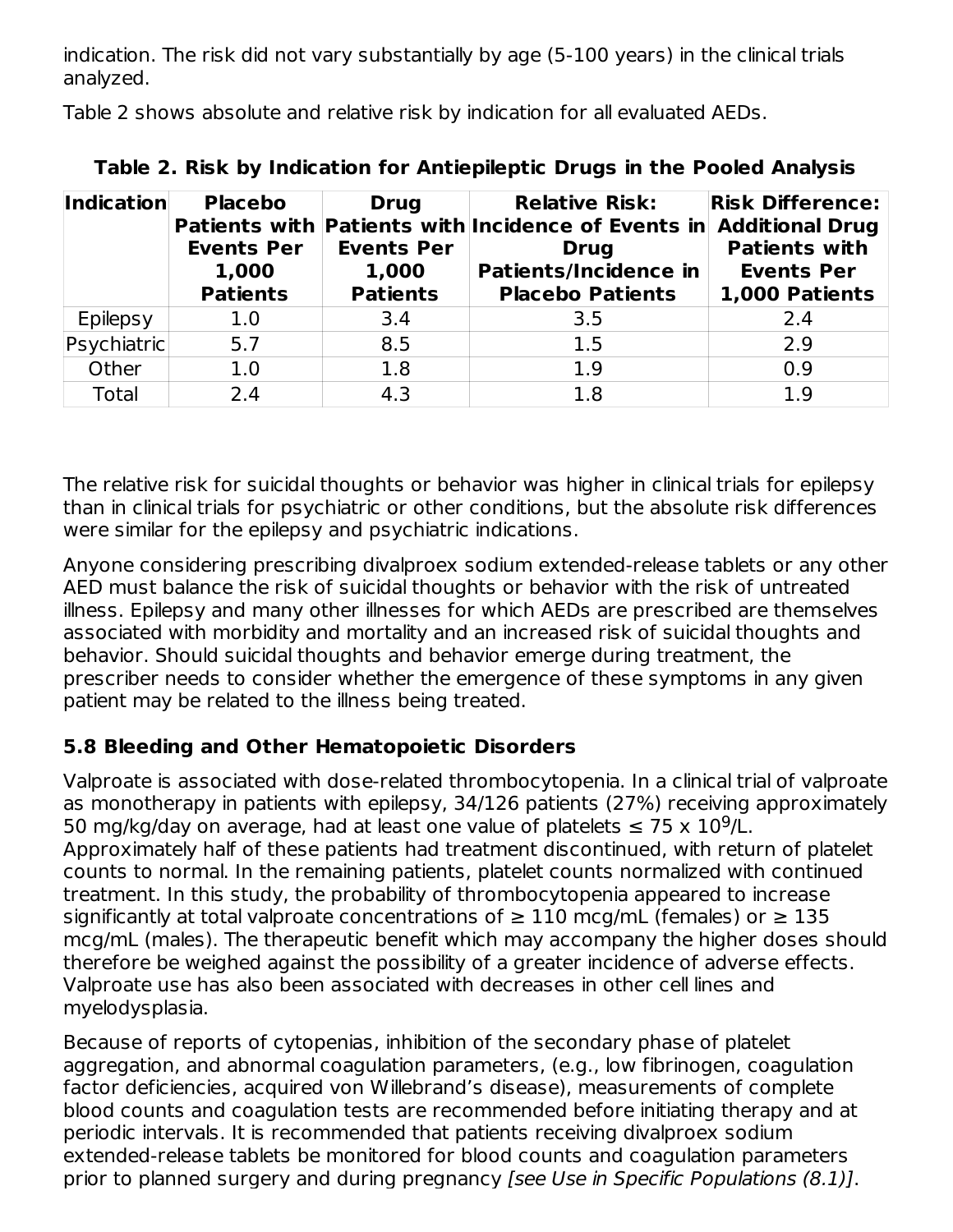prior to planned surgery and during pregnancy [see Use in Specific Populations (8.1)]. Evidence of hemorrhage, bruising, or a disorder of hemostasis/coagulation is an indication for reduction of the dosage or withdrawal of therapy.

### **5.9 Hyperammonemia**

Hyperammonemia has been reported in association with valproate therapy and may be present despite normal liver function tests. In patients who develop unexplained lethargy and vomiting or changes in mental status, hyperammonemic encephalopathy should be considered and an ammonia level should be measured. Hyperammonemia should also be considered in patients who present with hypothermia [see Warnings and Precautions  $(5.11)$ ]. If ammonia is increased, valproate therapy should be discontinued. Appropriate interventions for treatment of hyperammonemia should be initiated, and such patients should undergo investigation for underlying urea cycle disorders [see Contraindications (4) and Warnings and Precautions (5.6, 5.10)].

During the placebo controlled pediatric mania trial, one (1) in twenty (20) adolescents (5%) treated with valproate developed increased plasma ammonia levels compared to no (0) patients treated with placebo.

Asymptomatic elevations of ammonia are more common and when present, require close monitoring of plasma ammonia levels. If the elevation persists, discontinuation of valproate therapy should be considered.

#### **5.10 Hyperammonemia and Encephalopathy Associated with Concomitant Topiramate Use**

Concomitant administration of topiramate and valproate has been associated with hyperammonemia with or without encephalopathy in patients who have tolerated either drug alone. Clinical symptoms of hyperammonemic encephalopathy often include acute alterations in level of consciousness and/or cognitive function with lethargy or vomiting. Hypothermia can also be a manifestation of hyperammonemia [see Warnings and Precautions (5.11)]. In most cases, symptoms and signs abated with discontinuation of either drug. This adverse reaction is not due to a pharmacokinetic interaction. Patients with inborn errors of metabolism or reduced hepatic mitochondrial activity may be at an increased risk for hyperammonemia with or without encephalopathy. Although not studied, an interaction of topiramate and valproate may exacerbate existing defects or unmask deficiencies in susceptible persons. In patients who develop unexplained lethargy, vomiting, or changes in mental status, hyperammonemic encephalopathy should be considered and an ammonia level should be measured *[see Contraindications* (4) and Warnings and Precautions (5.6, 5.9)].

# **5.11 Hypothermia**

Hypothermia, defined as an unintentional drop in body core temperature to < 35°C (95°F), has been reported in association with valproate therapy both in conjunction with and in the absence of hyperammonemia. This adverse reaction can also occur in patients using concomitant topiramate with valproate after starting topiramate treatment or after increasing the daily dose of topiramate [see Drug Interactions (7.3)]. Consideration should be given to stopping valproate in patients who develop hypothermia, which may be manifested by a variety of clinical abnormalities including lethargy, confusion, coma, and significant alterations in other major organ systems such as the cardiovascular and respiratory systems. Clinical management and assessment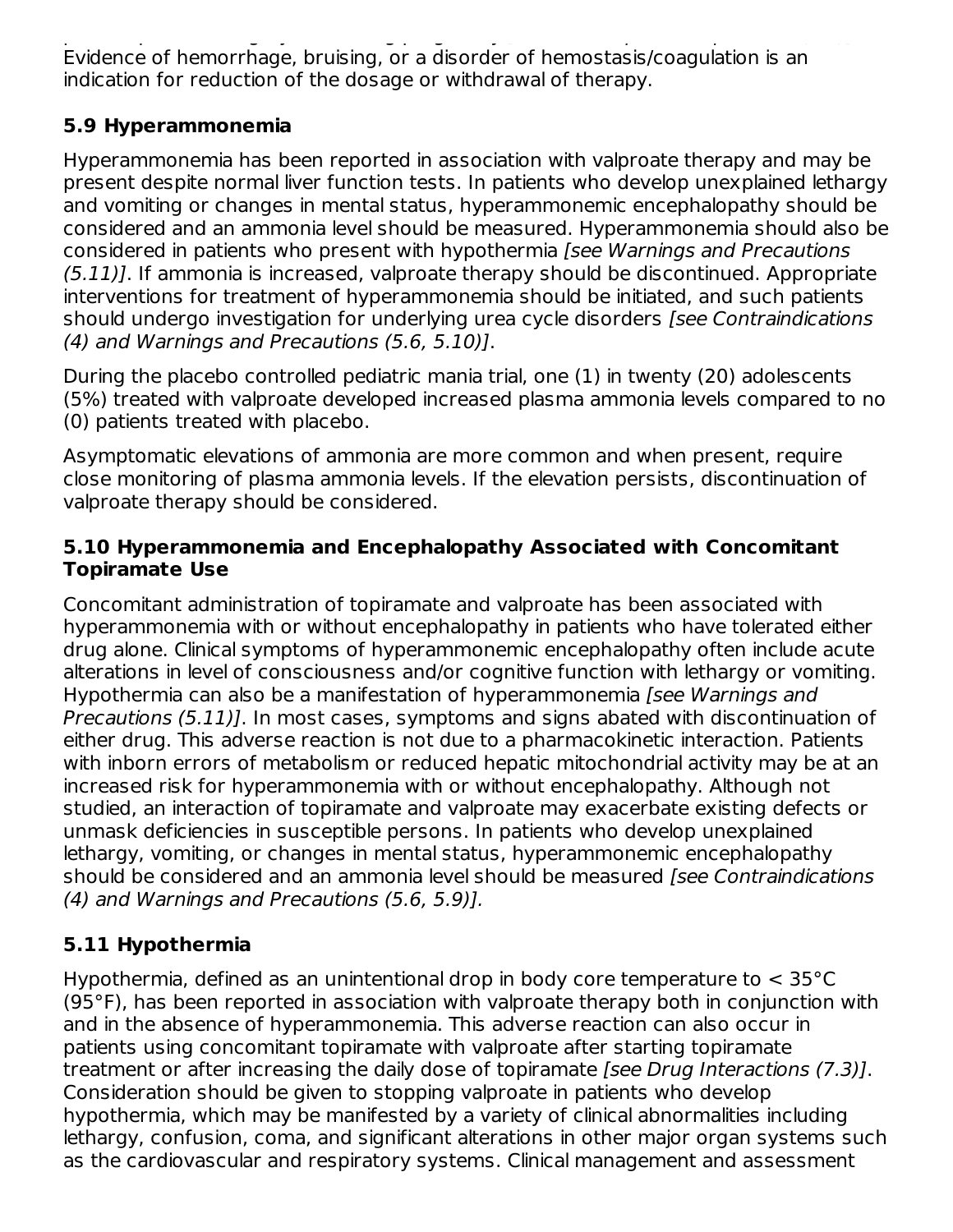should include examination of blood ammonia levels.

### **5.12 Drug Reaction with Eosinophilia and Systemic Symptoms (DRESS)/Multiorgan Hypersensitivity Reactions**

Drug Reaction with Eosinophilia and Systemic Symptoms (DRESS), also known as Multiorgan Hypersensitivity, has been reported in patients taking valproate. DRESS may be fatal or life-threatening. DRESS typically, although not exclusively, presents with fever, rash, lymphadenopathy, and/or facial swelling, in association with other organ system involvement, such as hepatitis, nephritis, hematological abnormalities, myocarditis, or myositis sometimes resembling an acute viral infection. Eosinophilia is often present. Because this disorder is variable in its expression, other organ systems not noted here may be involved. It is important to note that early manifestations of hypersensitivity, such as fever or lymphadenopathy, may be present even though rash is not evident. If such signs or symptoms are present, the patient should be evaluated immediately. Valproate should be discontinued and not be resumed if an alternative etiology for the signs or symptoms cannot be established.

# **5.13 Interaction with Carbapenem Antibiotics**

Carbapenem antibiotics (for example, ertapenem, imipenem, meropenem; this is not a complete list) may reduce serum valproate concentrations to subtherapeutic levels, resulting in loss of seizure control. Serum valproate concentrations should be monitored frequently after initiating carbapenem therapy. Alternative antibacterial or anticonvulsant therapy should be considered if serum valproate concentrations drop significantly or seizure control deteriorates [see Drug Interactions (7.1)].

# **5.14 Somnolence in the Elderly**

In a double-blind, multicenter trial of valproate in elderly patients with dementia (mean age  $= 83$  years), doses were increased by 125 mg/day to a target dose of 20 mg/kg/day.A significantly higher proportion of valproate patients had somnolence compared to placebo, and although not statistically significant, there was a higher proportion of patients with dehydration. Discontinuations for somnolence were also significantly higher than with placebo. In some patients with somnolence (approximately one-half), there was associated reduced nutritional intake and weight loss.There was a trend for the patients who experienced these events to have a lower baseline albumin concentration, lower valproate clearance, and a higher BUN.In elderly patients, dosage should be increased more slowly and with regular monitoring for fluid and nutritional intake, dehydration, somnolence, and other adverse reactions. Dose reductions or discontinuation of valproate should be considered in patients with decreased food or fluid intake and in patients with excessive somnolence [see Dosage and Administration  $(2.4)$ ].

# **5.15 Monitoring: Drug Plasma Concentration**

Since valproate may interact with concurrently administered drugs which are capable of enzyme induction, periodic plasma concentration determinations of valproate and concomitant drugs are recommended during the early course of therapy [see Drug Interactions (7)].

# **5.16 Effect on Ketone and Thyroid Function Tests**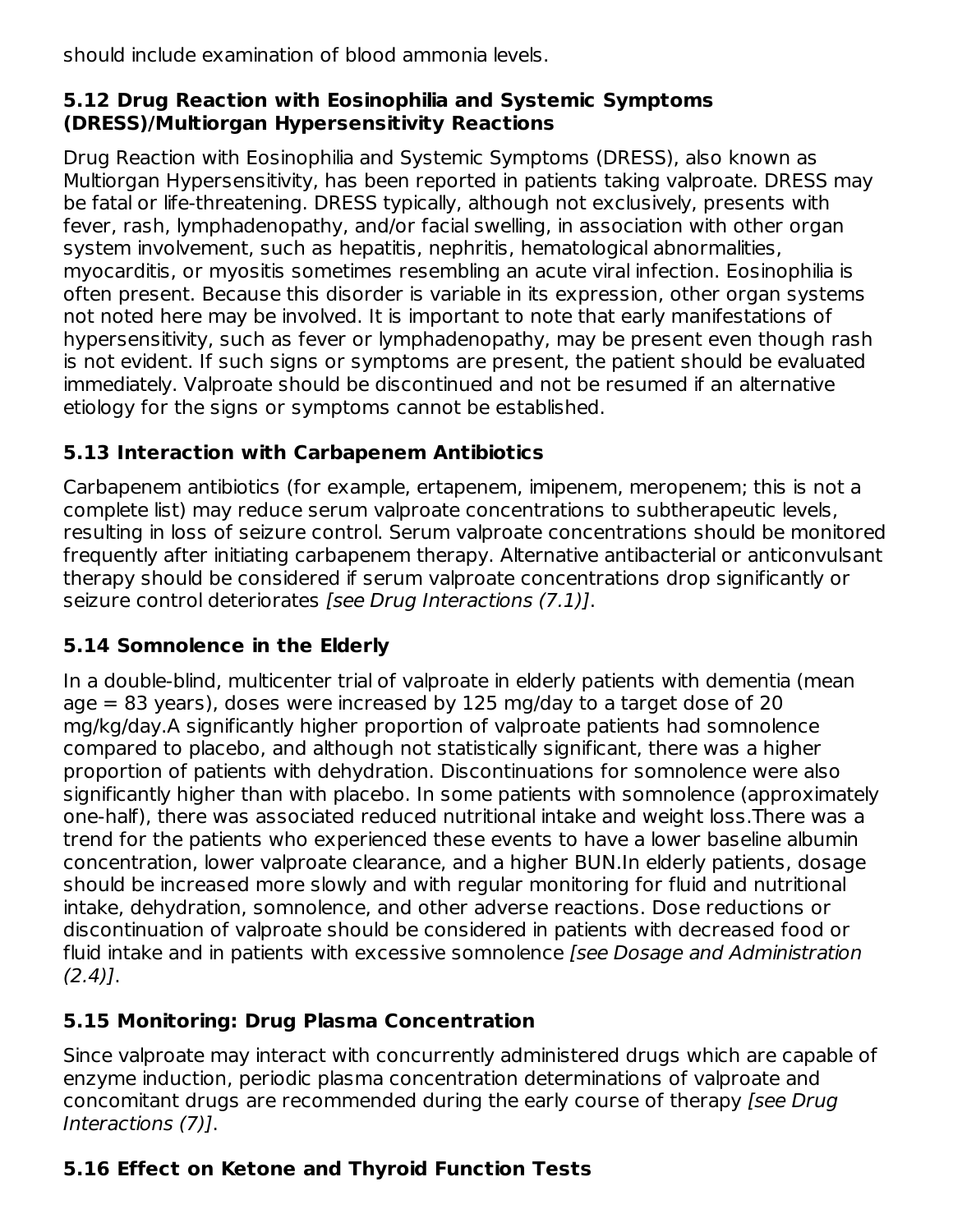Valproate is partially eliminated in the urine as a keto-metabolite which may lead to a false interpretation of the urine ketone test.

There have been reports of altered thyroid function tests associated with valproate. The clinical significance of these is unknown.

### **5.17 Effect on HIV and CMV Viruses Replication**

There are *in vitro* studies that suggest valproate stimulates the replication of the HIV and CMV viruses under certain experimental conditions. The clinical consequence, if any, is not known. Additionally, the relevance of these in vitro findings is uncertain for patients receiving maximally suppressive antiretroviral therapy. Nevertheless, these data should be borne in mind when interpreting the results from regular monitoring of the viral load in HIV infected patients receiving valproate or when following CMV infected patients clinically.

### **5.18 Medication Residue in the Stool**

There have been rare reports of medication residue in the stool. Some patients have had anatomic (including ileostomy or colostomy) or functional gastrointestinal disorders with shortened GI transit times. In some reports, medication residues have occurred in the context of diarrhea. It is recommended that plasma valproate levels be checked in patients who experience medication residue in the stool, and patients' clinical condition should be monitored. If clinically indicated, alternative treatment may be considered.

# **6 ADVERSE REACTIONS**

The following serious adverse reactions are described below and elsewhere in the labeling:

- Hepatic failure [see Warnings and Precautions (5.1)]
- Birth defects [see Warnings and Precautions (5.2)]
- Decreased IQ following *in utero exposure [see Warnings and Precautions (5.3)]*
- Pancreatitis [see Warnings and Precautions (5.5)]
- Hyperammonemic encephalopathy [see Warnings and Precautions (5.6, 5.9, 5.10)]
- Suicidal behavior and ideation [see Warnings and Precautions (5.7)]
- Bleeding and other hematopoietic disorders [see Warnings and Precautions (5.8)]
- Hypothermia [see Warnings and Precautions (5.11)]
- Drug Reaction with Eosinophilia and Systemic Symptoms (DRESS)/Multiorgan hypersensitivity reactions [see Warnings and Precautions (5.12)]
- Somnolence in the elderly [see Warnings and Precautions (5.14)]

Because clinical studies are conducted under widely varying conditions, adverse reaction rates observed in the clinical studies of a drug cannot be directly compared to rates in the clinical studies of another drug and may not reflect the rates observed in practice.

Information on pediatric adverse reactions is presented in section 8.

### **6.1 Mania**

The incidence of treatment-emergent events has been ascertained based on combined data from two three week placebo-controlled clinical trials of divalproex sodium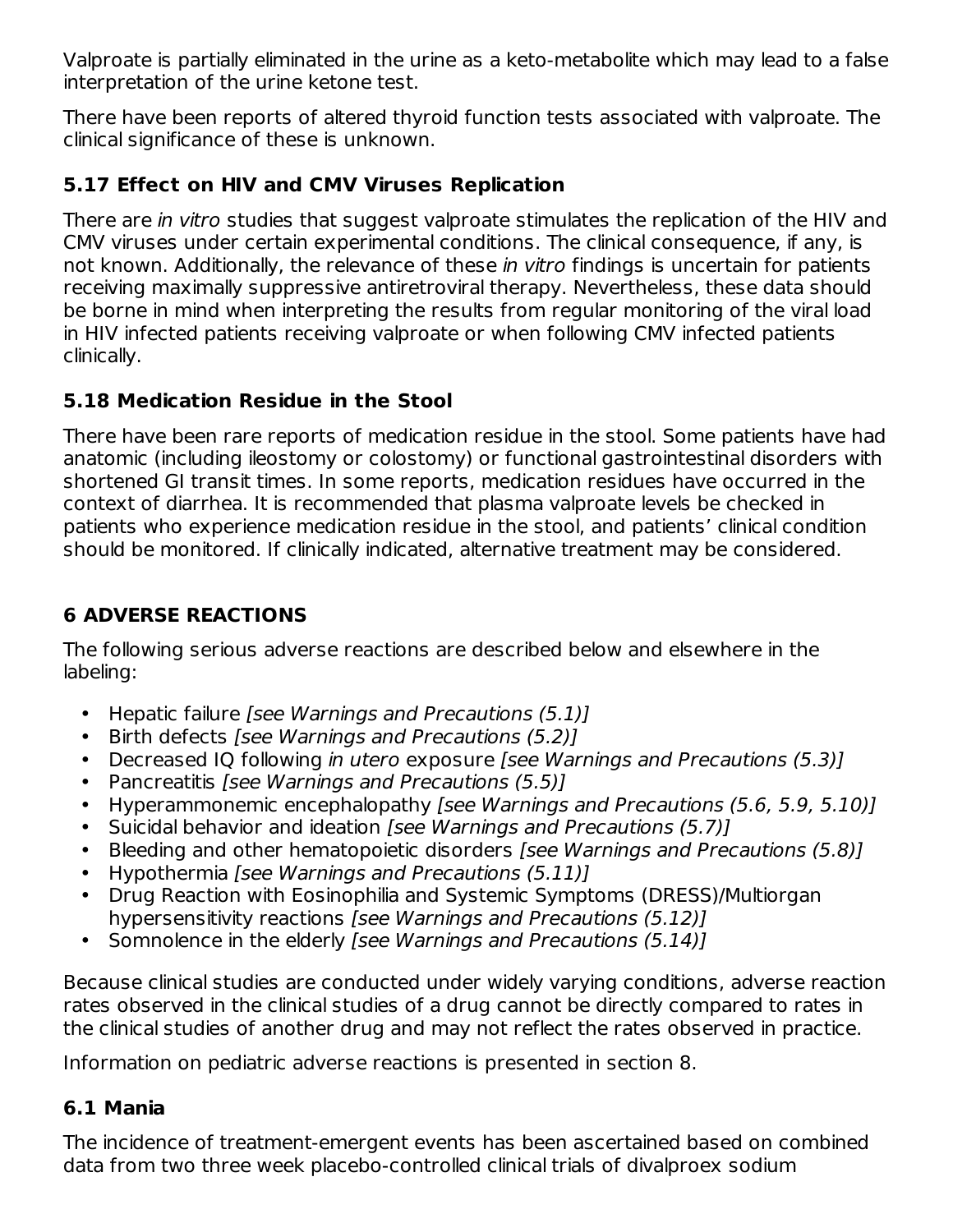extended-release tablets in the treatment of manic episodes associated with bipolar disorder.

Table 3 summarizes those adverse reactions reported for patients in these trials where the incidence rate in the divalproex sodium extended-release tablets-treated group was greater than 5% and greater than the placebo incidence.

#### **Table 3. Adverse Reactions Reported by > 5% of Divalproex Sodium Extended-Release Tablets-Treated Patients During Placebo-Controlled Trials of Acute Mania \***

| <b>Adverse Event</b> | <b>Divalproex Sodium Extended-Release Tablets</b><br>$(n = 338)$ | <b>Placebo</b><br>$(n = 263)$ |
|----------------------|------------------------------------------------------------------|-------------------------------|
|                      | %                                                                | %                             |
| Somnolence           | 26                                                               | 14                            |
| Dyspepsia            | 23                                                               | 11                            |
| Nausea               | 19                                                               | 13                            |
| Vomiting             | 13                                                               | 5                             |
| Diarrhea             | 12                                                               | 8                             |
| <b>Dizziness</b>     | 12                                                               |                               |
| Pain                 | 11                                                               | 10                            |
| Abdominal Pain       | 10                                                               | 5                             |
| Accidental Injury    | 6                                                                | 5                             |
| Asthenia             | 6                                                                | 5                             |
| Pharyngitis          | 6                                                                | 5                             |

 $\ast$  The following adverse reactions/event occurred at an equal or greater incidence for placebo than  $\,$ for divalproex sodium extended-release tablets: headache.

The following additional adverse reactions were reported by greater than 1% of the divalproex sodium extended-release tablets-treated patients in controlled clinical trials:

**Body as a Whole:** Back Pain, Chills, Chills and Fever, Drug Level Increased, Flu Syndrome, Infection, Infection Fungal, Neck Rigidity.

**Cardiovascular System:** Arrhythmia, Hypertension, Hypotension, Postural Hypotension.

**Digestive System:** Constipation, Dry Mouth, Dysphagia, Fecal Incontinence, Flatulence, Gastroenteritis, Glossitis, Gum Hemorrhage, Mouth Ulceration.

**Hemic and Lymphatic System:** Anemia, Bleeding Time Increased, Ecchymosis, Leucopenia.

**Metabolic and Nutritional Disorders:** Hypoproteinemia, Peripheral Edema.

**Musculoskeletal System:** Arthrosis, Myalgia.

**Nervous System:** Abnormal Gait, Agitation, Catatonic Reaction, Dysarthria, Hallucinations, Hypertonia, Hypokinesia, Psychosis, Reflexes Increased, Sleep Disorder, Tardive Dyskinesia, Tremor.

**Respiratory System:** Hiccup, Rhinitis.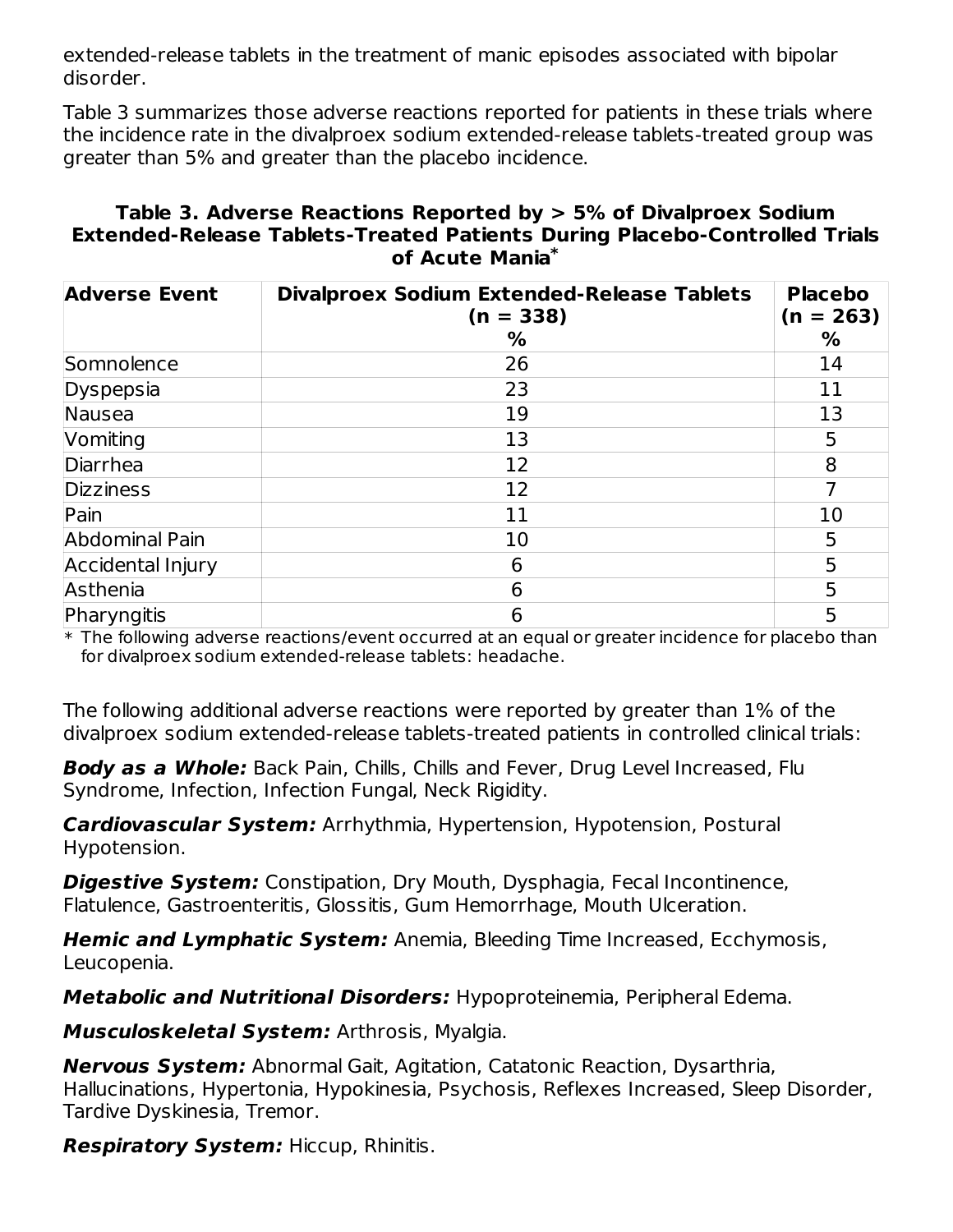**Skin and Appendages:** Discoid Lupus Erythematosus, Erythema Nodosum, Furunculosis, Maculopapular Rash, Pruritus, Rash, Seborrhea, Sweating, Vesiculobullous Rash.

**Special Senses:** Conjunctivitis, Dry Eyes, Eye Disorder, Eye Pain, Photophobia, Taste Perversion.

**Urogenital System:** Cystitis, Urinary Tract Infection, Menstrual Disorder, Vaginitis.

# **6.2 Epilepsy**

Based on a placebo-controlled trial of adjunctive therapy for treatment of complex partial seizures, divalproex sodium delayed-release tablets were generally well tolerated with most adverse reactions rated as mild to moderate in severity. Intolerance was the primary reason for discontinuation in the divalproex sodium delayed-release tabletstreated patients (6%), compared to 1% of placebo-treated patients.

Table 4 lists treatment-emergent adverse reactions which were reported by  $\geq 5\%$  of divalproex sodium delayed-release tablets-treated patients and for which the incidence was greater than in the placebo group, in the placebo-controlled trial of adjunctive therapy for treatment of complex partial seizures. Since patients were also treated with other antiepilepsy drugs, it is not possible, in most cases, to determine whether the following adverse reactions can be ascribed to divalproex sodium delayed-release tablets alone, or the combination of divalproex sodium delayed-release tablets and other antiepilepsy drugs.

#### **Table 4. Adverse Reactions Reported by ≥ 5% of Patients Treated with Valproate During Placebo-Controlled Trial of Adjunctive Therapy for Complex Partial Seizures**

| <b>Body System/Event</b>       | <b>Divalproex Sodium Delayed-</b><br><b>Release Tablets</b><br>$(N = 77)$<br>% | <b>Placebo</b><br>$(N = 70)$<br>% |
|--------------------------------|--------------------------------------------------------------------------------|-----------------------------------|
| <b>Body as a Whole</b>         |                                                                                |                                   |
| Headache                       | 31                                                                             | 21                                |
| Asthenia                       | 27                                                                             |                                   |
| Fever                          | 6                                                                              | 4                                 |
| <b>Gastrointestinal System</b> |                                                                                |                                   |
| <b>Nausea</b>                  | 48                                                                             | 14                                |
| Vomiting                       | 27                                                                             | 7                                 |
| <b>Abdominal Pain</b>          | 23                                                                             | 6                                 |
| Diarrhea                       | 13                                                                             | 6                                 |
| Anorexia                       | 12                                                                             | 0                                 |
| <b>Dyspepsia</b>               | 8                                                                              | 4                                 |
| Constipation                   | 5                                                                              | 1                                 |
| <b>Nervous System</b>          |                                                                                |                                   |
| Somnolence                     | 27                                                                             | 11                                |
| <b>Tremor</b>                  | 25                                                                             | 6                                 |
| <b>Dizziness</b>               | 25                                                                             | 13                                |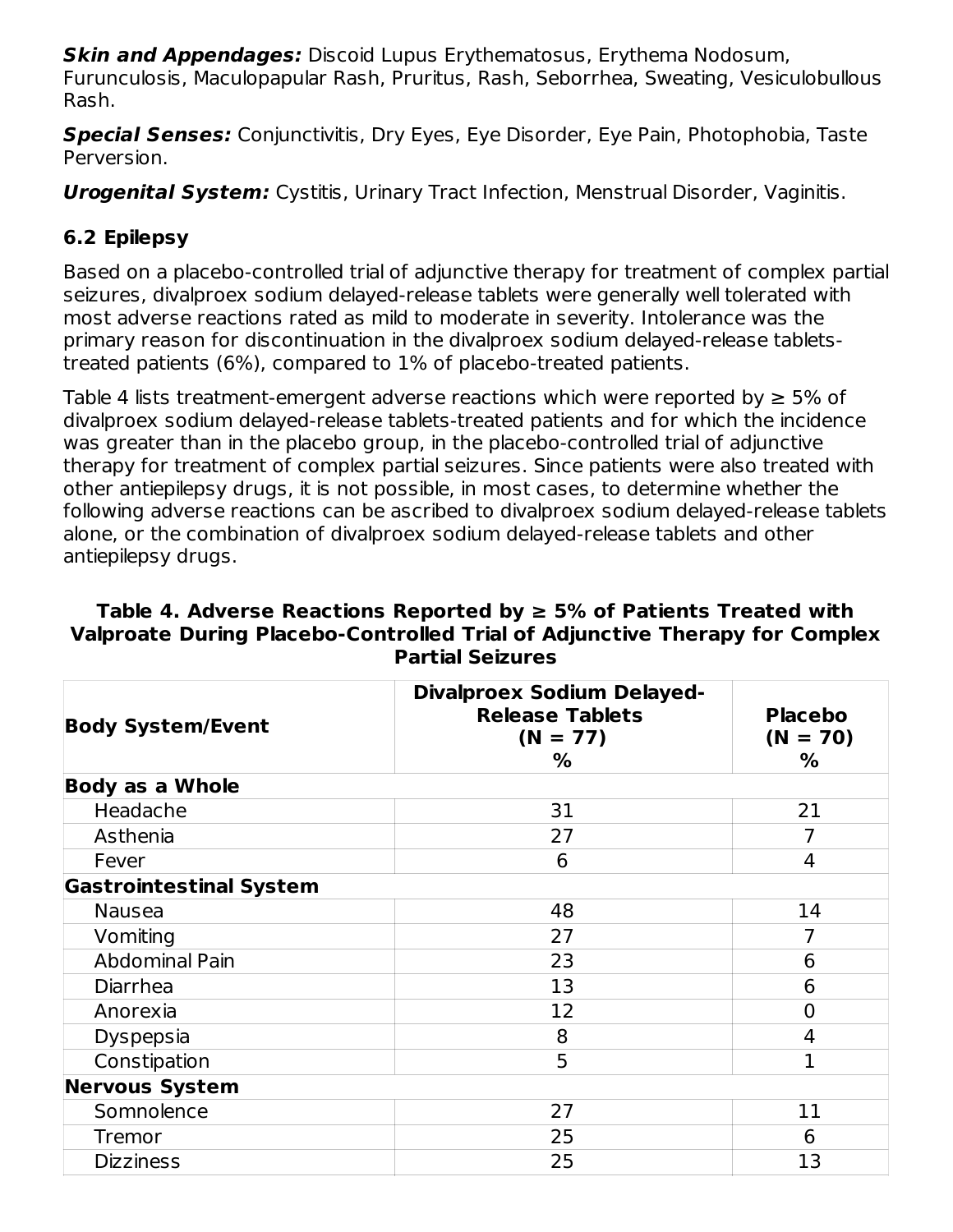| Diplopia                  | 16 | 9 |
|---------------------------|----|---|
| Amblyopia/Blurred Vision  | 12 | 9 |
| Ataxia                    | 8  |   |
| <b>Nystagmus</b>          | 8  |   |
| <b>Emotional Lability</b> | 6  | 4 |
| <b>Thinking Abnormal</b>  | 6  |   |
| Amnesia                   | 5  |   |
| <b>Respiratory System</b> |    |   |
| Flu Syndrome              | 12 | 9 |
| Infection                 | 12 | 6 |
| <b>Bronchitis</b>         | 5  |   |
| Rhinitis                  | 5  | 4 |
| <b>Other</b>              |    |   |
| Alopecia                  | 6  |   |
| <b>Weight Loss</b>        | 6  |   |

Table 5 lists treatment-emergent adverse reactions which were reported by  $\geq 5\%$  of patients in the high dose valproate group, and for which the incidence was greater than in the low dose group, in a controlled trial of divalproex sodium delayed-release tablets monotherapy treatment of complex partial seizures. Since patients were being titrated off another antiepilepsy drug during the first portion of the trial, it is not possible, in many cases, to determine whether the following adverse reactions can be ascribed to divalproex sodium delayed-release tablets alone, or the combination of valproate and other antiepilepsy drugs.

#### **Table 5. Adverse Reactions Reported by ≥ 5% of Patients in the High Dose Group in the Controlled Trial of Valproate Monotherapy for Complex Partial Seizures \***

|                               | <b>High Dose</b> | <b>Low Dose</b> |
|-------------------------------|------------------|-----------------|
| <b>Body System/Event</b>      | $(n = 131)$      | $(n = 134)$     |
|                               | %                | %               |
| <b>Body as a Whole</b>        |                  |                 |
| Asthenia                      | 21               | 10              |
| <b>Digestive System</b>       |                  |                 |
| <b>Nausea</b>                 | 34               | 26              |
| Diarrhea                      | 23               | 19              |
| Vomiting                      | 23               | 15              |
| <b>Abdominal Pain</b>         | 12               | 9               |
| Anorexia                      | 11               | 4               |
| Dyspepsia                     | 11               | 10              |
| <b>Hemic/Lymphatic System</b> |                  |                 |
| Thrombocytopenia              | 24               | 1               |
| Ecchymosis                    | 5                | 4               |
| Metabolic/Nutritional         |                  |                 |
| Weight Gain                   | 9                | 4               |
| Peripheral Edema              | 8                | 3               |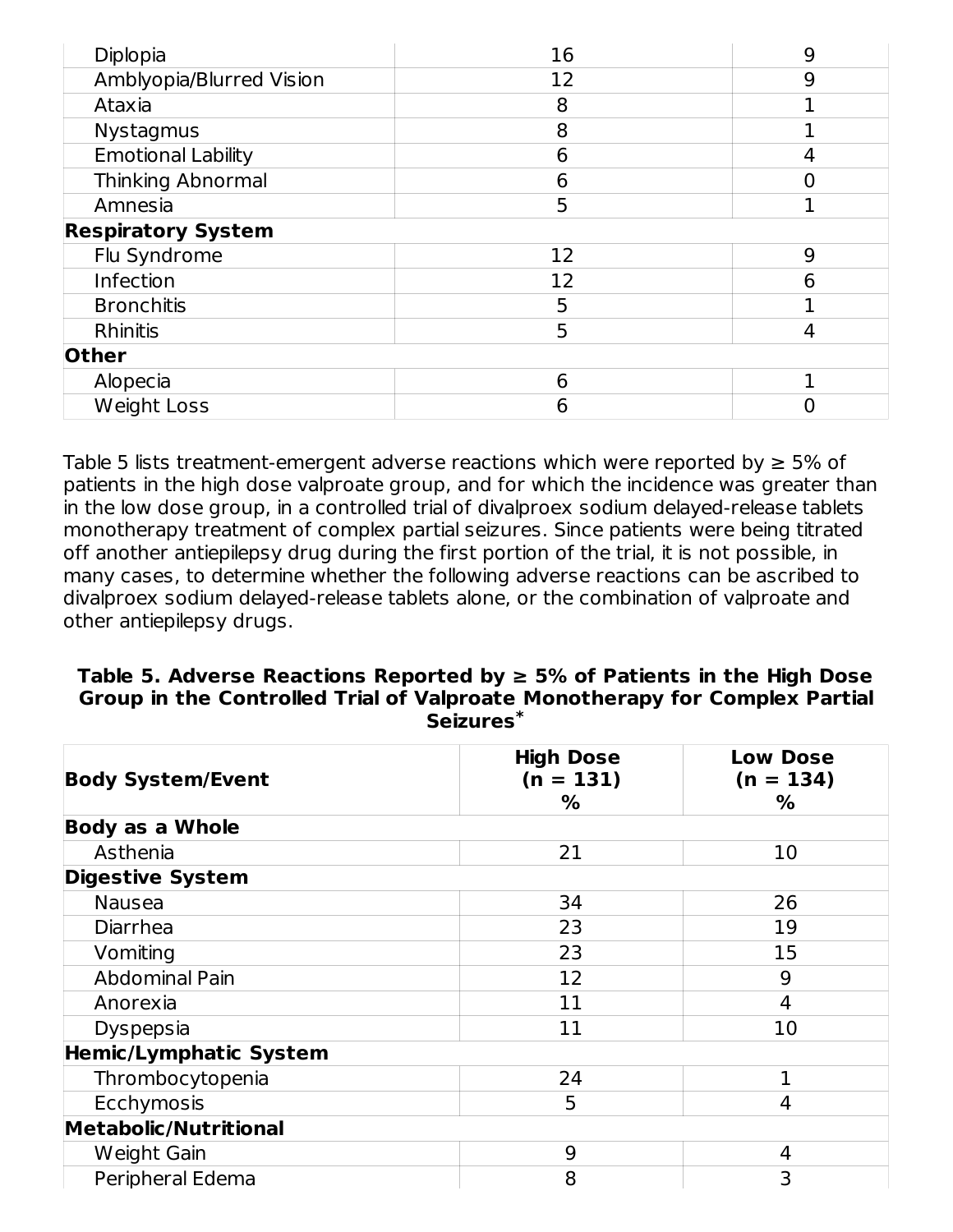| <b>Nervous System</b>      |    |                          |
|----------------------------|----|--------------------------|
| Tremor                     | 57 | 19                       |
| Somnolence                 | 30 | 18                       |
| <b>Dizziness</b>           | 18 | 13                       |
| Insomnia                   | 15 | 9                        |
| Nervousness                | 11 | 7                        |
| Amnesia                    | 7  | 4                        |
| <b>Nystagmus</b>           | 7  | 1                        |
| Depression                 | 5  | 4                        |
| <b>Respiratory System</b>  |    |                          |
| Infection                  | 20 | 13                       |
| Pharyngitis                | 8  | $\overline{\phantom{0}}$ |
| Dyspnea                    | 5  | 1                        |
| <b>Skin and Appendages</b> |    |                          |
| Alopecia                   | 24 | 13                       |
| <b>Special Senses</b>      |    |                          |
| Amblyopia/Blurred Vision   | 8  | 4                        |
| <b>Tinnitus</b>            | 7  |                          |

 $\ast$  Headache was the only adverse event that occurred in  $\geq$  5% of patients in the high dose group and at an equal or greater incidence in the low dose group.

The following additional adverse reactions were reported by greater than 1% but less than 5% of the 358 patients treated with valproate in the controlled trials of complex partial seizures:

**Body as a Whole:** Back pain, chest pain, malaise.

**Cardiovascular System:** Tachycardia, hypertension, palpitation.

**Digestive System:** Increased appetite, flatulence, hematemesis, eructation, pancreatitis, periodontal abscess.

**Hemic and Lymphatic System:** Petechia.

**Metabolic and Nutritional Disorders:** SGOT increased, SGPT increased.

**Musculoskeletal System:** Myalgia, twitching, arthralgia, leg cramps, myasthenia.

**Nervous System:** Anxiety, confusion, abnormal gait, paresthesia, hypertonia, incoordination, abnormal dreams, personality disorder.

**Respiratory System:** Sinusitis, cough increased, pneumonia, epistaxis.

**Skin and Appendages:** Rash, pruritus, dry skin.

**Special Senses:** Taste perversion, abnormal vision, deafness, otitis media.

**Urogenital System:** Urinary incontinence, vaginitis, dysmenorrhea, amenorrhea, urinary frequency.

# **6.3 Migraine**

Based on two placebo-controlled clinical trials and their long term extension, valproate was generally well tolerated with most adverse reactions rated as mild to moderate in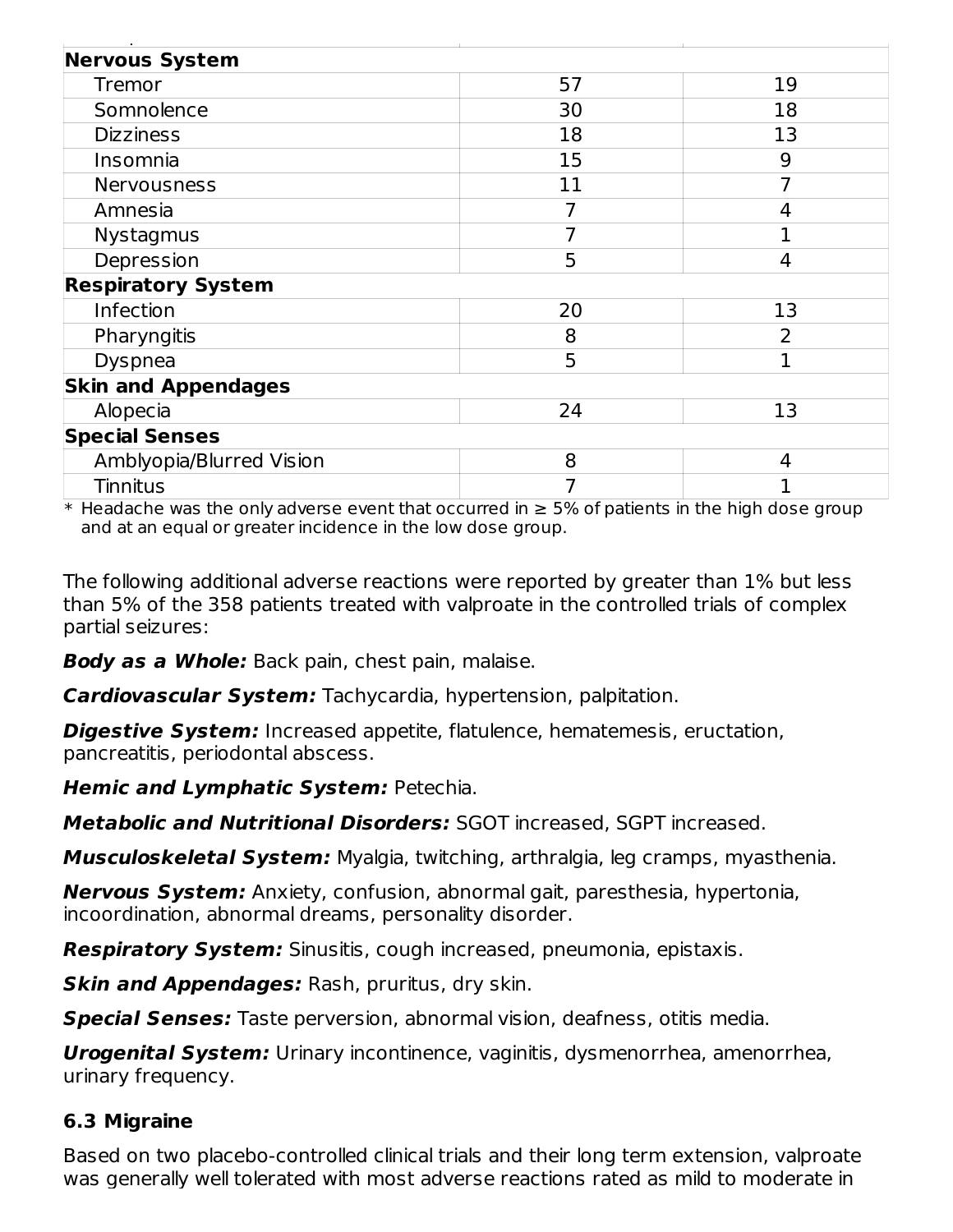was generally well to the most adverse reactions rated with most adverse reactions rated as mild to moderate i<br>The most adverse reactions rated as mild to moderate in the most as mild to moderate in the moderate in the mo severity. Of the 202 patients exposed to valproate in the placebo-controlled trials, 17% discontinued for intolerance. This is compared to a rate of 5% for the 81 placebo patients. Including the long term extension study, the adverse reactions reported as the primary reason for discontinuation by  $\geq 1\%$  of 248 valproate-treated patients were alopecia (6%), nausea and/or vomiting (5%), weight gain (2%), tremor (2%), somnolence (1%), elevated SGOT and/or SGPT (1%), and depression (1%).

Table 6 includes those adverse reactions reported for patients in the placebo-controlled trial where the incidence rate in the divalproex sodium extended-release tablets-treated group was greater than 5% and was greater than that for placebo patients.

#### **Table 6. Adverse Reactions Reported by > 5% of Divalproex Sodium Extended-Release Tablets-Treated Patients During the Migraine Placebo-Controlled Trial with a Greater Incidence than Patients Taking Placebo \***

| <b>Body System Event</b>       | <b>Divalproex Sodium Extended-Release</b><br><b>Tablets</b><br>$(n = 122)$<br>% | <b>Placebo</b><br>$(n = 115)$<br>% |
|--------------------------------|---------------------------------------------------------------------------------|------------------------------------|
| <b>Gastrointestinal System</b> |                                                                                 |                                    |
| <b>Nausea</b>                  | 15                                                                              | 9                                  |
| <b>Dyspepsia</b>               |                                                                                 | 4                                  |
| Diarrhea                       |                                                                                 | 3                                  |
| Vomiting                       |                                                                                 | $\mathcal{P}$                      |
| <b>Abdominal Pain</b>          |                                                                                 | 5                                  |
| <b>Nervous System</b>          |                                                                                 |                                    |
| Somnolence                     |                                                                                 | $\overline{\phantom{0}}$           |
| <b>Other</b>                   |                                                                                 |                                    |
| Infection                      | 15                                                                              | 14                                 |

 $\,^*$  The following adverse reactions occurred in greater than 5% of divalproex sodium extendedrelease tablets-treated patients and at a greater incidence for placebo than for divalproex sodium extended-release tablets: asthenia and flu syndrome.

The following additional adverse reactions were reported by greater than 1% but not more than 5% of divalproex sodium extended-release tablets-treated patients and with a greater incidence than placebo in the placebo-controlled clinical trial for migraine prophylaxis:

**Body as a Whole:** Accidental injury, viral infection.

**Digestive System:** Increased appetite, tooth disorder.

**Metabolic and Nutritional Disorders:** Edema, weight gain.

**Nervous System:** Abnormal gait, dizziness, hypertonia, insomnia, nervousness, tremor, vertigo.

**Respiratory System:** Pharyngitis, rhinitis.

**Skin and Appendages:** Rash.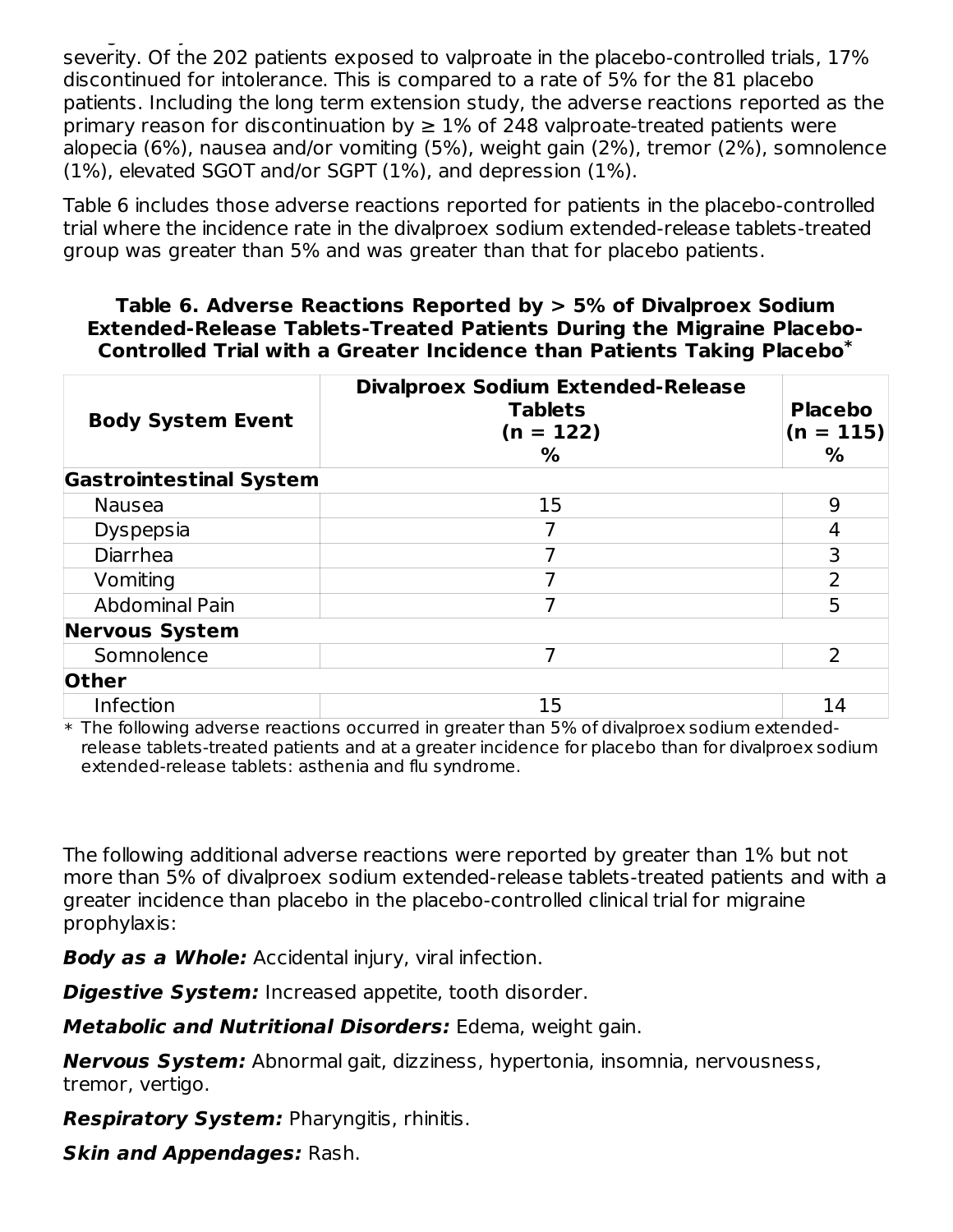### **Special Senses:** Tinnitus.

Table 7 includes those adverse reactions reported for patients in the placebo-controlled trials where the incidence rate in the valproate-treated group was greater than 5% and was greater than that for placebo patients.

#### **Table 7. Adverse Reactions Reported by > 5% of Valproate-Treated Patients During Migraine Placebo-Controlled Trials with a Greater Incidence than Patients Taking Placebo \***

| <b>Body System Reaction</b>    | <b>Divalproex Sodium</b><br><b>Delayed-Release Tablets</b><br>$(n = 202)$<br>% | <b>Placebo</b><br>$(n = 81)$<br>% |  |
|--------------------------------|--------------------------------------------------------------------------------|-----------------------------------|--|
| <b>Gastrointestinal System</b> |                                                                                |                                   |  |
| <b>Nausea</b>                  | 31                                                                             | 10                                |  |
| <b>Dyspepsia</b>               | 13                                                                             | 9                                 |  |
| <b>Diarrhea</b>                | 12                                                                             | $\overline{7}$                    |  |
| Vomiting                       | 11                                                                             | $\mathbf{1}$                      |  |
| <b>Abdominal Pain</b>          | 9                                                                              | 4                                 |  |
| <b>Increased Appetite</b>      | 6                                                                              | 4                                 |  |
| <b>Nervous System</b>          |                                                                                |                                   |  |
| Asthenia                       | 20                                                                             | 9                                 |  |
| Somnolence                     | 17                                                                             | 5                                 |  |
| <b>Dizziness</b>               | 12                                                                             | 6                                 |  |
| <b>Tremor</b>                  | 9                                                                              | $\overline{0}$                    |  |
| <b>Other</b>                   |                                                                                |                                   |  |
| Weight Gain                    | 8                                                                              | 2                                 |  |
| <b>Back Pain</b>               | 8                                                                              | 6                                 |  |
| Alopecia                       | 7                                                                              | 1                                 |  |

 $\ast$  The following adverse reactions occurred in greater than 5% of divalproex sodium delayed-release tablets-treated patients and at a greater incidence for placebo than for divalproex sodium delayedrelease tablets: flu syndrome and pharyngitis.

The following additional adverse reactions were reported by greater than 1% but not more than 5% of the 202 valproate-treated patients in the controlled clinical trials:

**Body as a Whole:** Chest pain.

**Cardiovascular System:** Vasodilatation.

**Digestive System:** Constipation, dry mouth, flatulence, and stomatitis.

**Hemic and Lymphatic System:** Ecchymosis.

**Metabolic and Nutritional Disorders:** Peripheral edema.

**Musculoskeletal System:** Leg cramps.

**Nervous System:** Abnormal dreams, confusion, paresthesia, speech disorder, and thinking abnormalities.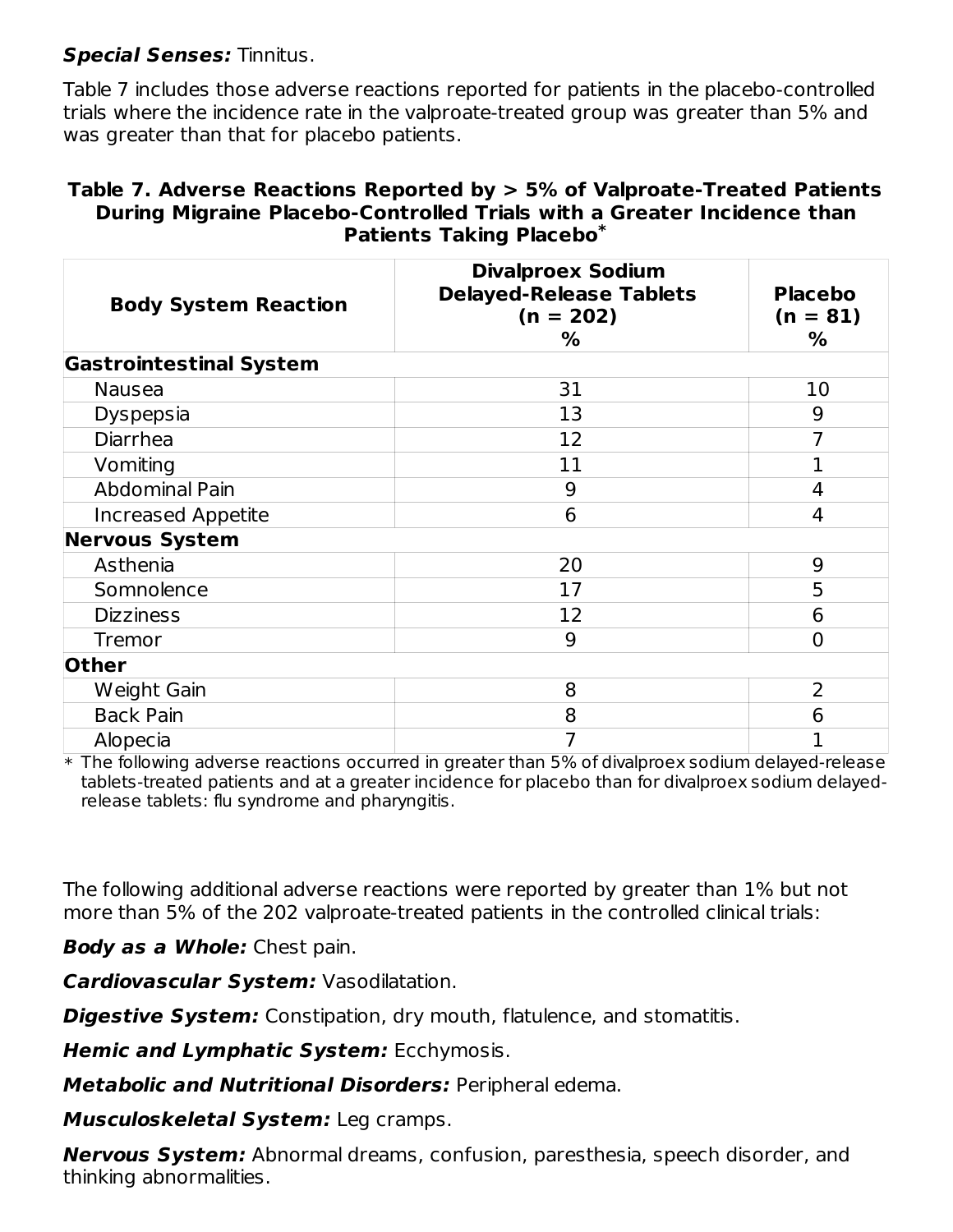**Respiratory System:** Dyspnea, and sinusitis.

**Skin and Appendages:** Pruritus.

**Urogenital System:** Metrorrhagia.

### **6.4 Postmarketing Experience**

The following adverse reactions have been identified during post approval use of divalproex sodium delayed-release tablets. Because these reactions are reported voluntarily from a population of uncertain size, it is not always possible to reliably estimate their frequency or establish a causal relationship to drug exposure.

**Dermatologic:** Hair texture changes, hair color changes, photosensitivity, erythema multiforme, toxic epidermal necrolysis, nail and nail bed disorders, and Stevens-Johnson syndrome.

**Psychiatric:** Emotional upset, psychosis, aggression, psychomotor hyperactivity, hostility, disturbance in attention, learning disorder, and behavioral deterioration.

**Neurologic:** Paradoxical convulsion, parkinsonism

There have been several reports of acute or subacute cognitive decline and behavioral changes (apathy or irritability) with cerebral pseudoatrophy on imaging associated with valproate therapy; both the cognitive/behavioral changes and cerebral pseudoatrophy reversed partially or fully after valproate discontinuation.

There have been reports of acute or subacute encephalopathy in the absence of elevated ammonia levels, elevated valproate levels, or neuroimaging changes. The encephalopathy reversed partially or fully after valproate discontinuation.

**Musculoskeletal:** Fractures, decreased bone mineral density, osteopenia, osteoporosis, and weakness.

**Hematologic:** Relative lymphocytosis, macrocytosis, leukopenia, anemia including macrocytic with or without folate deficiency, bone marrow suppression, pancytopenia, aplastic anemia, agranulocytosis, and acute intermittent porphyria.

**Endocrine:** Irregular menses, secondary amenorrhea, hyperandrogenism, hirsutism, elevated testosterone level, breast enlargement, galactorrhea, parotid gland swelling, polycystic ovary disease, decreased carnitine concentrations, hyponatremia, hyperglycinemia, and inappropriate ADH secretion.

There have been rare reports of Fanconi's syndrome occurring chiefly in children.

**Metabolism and Nutrition:** Weight gain.

**Reproductive:** Aspermia, azoospermia, decreased sperm count, decreased spermatozoa motility, male infertility, and abnormal spermatozoa morphology.

**Genitourinary:** Enuresis, urinary tract infection, and tubulointerstitial nephritis.

**Special Senses:** Hearing loss.

**Other:** Allergic reaction, anaphylaxis, developmental delay, bone pain, bradycardia, and cutaneous vasculitis.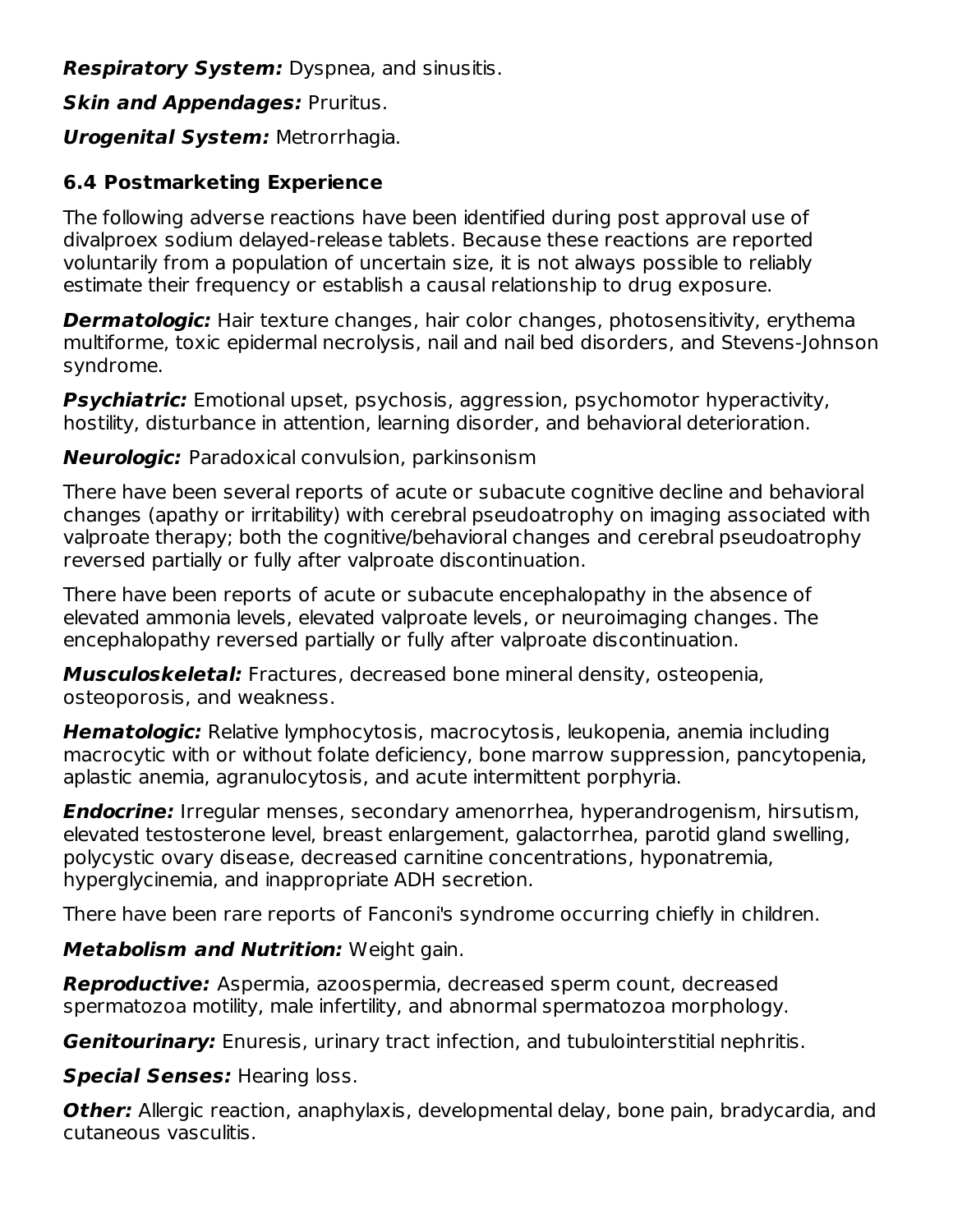# **7 DRUG INTERACTIONS**

### **7.1 Effects of Co-Administered Drugs on Valproate Clearance**

Drugs that affect the level of expression of hepatic enzymes, particularly those that elevate levels of glucuronosyltransferases (such as ritonavir), may increase the clearance of valproate. For example, phenytoin, carbamazepine, and phenobarbital (or primidone) can double the clearance of valproate. Thus, patients on monotherapy will generally have longer half-lives and higher concentrations than patients receiving polytherapy with antiepilepsy drugs.

In contrast, drugs that are inhibitors of cytochrome P450 isozymes, e.g., antidepressants, may be expected to have little effect on valproate clearance because cytochrome P450 microsomal mediated oxidation is a relatively minor secondary metabolic pathway compared to glucuronidation and beta-oxidation.

Because of these changes in valproate clearance, monitoring of valproate and concomitant drug concentrations should be increased whenever enzyme inducing drugs are introduced or withdrawn.

The following list provides information about the potential for an influence of several commonly prescribed medications on valproate pharmacokinetics. The list is not exhaustive nor could it be, since new interactions are continuously being reported.

# **Drugs for Which a Potentially Important Interaction Has Been Observed**

### Aspirin

A study involving the co-administration of aspirin at antipyretic doses (11 to 16 mg/kg) with valproate to pediatric patients ( $n = 6$ ) revealed a decrease in protein binding and an inhibition of metabolism of valproate. Valproate free fraction was increased 4-fold in the presence of aspirin compared to valproate alone. The β-oxidation pathway consisting of 2-E-valproic acid, 3-OH-valproic acid, and 3-keto valproic acid was decreased from 25% of total metabolites excreted on valproate alone to 8.3% in the presence of aspirin. Whether or not the interaction observed in this study applies to adults is unknown, but caution should be observed if valproate and aspirin are to be co-administered.

# Carbapenem Antibiotics

A clinically significant reduction in serum valproic acid concentration has been reported in patients receiving carbapenem antibiotics (for example, ertapenem, imipenem, meropenem; this is not a complete list) and may result in loss of seizure control. The mechanism of this interaction is not well understood. Serum valproic acid concentrations should be monitored frequently after initiating carbapenem therapy. Alternative antibacterial or anticonvulsant therapy should be considered if serum valproic acid concentrations drop significantly or seizure control deteriorates [see Warnings and Precautions (5.13)].

### Estrogen-Containing Hormonal Contraceptives

Estrogen-containing hormonal contraceptives may increase the clearance of valproate, which may result in decreased concentration of valproate and potentially increased seizure frequency. Prescribers should monitor serum valproate concentrations and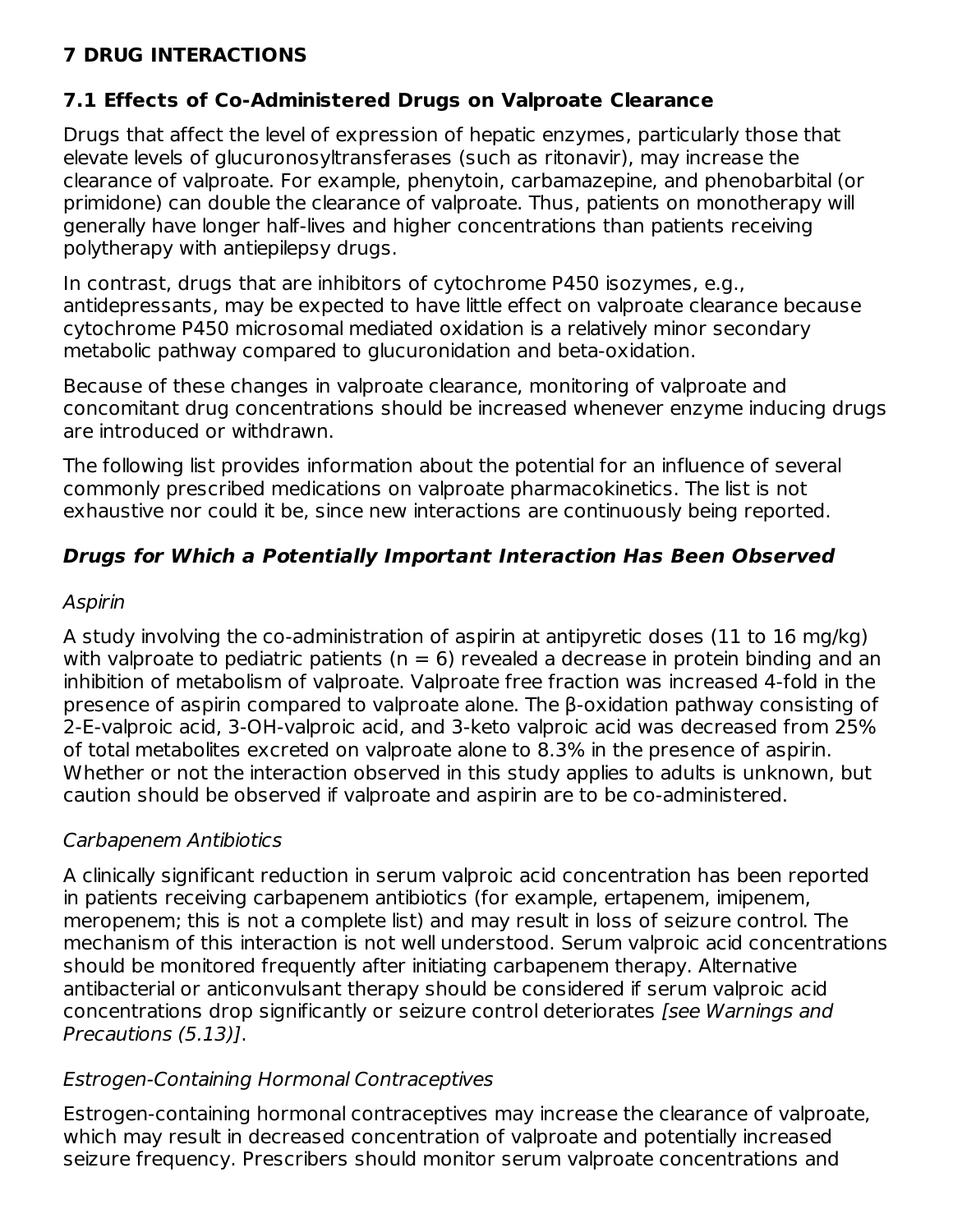clinical response when adding or discontinuing estrogen containing products.

### Felbamate

A study involving the co-administration of 1,200 mg/day of felbamate with valproate to patients with epilepsy ( $n = 10$ ) revealed an increase in mean valproate peak concentration by 35% (from 86 to 115 mcg/mL) compared to valproate alone. Increasing the felbamate dose to 2,400 mg/day increased the mean valproate peak concentration to 133 mcg/mL (another 16% increase). A decrease in valproate dosage may be necessary when felbamate therapy is initiated.

#### Rifampin

A study involving the administration of a single dose of valproate (7 mg/kg) 36 hours after 5 nights of daily dosing with rifampin (600 mg) revealed a 40% increase in the oral clearance of valproate. Valproate dosage adjustment may be necessary when it is coadministered with rifampin.

#### **Drugs for Which Either No Interaction or a Likely Clinically Unimportant Interaction Has Been Observed**

### Antacids

A study involving the co-administration of valproate 500 mg with commonly administered antacids (Maalox®, Trisogel, and Titralac™ - 160 mEq doses) did not reveal any effect on the extent of absorption of valproate.

#### Chlorpromazine

A study involving the administration of 100 to 300 mg/day of chlorpromazine to schizophrenic patients already receiving valproate (200 mg BID) revealed a 15% increase in trough plasma levels of valproate.

#### Haloperidol

A study involving the administration of 6 to 10 mg/day of haloperidol to schizophrenic patients already receiving valproate (200 mg BID) revealed no significant changes in valproate trough plasma levels.

### Cimetidine and Ranitidine

Cimetidine and ranitidine do not affect the clearance of valproate.

### **7.2 Effects of Valproate on Other Drugs**

Valproate has been found to be a weak inhibitor of some P450 isozymes, epoxide hydrase, and glucuronosyltransferases.

The following list provides information about the potential for an influence of valproate co-administration on the pharmacokinetics or pharmacodynamics of several commonly prescribed medications. The list is not exhaustive, since new interactions are continuously being reported.

# **Drugs for Which a Potentially Important Valproate Interaction Has Been**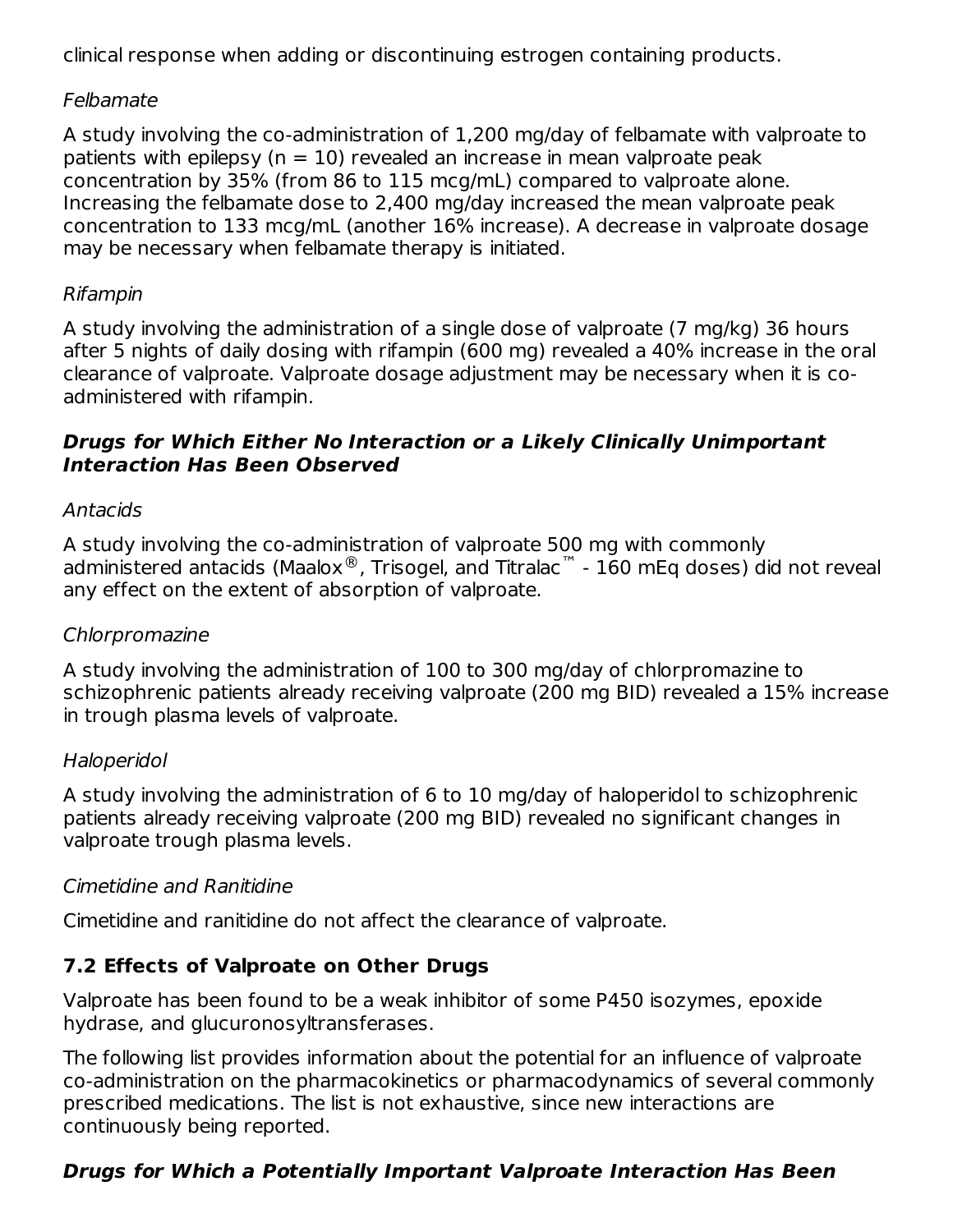# **Observed**

### Amitriptyline/Nortriptyline

Administration of a single oral 50 mg dose of amitriptyline to 15 normal volunteers (10 males and 5 females) who received valproate (500 mg BID) resulted in a 21% decrease in plasma clearance of amitriptyline and a 34% decrease in the net clearance of nortriptyline. Rare postmarketing reports of concurrent use of valproate and amitriptyline resulting in an increased amitriptyline level have been received. Concurrent use of valproate and amitriptyline has rarely been associated with toxicity. Monitoring of amitriptyline levels should be considered for patients taking valproate concomitantly with amitriptyline. Consideration should be given to lowering the dose of amitriptyline/nortriptyline in the presence of valproate.

### Carbamazepine/carbamazepine-10,11-Epoxide

Serum levels of carbamazepine (CBZ) decreased 17% while that of carbamazepine-10,11-epoxide (CBZ-E) increased by 45% upon co-administration of valproate and CBZ to epileptic patients.

### Clonazepam

The concomitant use of valproate and clonazepam may induce absence status in patients with a history of absence type seizures.

### Diazepam

Valproate displaces diazepam from its plasma albumin binding sites and inhibits its metabolism. Co-administration of valproate (1,500 mg daily) increased the free fraction of diazepam (10 mg) by 90% in healthy volunteers ( $n = 6$ ). Plasma clearance and volume of distribution for free diazepam were reduced by 25% and 20%, respectively, in the presence of valproate. The elimination half-life of diazepam remained unchanged upon addition of valproate.

### Ethosuximide

Valproate inhibits the metabolism of ethosuximide. Administration of a single ethosuximide dose of 500 mg with valproate (800 to 1,600 mg/day) to healthy volunteers ( $n = 6$ ) was accompanied by a 25% increase in elimination half-life of ethosuximide and a 15% decrease in its total clearance as compared to ethosuximide alone. Patients receiving valproate and ethosuximide, especially along with other anticonvulsants, should be monitored for alterations in serum concentrations of both drugs.

# **Lamotrigine**

In a steady-state study involving 10 healthy volunteers, the elimination half-life of lamotrigine increased from 26 to 70 hours with valproate co-administration (a 165% increase). The dose of lamotrigine should be reduced when co-administered with valproate. Serious skin reactions (such as Stevens-Johnson syndrome and toxic epidermal necrolysis) have been reported with concomitant lamotrigine and valproate administration. See lamotrigine package insert for details on lamotrigine dosing with concomitant valproate administration.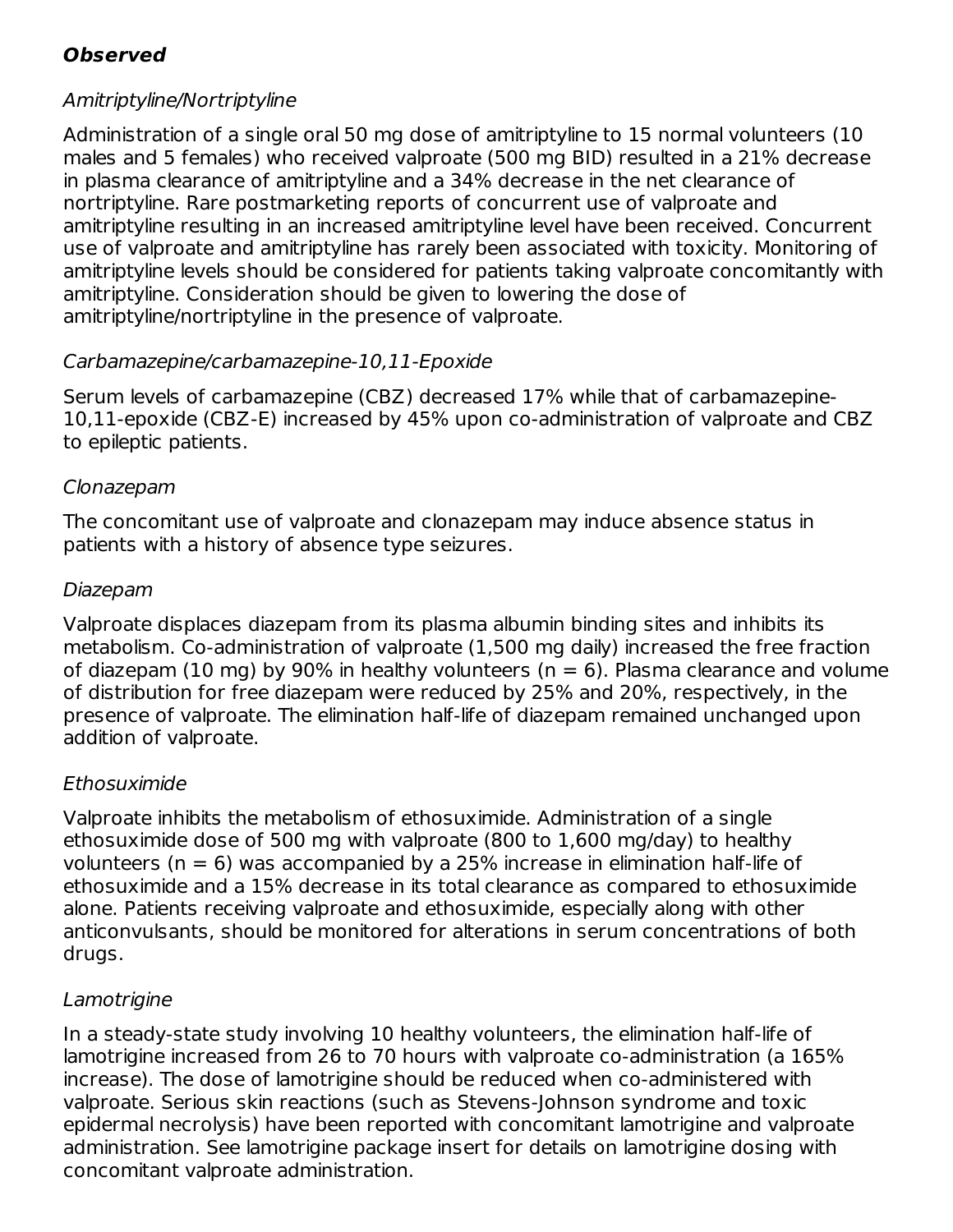### Phenobarbital

Valproate was found to inhibit the metabolism of phenobarbital. Co-administration of valproate (250 mg BID for 14 days) with phenobarbital to normal subjects ( $n = 6$ ) resulted in a 50% increase in half-life and a 30% decrease in plasma clearance of phenobarbital (60 mg single-dose). The fraction of phenobarbital dose excreted unchanged increased by 50% in presence of valproate.

There is evidence for severe CNS depression, with or without significant elevations of barbiturate or valproate serum concentrations. All patients receiving concomitant barbiturate therapy should be closely monitored for neurological toxicity. Serum barbiturate concentrations should be obtained, if possible, and the barbiturate dosage decreased, if appropriate.

Primidone, which is metabolized to a barbiturate, may be involved in a similar interaction with valproate.

#### Phenytoin

Valproate displaces phenytoin from its plasma albumin binding sites and inhibits its hepatic metabolism. Co-administration of valproate (400 mg TID) with phenytoin (250 mg) in normal volunteers ( $n = 7$ ) was associated with a 60% increase in the free fraction of phenytoin. Total plasma clearance and apparent volume of distribution of phenytoin increased 30% in the presence of valproate. Both the clearance and apparent volume of distribution of free phenytoin were reduced by 25%.

In patients with epilepsy, there have been reports of breakthrough seizures occurring with the combination of valproate and phenytoin. The dosage of phenytoin should be adjusted as required by the clinical situation.

### Propofol

The concomitant use of valproate and propofol may lead to increased blood levels of propofol. Reduce the dose of propofol when co-administering with valproate. Monitor patients closely for signs of increased sedation or cardiorespiratory depression.

### Rufinamide

Based on a population pharmacokinetic analysis, rufinamide clearance was decreased by valproate. Rufinamide concentrations were increased by < 16% to 70%, dependent on concentration of valproate (with the larger increases being seen in pediatric patients at high doses or concentrations of valproate). Patients stabilized on rufinamide before being prescribed valproate should begin valproate therapy at a low dose, and titrate to a clinically effective dose [see Dosage and Administration (2.6)]. Similarly, patients on valproate should begin at a rufinamide dose lower than 10 mg/kg per day (pediatric patients) or 400 mg per day (adults).

### Tolbutamide

From in vitro experiments, the unbound fraction of tolbutamide was increased from 20% to 50% when added to plasma samples taken from patients treated with valproate. The clinical relevance of this displacement is unknown.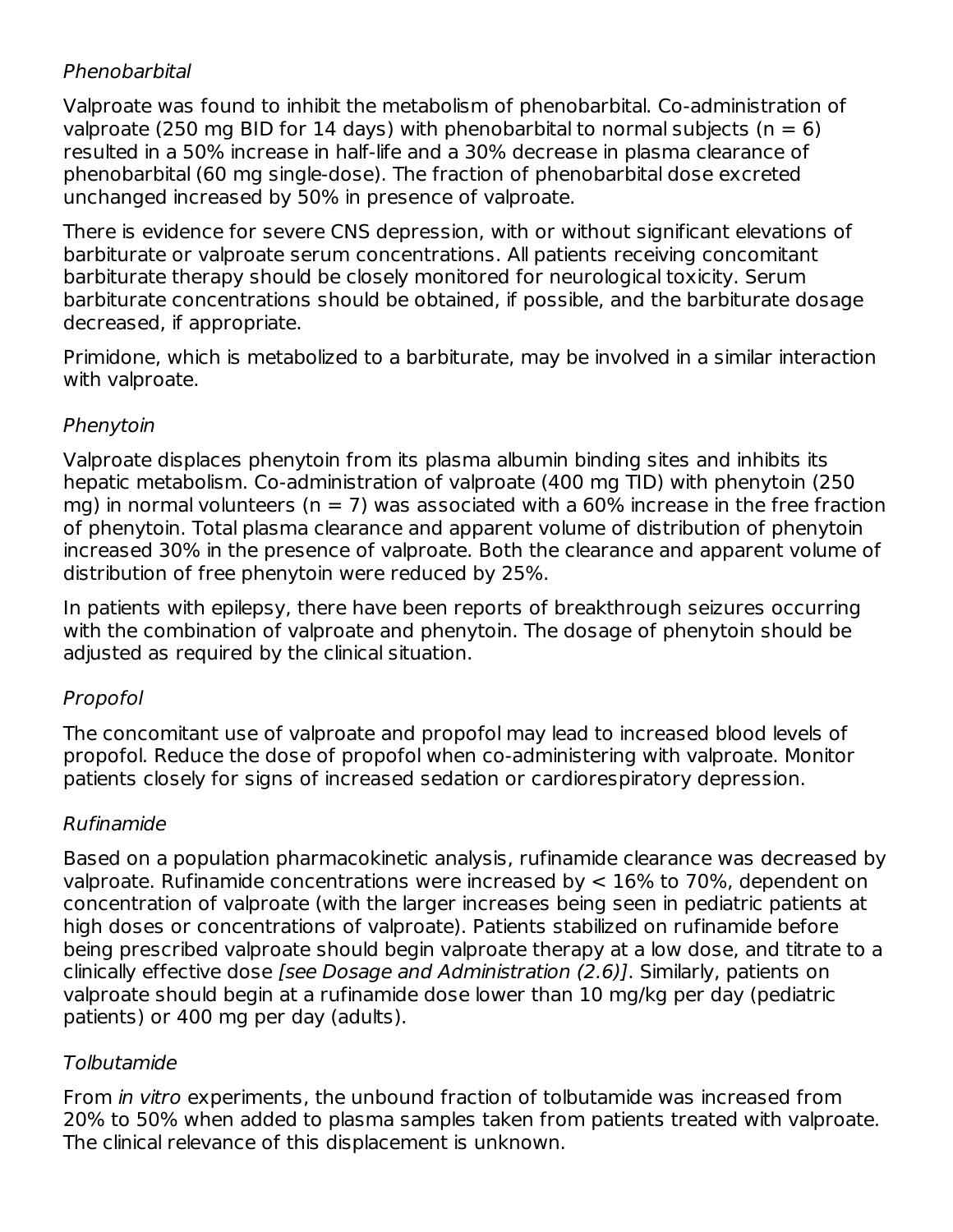#### **Warfarin**

In an *in vitro* study, valproate increased the unbound fraction of warfarin by up to 32.6%. The therapeutic relevance of this is unknown; however, coagulation tests should be monitored if valproate therapy is instituted in patients taking anticoagulants.

### Zidovudine

In six patients who were seropositive for HIV, the clearance of zidovudine (100 mg q8h) was decreased by 38% after administration of valproate (250 or 500 mg q8h); the halflife of zidovudine was unaffected.

#### **Drugs for Which Either No Interaction or a Likely Clinically Unimportant Interaction Has Been Observed**

### Acetaminophen

Valproate had no effect on any of the pharmacokinetic parameters of acetaminophen when it was concurrently administered to three epileptic patients.

#### Clozapine

In psychotic patients  $(n = 11)$ , no interaction was observed when valproate was coadministered with clozapine.

#### Lithium

Co-administration of valproate (500 mg BID) and lithium carbonate (300 mg TID) to normal male volunteers ( $n = 16$ ) had no effect on the steady-state kinetics of lithium.

#### Lorazepam

Concomitant administration of valproate (500 mg BID) and lorazepam (1 mg BID) in normal male volunteers ( $n = 9$ ) was accompanied by a 17% decrease in the plasma clearance of lorazepam.

### Olanzapine

No dose adjustment for olanzapine is necessary when olanzapine is administered concomitantly with valproate. Co-administration of valproate (500 mg BID) and olanzapine (5 mg) to healthy adults ( $n = 10$ ) caused 15% reduction in Cmax and 35% reduction in AUC of olanzapine.

### Oral Contraceptive Steroids

Administration of a single-dose of ethinyloestradiol (50 mcg)/levonorgestrel (250 mcg) to 6 women on valproate (200 mg BID) therapy for 2 months did not reveal any pharmacokinetic interaction.

# **7.3 Topiramate**

Concomitant administration of valproate and topiramate has been associated with hyperammonemia with and without encephalopathy [see Contraindications (4) and Warnings and Precautions (5.6, 5.9, 5.10)]. Concomitant administration of topiramate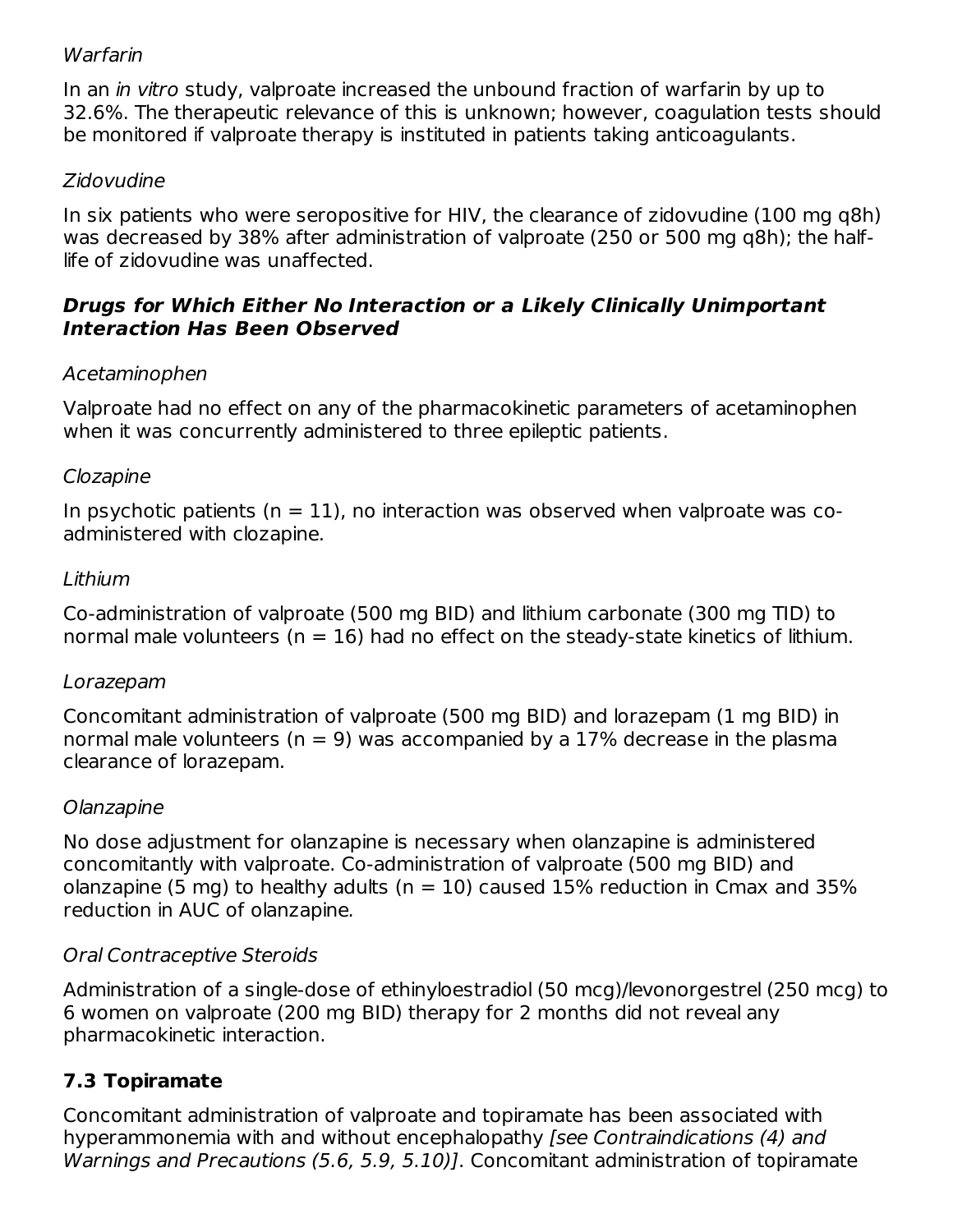with valproate has also been associated with hypothermia in patients who have tolerated either drug alone. It may be prudent to examine blood ammonia levels in patients in whom the onset of hypothermia has been reported *[see Warnings and Precautions (5.9,* 5.11)].

# **8 USE IN SPECIFIC POPULATIONS**

# **8.1 Pregnancy**

# **Pregnancy Exposure Registry**

There is a pregnancy exposure registry that monitors pregnancy outcomes in women exposed to antiepileptic drugs (AEDs), including divalproex sodium extended-release tablets, during pregnancy. Encourage women who are taking divalproex sodium extended-release tablets during pregnancy to enroll in the North American Antiepileptic Drug (NAAED) Pregnancy Registry by calling toll-free 1-888-233-2334 or visiting the website, http://www.aedpregnancyregistry.org/. This must be done by the patient herself.

# **Risk Summary**

For use in prophylaxis of migraine headaches, valproate is contraindicated in women who are pregnant and in women of childbearing potential who are not using effective contraception [see Contraindications (4)].

For use in epilepsy or bipolar disorder, valproate should not be used to treat women who are pregnant or who plan to become pregnant unless other medications have failed to provide adequate symptom control or are otherwise unacceptable [see Boxed Warning and Warnings and Precautions (5.2, 5.3)]. Women with epilepsy who become pregnant while taking valproate should not discontinue valproate abruptly, as this can precipitate status epilepticus with resulting maternal and fetal hypoxia and threat to life.

Maternal valproate use during pregnancy for any indication increases the risk of congenital malformations, particularly neural tube defects including spina bifida, but also malformations involving other body systems (e.g., craniofacial defects including oral clefts, cardiovascular malformations, hypospadias, limb malformations). This risk is dose-dependent; however, a threshold dose below which no risk exists cannot be established. In utero exposure to valproate may also result in hearing impairment or hearing loss. Valproate polytherapy with other AEDs has been associated with an increased frequency of congenital malformations compared with AED monotherapy. The risk of major structural abnormalities is greatest during the first trimester; however, other serious developmental effects can occur with valproate use throughout pregnancy. The rate of congenital malformations among babies born to epileptic mothers who used valproate during pregnancy has been shown to be about four times higher than the rate among babies born to epileptic mothers who used other antiseizure monotherapies [see Warnings and Precautions (5.2) and Data (Human)].

Epidemiological studies have indicated that children exposed to valproate in utero have lower IQ scores and a higher risk of neurodevelopmental disorders compared to children exposed to either another AED in utero or to no AEDs in utero [see Warnings and Precautions (5.3) and Data (Human)].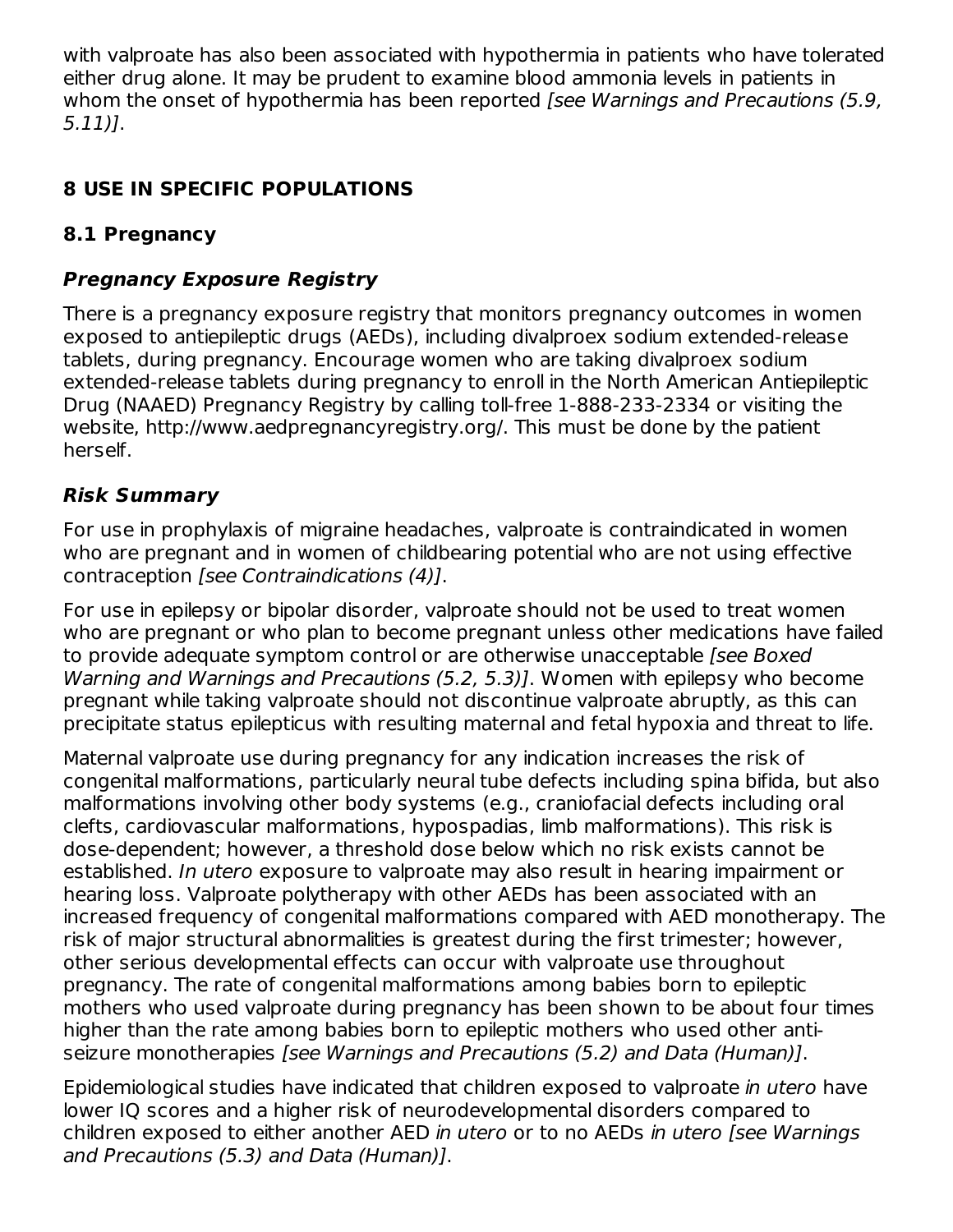An observational study has suggested that exposure to valproate products during pregnancy increases the risk of autism spectrum disorders [see Data (Human)].

In animal studies, valproate administration during pregnancy resulted in fetal structural malformations similar to those seen in humans and neurobehavioral deficits in the offspring at clinically relevant doses [see Data (Animal)].

There have been reports of hypoglycemia in neonates and fatal cases of hepatic failure in infants following maternal use of valproate during pregnancy.

Pregnant women taking valproate may develop hepatic failure or clotting abnormalities including thrombocytopenia, hypofibrinogenemia, and/or decrease in other coagulation factors, which may result in hemorrhagic complications in the neonate including death [see Warnings and Precautions (5.1, 5.8)].

Available prenatal diagnostic testing to detect neural tube and other defects should be offered to pregnant women using valproate.

Evidence suggests that folic acid supplementation prior to conception and during the first trimester of pregnancy decreases the risk for congenital neural tube defects in the general population. It is not known whether the risk of neural tube defects or decreased IQ in the offspring of women receiving valproate is reduced by folic acid supplementation. Dietary folic acid supplementation both prior to conception and during pregnancy should be routinely recommended for patients using valproate [see Warnings and Precautions (5.2, 5.4)].

All pregnancies have a background risk of birth defect, loss, or other adverse outcomes. In the

U.S. general population, the estimated background risk of major birth defects and miscarriage in clinically recognized pregnancies is 2 to 4% and 15 to 20%, respectively.

### **Clinical Considerations**

### Disease-Associated Maternal and/or Embryo/Fetal Risk

To prevent major seizures, women with epilepsy should not discontinue valproate abruptly, as this can precipitate status epilepticus with resulting maternal and fetal hypoxia and threat to life. Even minor seizures may pose some hazard to the developing embryo or fetus [see Warnings and Precautions (5.4)]. However, discontinuation of the drug may be considered prior to and during pregnancy in individual cases if the seizure disorder severity and frequency do not pose a serious threat to the patient.

### Maternal Adverse Reactions

Pregnant women taking valproate may develop clotting abnormalities including thrombocytopenia, hypofibrinogenemia, and/or decrease in other coagulation factors, which may result in hemorrhagic complications in the neonate including death *[see*] Warnings and Precautions (5.8)]. If valproate is used in pregnancy, the clotting parameters should be monitored carefully in the mother. If abnormal in the mother, then these parameters should also be monitored in the neonate.

Patients taking valproate may develop hepatic failure (see Boxed Warning and Warnings and Precautions (5.1)]. Fatal cases of hepatic failure in infants exposed to valproate in utero have also been reported following maternal use of valproate during pregnancy.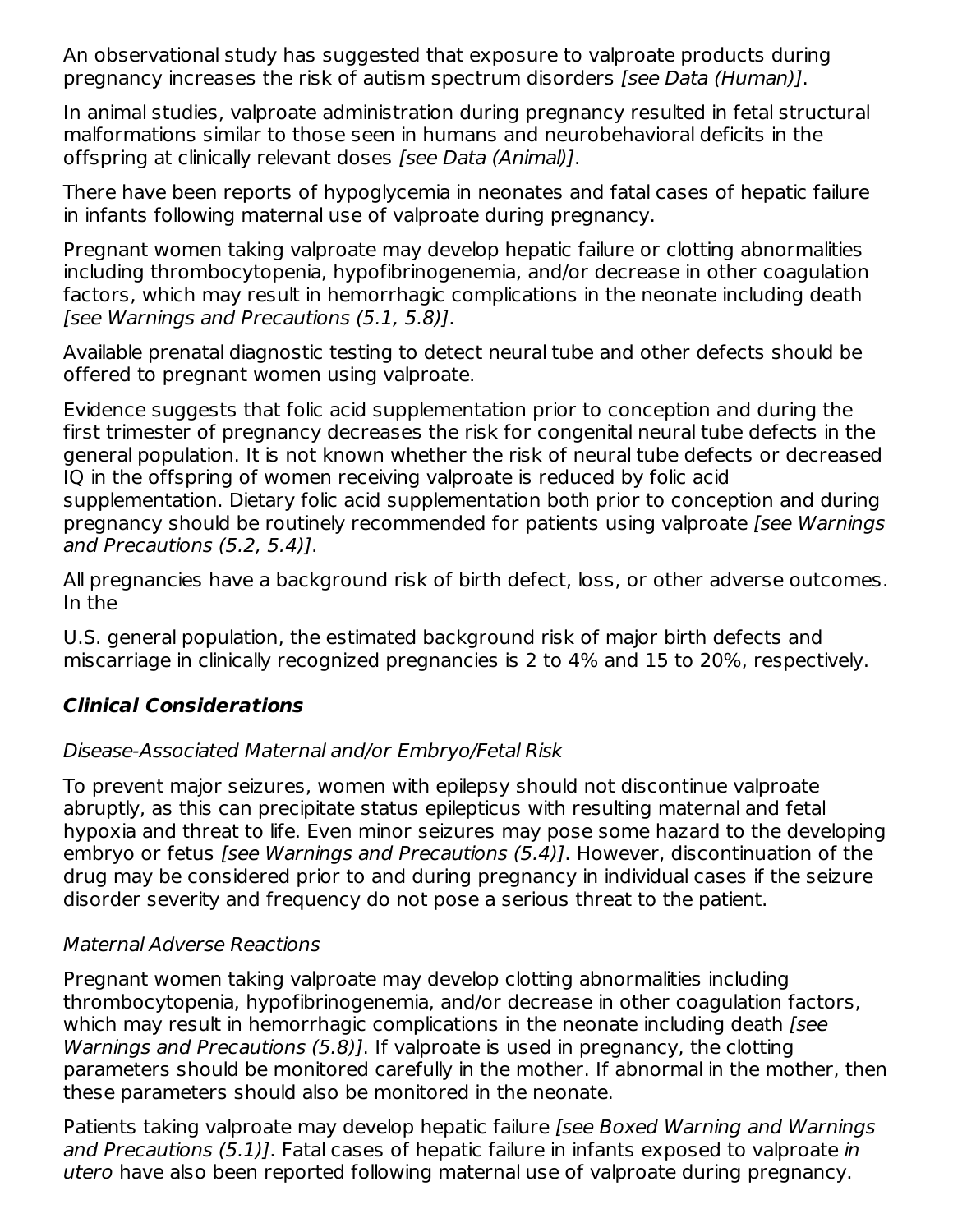Hypoglycemia has been reported in neonates whose mothers have taken valproate during pregnancy.

### **Data**

Human

#### **Neural Tube Defects and Other Structural Abnormalities**

There is an extensive body of evidence demonstrating that exposure to valproate in utero increases the risk of neural tube defects and other structural abnormalities. Based on published data from the CDC's National Birth Defects Prevention Network, the risk of spina bifida in the general population is about 0.06 to 0.07% (6 to 7 in 10,000 births) compared to the risk following in utero valproate exposure estimated to be approximately 1 to 2% (100 to 200 in 10,000 births).

The NAAED Pregnancy Registry has reported a major malformation rate of 9-11% in the offspring of women exposed to an average of 1,000 mg/day of valproate monotherapy during pregnancy. These data show an up to a five-fold increased risk for any major malformation following valproate exposure in utero compared to the risk following exposure in utero to other AEDs taken as monotherapy. The major congenital malformations included cases of neural tube defects, cardiovascular malformations, craniofacial defects (e.g., oral clefts, craniosynostosis), hypospadias, limb malformations (e.g., clubfoot, polydactyly), and other malformations of varying severity involving other body systems [see Warnings and Precautions (5.2)].

#### **Effect on IQ and Neurodevelopmental Effects**

Published epidemiological studies have indicated that children exposed to valproate in utero have lower IQ scores than children exposed to either another AED in utero or to no AEDs *in utero*. The largest of these studies $^1$  is a prospective cohort study conducted in the United States and United Kingdom that found that children with prenatal exposure to valproate (n = 62) had lower IQ scores at age 6 (97 [95% C.I. 94-101]) than children with prenatal exposure to the other anti-epileptic drug monotherapy treatments evaluated: lamotrigine (108 [95% C.I. 105–110]), carbamazepine (105 [95% C.I. 102– 108]) and phenytoin (108 [95% C.I. 104–112]). It is not known when during pregnancy cognitive effects in valproate-exposed children occur. Because the women in this study were exposed to AEDs throughout pregnancy, whether the risk for decreased IQ was related to a particular time period during pregnancy could not be assessed [see Warnings and Precautions (5.3)].

Although the available studies have methodological limitations, the weight of the evidence supports a causal association between valproate exposure *in utero* and subsequent adverse effects on neurodevelopment, including increases in autism spectrum disorders and attention deficit/hyperactivity disorder (ADHD). An observational study has suggested that exposure to valproate products during pregnancy increases the risk of autism spectrum disorders. In this study, children born to mothers who had used valproate products during pregnancy had 2.9 times the risk (95% confidence interval [CI]: 1.7-4.9) of developing autism spectrum disorders compared to children born to mothers not exposed to valproate products during pregnancy. The absolute risks for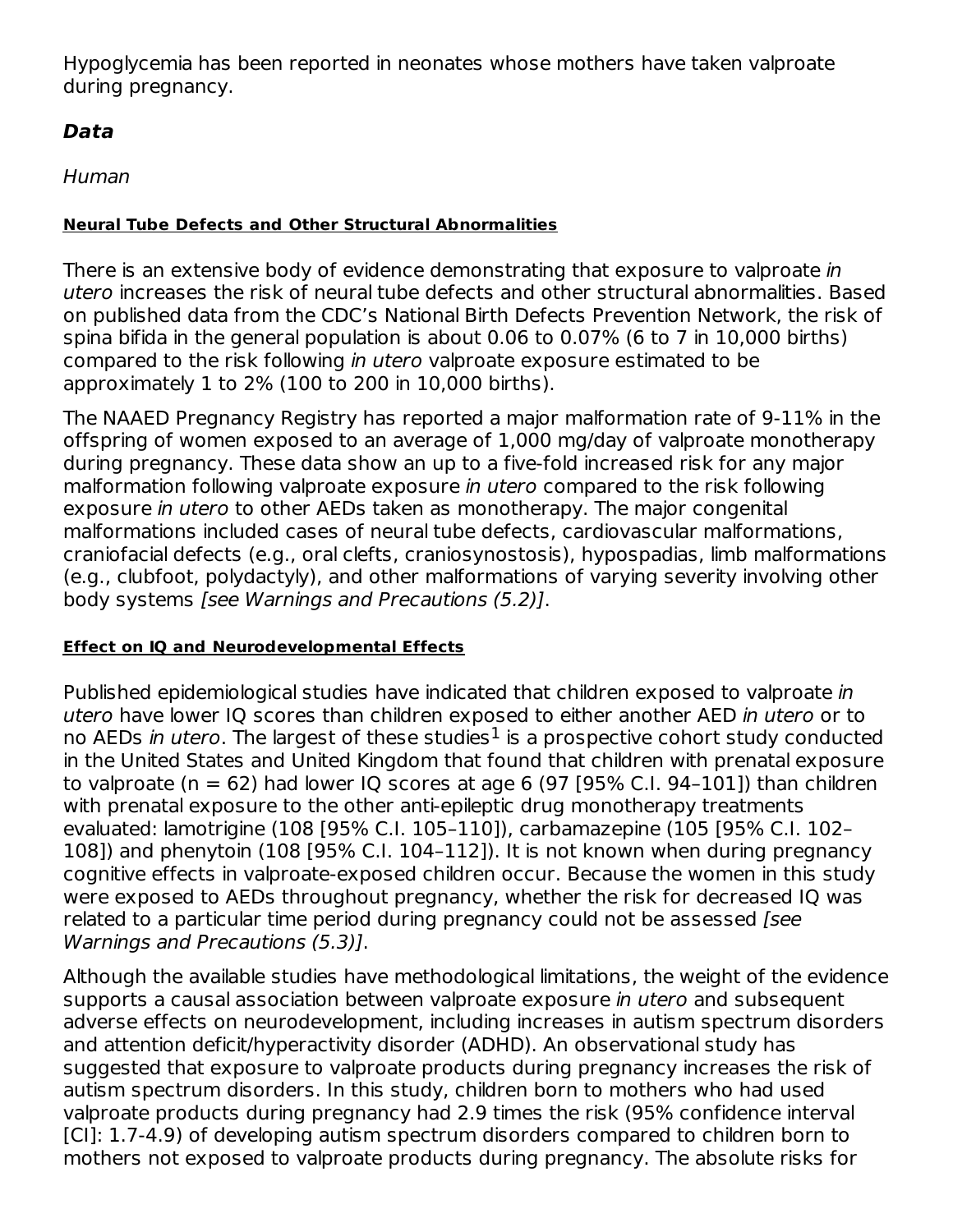autism spectrum disorders were 4.4% (95% CI: 2.6%-7.5%) in valproate-exposed children and 1.5% (95% CI: 1.5%-1.6%) in children not exposed to valproate products. Another observational study found that children who were exposed to valproate in utero had an increased risk of ADHD (adjusted HR 1.48; 95% CI, 1.09-2.00) compared with the unexposed children. Because these studies were observational in nature, conclusions regarding a causal association between in utero valproate exposure and an increased risk of autism spectrum disorder and ADHD cannot be considered definitive.

### **Other**

There are published case reports of fatal hepatic failure in offspring of women who used valproate during pregnancy.

### Animal

In developmental toxicity studies conducted in mice, rats, rabbits, and monkeys, increased rates of fetal structural abnormalities, intrauterine growth retardation, and embryo-fetal death occurred following administration of valproate to pregnant animals during organogenesis at clinically relevant doses (calculated on a body surface area [mg/m<sup>2</sup>] basis). Valproate induced malformations of multiple organ systems, including skeletal, cardiac, and urogenital defects. In mice, in addition to other malformations, fetal neural tube defects have been reported following valproate administration during critical periods of organogenesis, and the teratogenic response correlated with peak maternal drug levels. Behavioral abnormalities (including cognitive, locomotor, and social interaction deficits) and brain histopathological changes have also been reported in mice and rat offspring exposed prenatally to clinically relevant doses of valproate.

### **8.2 Lactation**

### **Risk Summary**

Valproate is excreted in human milk. Data in the published literature describe the presence of valproate in human milk (range: 0.4 mcg/mL to 3.9 mcg/mL), corresponding to 1% to 10% of maternal serum levels. Valproate serum concentrations collected from breastfed infants aged 3 days postnatal to 12 weeks following delivery ranged from 0.7 mcg/mL to 4 mcg/mL, which were 1% to 6% of maternal serum valproate levels. A published study in children up to six years of age did not report adverse developmental or cognitive effects following exposure to valproate via breast milk [see Data (Human)].

There are no data to assess the effects of divalproex sodium delayed-release tablets on milk production or excretion.

### **Clinical Considerations**

The developmental and health benefits of breastfeeding should be considered along with the mother's clinical need for divalproex sodium delayed-release tablets and any potential adverse effects on the breastfed infant from divalproex sodium delayed-release tablets or from the underlying maternal condition.

Monitor the breastfed infant for signs of liver damage including jaundice and unusual bruising or bleeding. There have been reports of hepatic failure and clotting abnormalities in offspring of women who used valproate during pregnancy [see Use in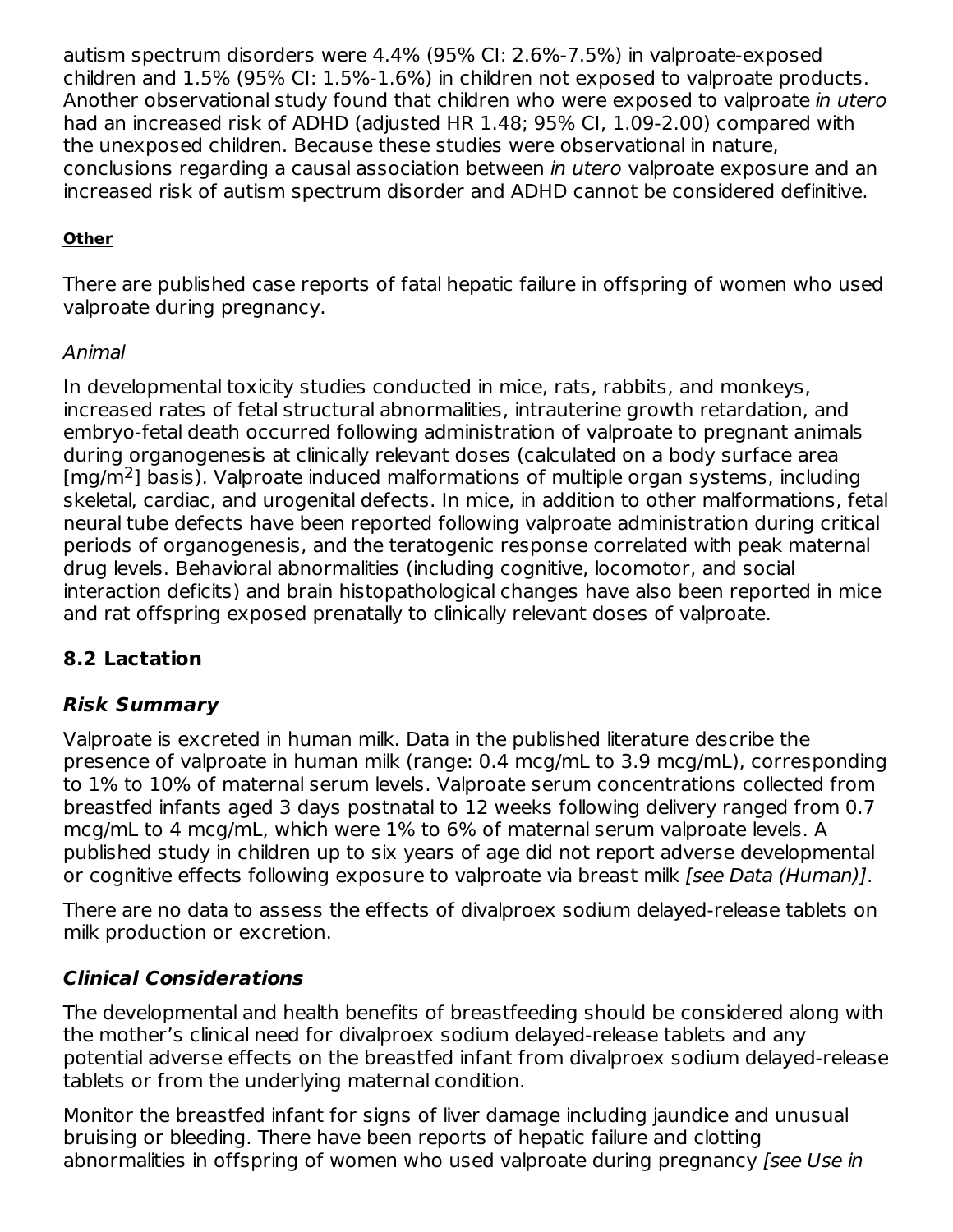# **Data**

# Human

In a published study, breast milk and maternal blood samples were obtained from 11 epilepsy patients taking valproate at doses ranging from 300 mg/day to 2,400 mg/day on postnatal days 3 to 6. In 4 patients who were taking valproate only, breast milk contained an average valproate concentration of 1.8 mcg/mL (range: 1.1 mcg/mL to 2.2 mcg/mL), which corresponded to 4.8% of the maternal plasma concentration (range: 2.7% to 7.4%). Across all patients (7 of whom were taking other AEDs concomitantly), similar results were obtained for breast milk concentration (1.8 mcg/mL, range: 0.4 mcg/mL to 3.9 mcg/mL) and maternal plasma ratio (5.1%, range: 1.3% to 9.6%).

A published study of 6 breastfeeding mother-infant pairs measured serum valproate levels during maternal treatment for bipolar disorder (750 mg/day or 1,000 mg/day). None of the mothers received valproate during pregnancy, and infants were aged from 4 weeks to 19 weeks at the time of evaluation. Infant serum levels ranged from 0.7 mcg/mL to 1.5 mcg/mL. With maternal serum valproate levels near or within the therapeutic range, infant exposure was 0.9% to 2.3% of maternal levels. Similarly, in 2 published case reports with maternal doses of 500 mg/day or 750 mg/day during breastfeeding of infants aged 3 months and 1 month, infant exposure was 1.5% and 6% that of the mother, respectively.

A prospective observational multicenter study evaluated the long-term neurodevelopmental effects of AED use on children. Pregnant women receiving monotherapy for epilepsy were enrolled with assessments of their children at ages 3 years and 6 years. Mothers continued AED therapy during the breastfeeding period. Adjusted IQs measured at 3 years for breastfed and non-breastfed children were 93 (n  $= 11$ ) and 90 (n  $= 24$ ), respectively. At 6 years, the scores for breastfed and nonbreastfed children were 106 (n = 11) and 94 (n = 25), respectively (p = 0.04). For other cognitive domains evaluated at 6 years, no adverse cognitive effects of continued exposure to an AED (including valproate) via breast milk were observed.

# **8.3 Females and Males of Reproductive Potential**

# **Contraception**

Women of childbearing potential should use effective contraception while taking valproate [see Boxed Warning, Warnings and Precautions (5.4), Drug Interactions (7), and Use in Specific Populations (8.1)]. This is especially important when valproate use is considered for a condition not usually associated with permanent injury or death such as prophylaxis of migraine headaches [see Contraindications (4)].

# **Infertility**

There have been reports of male infertility coincident with valproate therapy [see Adverse Reactions (6.4)].

In animal studies, oral administration of valproate at clinically relevant doses resulted in adverse reproductive effects in males [see Nonclinical Toxicology (13.1)].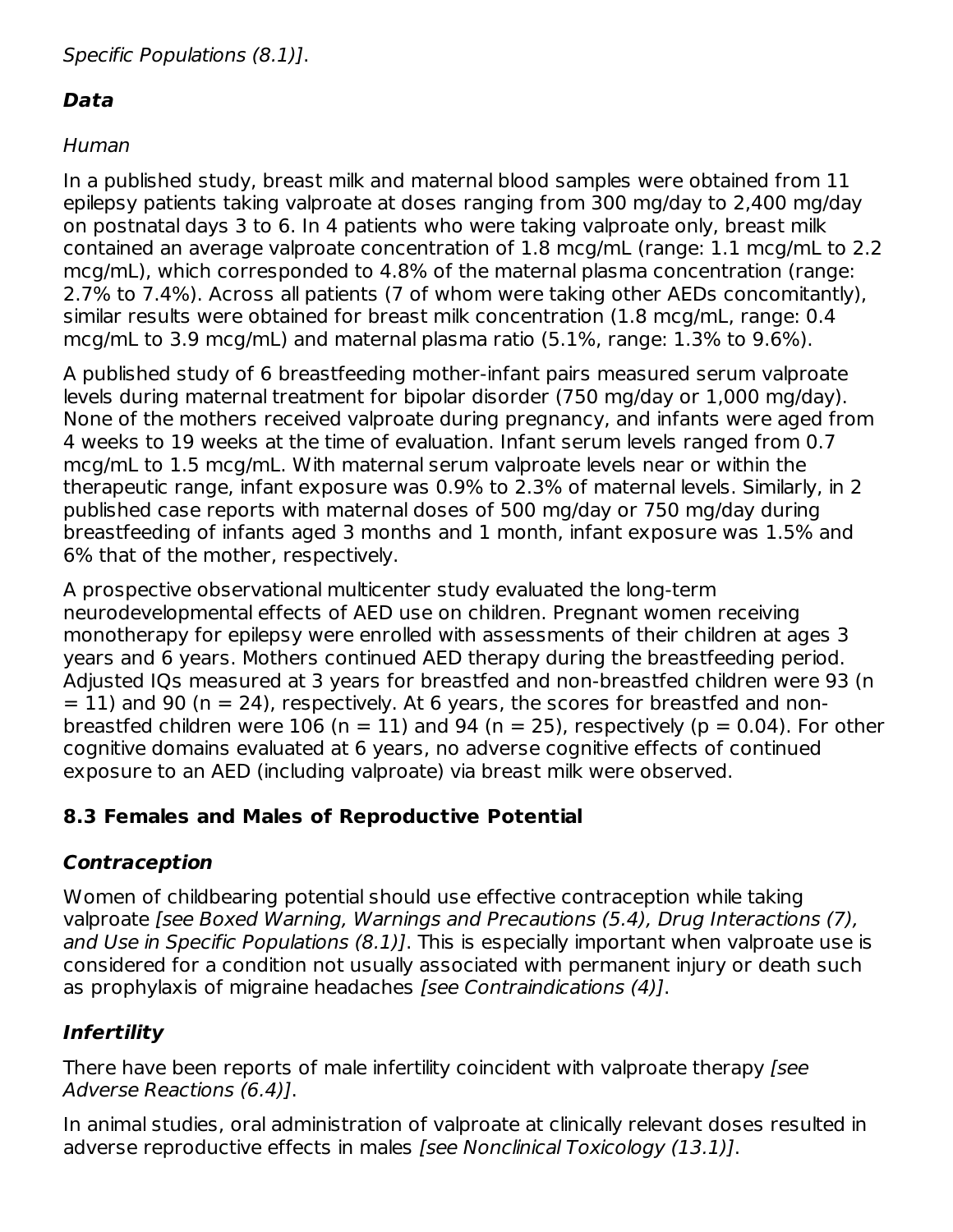### **8.4 Pediatric Use**

Experience has indicated that pediatric patients under the age of two years are at a considerably increased risk of developing fatal hepatotoxicity, especially those with the aforementioned conditions [see Boxed Warning and Warnings and Precautions (5.1)]. When divalproex sodium extended-release tablets are used in this patient group, it should be used with extreme caution and as a sole agent. The benefits of therapy should be weighed against the risks. Above the age of 2 years, experience in epilepsy has indicated that the incidence of fatal hepatotoxicity decreases considerably in progressively older patient groups.

Younger children, especially those receiving enzyme inducing drugs, will require larger maintenance doses to attain targeted total and unbound valproate concentrations. Pediatric patients (i.e., between 3 months and 10 years) have 50% higher clearances expressed on weight (i.e., mL/min/kg) than do adults. Over the age of 10 years, children have pharmacokinetic parameters that approximate those of adults.

The variability in free fraction limits the clinical usefulness of monitoring total serum valproic acid concentrations. Interpretation of valproic acid concentrations in children should include consideration of factors that affect hepatic metabolism and protein binding.

# **Pediatric Clinical Trials**

Divalproex sodium delayed-release tablets were studied in seven pediatric clinical trials.

Two of the pediatric studies were double-blinded placebo-controlled trials to evaluate the efficacy of divalproex sodium extended-release tablets for the indications of mania (150 patients aged 10 to 17 years, 76 of whom were on divalproex sodium extended-release tablets) and migraine (304 patients aged 12 to 17 years, 231 of whom were on divalproex sodium extended-release tablets). Efficacy was not established for either the treatment of migraine or the treatment of mania. The most common drug-related adverse reactions (reported > 5% and twice the rate of placebo) reported in the controlled pediatric mania study were nausea, upper abdominal pain, somnolence, increased ammonia, gastritis and rash.

The remaining five trials were long term safety studies. Two six-month pediatric studies were conducted to evaluate the long-term safety of divalproex sodium extended-release tablets for the indication of mania (292 patients aged 10 to 17 years). Two twelve-month pediatric studies were conducted to evaluate the long-term safety of divalproex sodium extended-release tablets for the indication of migraine (353 patients aged 12 to 17 years). One twelve-month study was conducted to evaluate the safety of divalproex sodium delayed-release capsules in the indication of partial seizures (169 patients aged 3 to 10 years).

In these seven clinical trials, the safety and tolerability of divalproex sodium delayedrelease tablets in pediatric patients were shown to be comparable to those in adults [see Adverse Reactions (6)].

# **Juvenile Animal Toxicology**

In studies of valproate in immature animals, toxic effects not observed in adult animals included retinal dysplasia in rats treated during the neonatal period (from postnatal day 4) and nephrotoxicity in rats treated during the neonatal and juvenile (from postnatal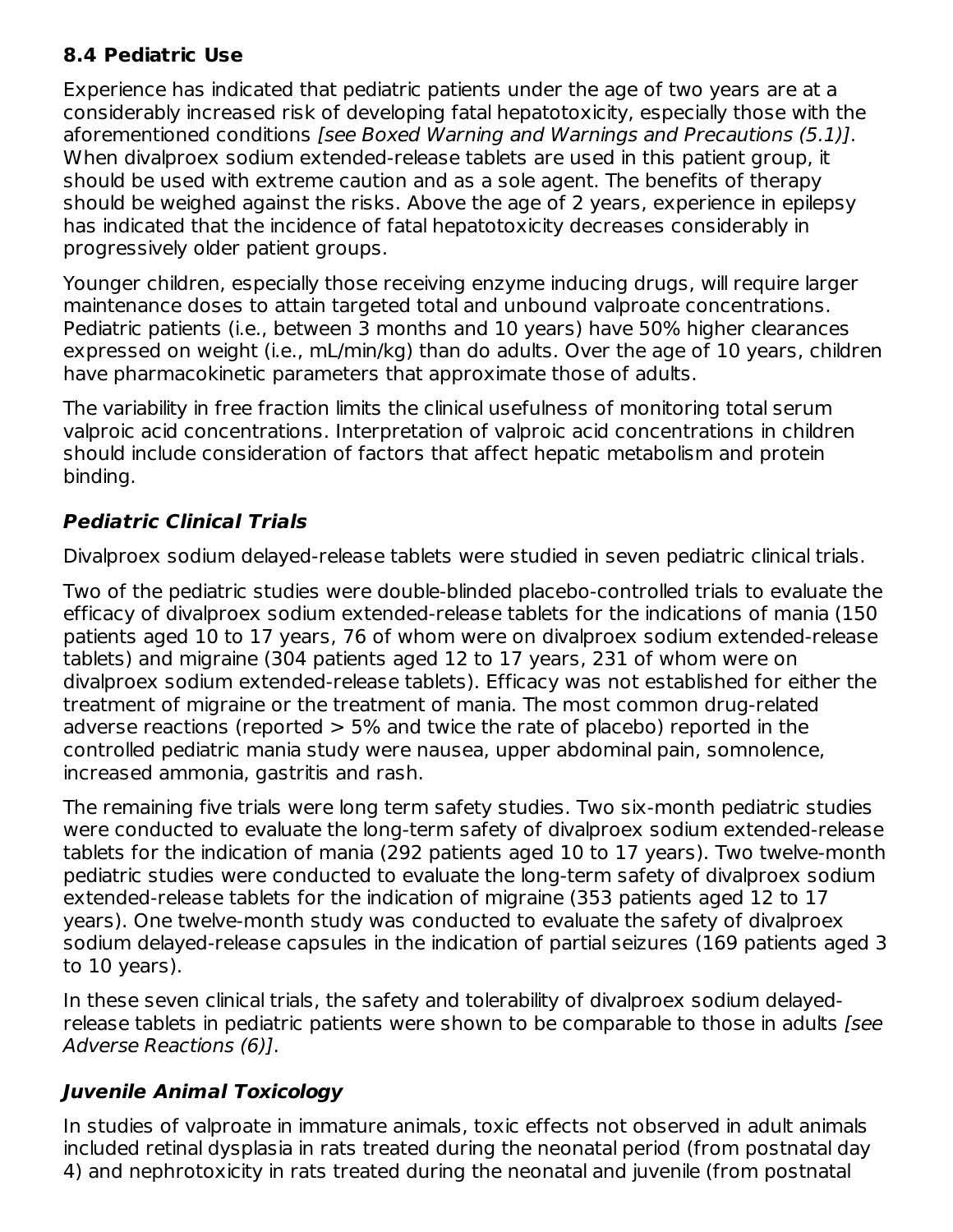day 14) periods. The no-effect dose for these findings was less than the maximum recommended human dose on a mg/m<sup>2</sup> basis.

### **8.5 Geriatric Use**

No patients above the age of 65 years were enrolled in double-blind prospective clinical trials of mania associated with bipolar illness. In a case review study of 583 patients, 72 patients (12%) were greater than 65 years of age. A higher percentage of patients above 65 years of age reported accidental injury, infection, pain, somnolence, and tremor. Discontinuation of valproate was occasionally associated with the latter two events. It is not clear whether these events indicate additional risk or whether they result from preexisting medical illness and concomitant medication use among these patients.

A study of elderly patients with dementia revealed drug related somnolence and discontinuation for somnolence [see Warnings and Precautions (5.14)]. The starting dose should be reduced in these patients, and dosage reductions or discontinuation should be considered in patients with excessive somnolence [see Dosage and Administration (2.5)].

There is insufficient information available to discern the safety and effectiveness of valproate for the prophylaxis of migraines in patients over 65.

The capacity of elderly patients (age range: 68 to 89 years) to eliminate valproate has been shown to be reduced compared to younger adults (age range: 22 to 26 years) [see Clinical Pharmacology (12.3)].

# **8.6 Effect of Disease**

# **Liver Disease**

Liver disease impairs the capacity to eliminate valproate *[see Boxed Warning,* Contraindications (4), Warnings and Precautions (5.1), and Clinical Pharmacology (12.3)].

# **10 OVERDOSAGE**

Overdosage with valproate may result in somnolence, heart block, deep coma, and hypernatremia. Fatalities have been reported; however patients have recovered from valproate levels as high as 2,120 mcg/mL.

In overdose situations, the fraction of drug not bound to protein is high and hemodialysis or tandem hemodialysis plus hemoperfusion may result in significant removal of drug. The benefit of gastric lavage or emesis will vary with the time since ingestion. General supportive measures should be applied with particular attention to the maintenance of adequate urinary output.

Naloxone has been reported to reverse the CNS depressant effects of valproate overdosage. Because naloxone could theoretically also reverse the antiepileptic effects of valproate, it should be used with caution in patients with epilepsy.

# **11 DESCRIPTION**

Divalproex sodium is a stable co-ordination compound comprised of sodium valproate and valproic acid in a 1:1 molar relationship and formed during the partial neutralization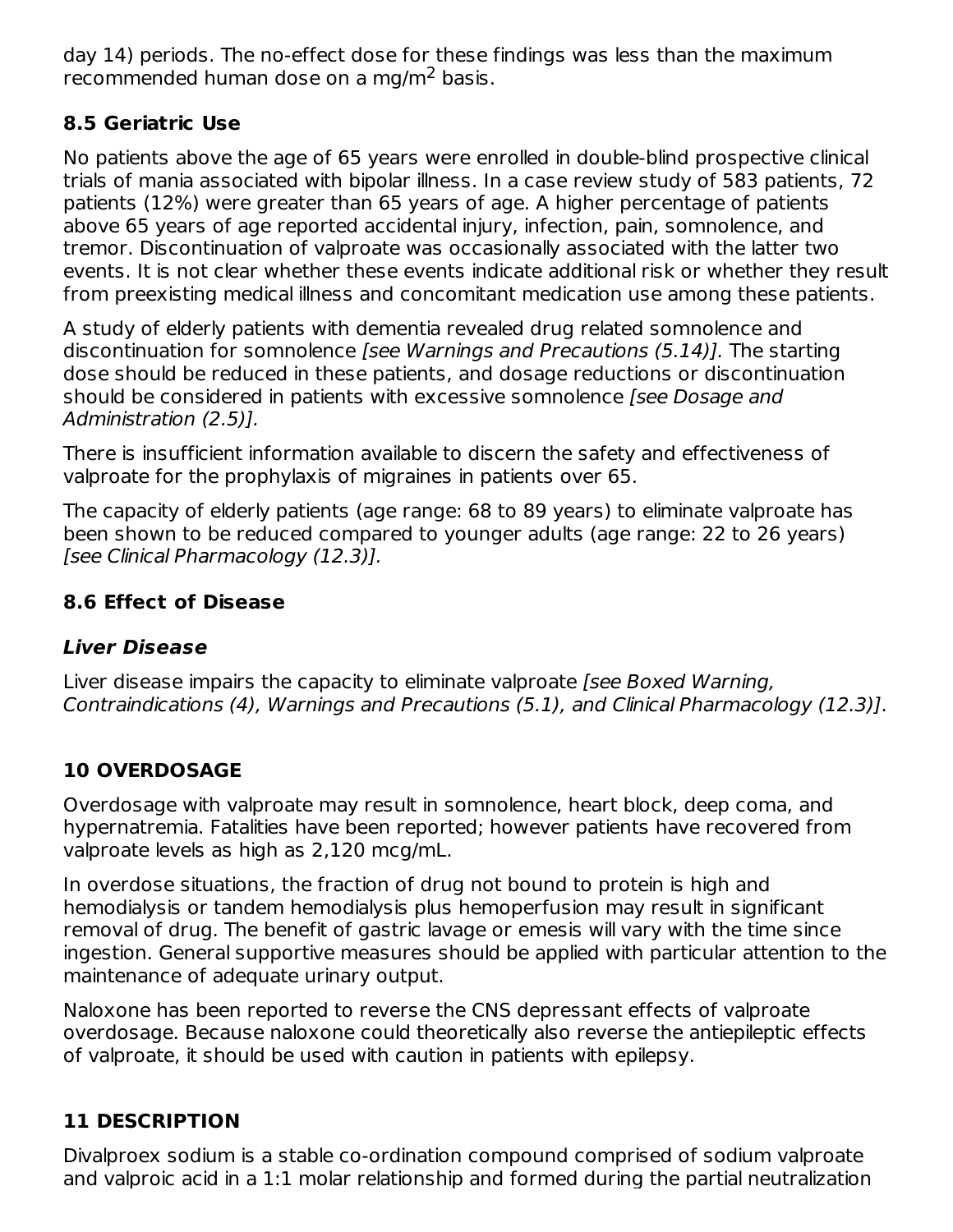and valproic acid in a 1:1 molar relationship and formed during the partial neutralization of valproic acid with 0.5 equivalent of sodium hydroxide. Chemically it is designated as sodium hydrogen bis(2-propylpentanoate). Divalproex sodium has the following structure:



Divalproex sodium, USP occurs as a white crystalline powder with a characteristic odor.

Divalproex sodium extended-release 250 and 500 mg tablets are for oral administration. Divalproex sodium extended-release tablets, USP contain divalproex sodium in a once-aday extended-release formulation equivalent to 250 or 500 mg of valproic acid.

Inactive Ingredients: ammonium hydroxide, colloidal anhydrous silica, colloidal silicon dioxide, dibutyl sebacate, ethylcellulose, hydroxyethyl cellulose, hypromellose, oleic acid, polydextrose, polyethylene glycol, silicified microcrystalline cellulose, titanium dioxide and triacetin.

Meets USP Dissolution Test 3.

# **12 CLINICAL PHARMACOLOGY**

### **12.1 Mechanism of Action**

Divalproex sodium dissociates to the valproate ion in the gastrointestinal tract. The mechanisms by which valproate exerts its therapeutic effects have not been established. It has been suggested that its activity in epilepsy is related to increased brain concentrations of gamma-aminobutyric acid (GABA).

### **12.2 Pharmacodynamics**

The relationship between plasma concentration and clinical response is not well documented. One contributing factor is the nonlinear, concentration dependent protein binding of valproate which affects the clearance of the drug. Thus, monitoring of total serum valproate may not provide a reliable index of the bioactive valproate species.

For example, because the plasma protein binding of valproate is concentration dependent, the free fraction increases from approximately 10% at 40 mcg/mL to 18.5% at 130 mcg/mL. Higher than expected free fractions occur in the elderly, in hyperlipidemic patients, and in patients with hepatic and renal diseases.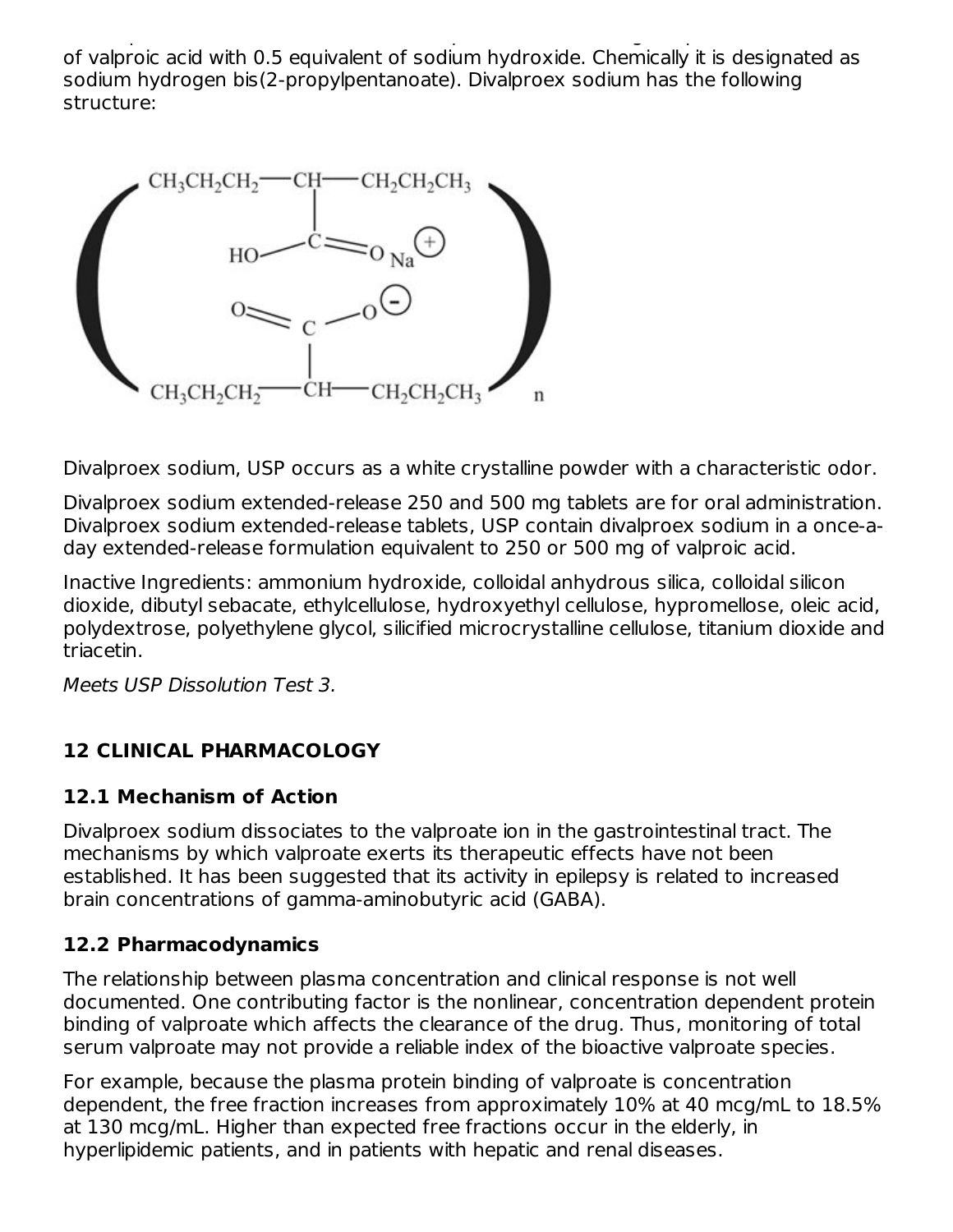# **Epilepsy**

The therapeutic range in epilepsy is commonly considered to be 50 to 100 mcg/mL of total valproate, although some patients may be controlled with lower or higher plasma concentrations.

# **Mania**

In placebo-controlled clinical trials of acute mania, patients were dosed to clinical response with trough plasma concentrations between 85 and 125 mcg/mL [see Dosage and Administration (2.1)].

# **12.3 Pharmacokinetics**

# **Absorption/Bioavailability**

The absolute bioavailability of divalproex sodium extended-release tablets administered as a single dose after a meal was approximately 90% relative to intravenous infusion.

When given in equal total daily doses, the bioavailability of divalproex sodium extendedrelease tablets is less than that of divalproex sodium delayed-release tablets. In five multiple-dose studies in healthy subjects ( $N = 82$ ) and in subjects with epilepsy ( $N = 86$ ), when administered under fasting and nonfasting conditions, divalproex sodium extended-release tablets given once daily produced an average bioavailability of 89% relative to an equal total daily dose of divalproex sodium delayed-release tablets given BID, TID, or QID. The median time to maximum plasma valproate concentrations ( $C_{\rm max}$ ) after divalproex sodium extended-release tablets administration ranged from 4 to 17 hours. After multiple once-daily dosing of divalproex sodium extended-release tablets, the peak-to-trough fluctuation in plasma valproate concentrations was 10-20% lower than that of regular divalproex sodium delayed-release tablets given BID, TID, or QID.

#### Conversion from Divalproex Sodium Delayed-Release Tablets to Divalproex Sodium Extended-Release Tablets

When divalproex sodium extended-release tablets are given in doses 8 to 20% higher than the total daily dose of divalproex sodium delayed-release tablets, the two formulations are bioequivalent. In two randomized, crossover studies, multiple daily doses of divalproex sodium delayed-release tablets were compared to 8 to 20% higher once daily doses of divalproex sodium extended-release tablets. In these two studies, divalproex sodium extended-release tablets and divalproex sodium delayed-release tablets regimens were equivalent with respect to area under the curve (AUC; a measure of the extent of bioavailability). Additionally, valproate  ${\sf C}_{\sf max}$  was lower, and  ${\sf C}_{\sf min}$  was either higher or not different, for divalproex sodium extended-release tablets relative to divalproex sodium delayed-release tablets regimens (see Table 8).

### **Table 8. Bioavailability of Divalproex Sodium Extended-Release Tablets Relative to Divalproex Sodium Delayed-Release Tablets When Divalproex Sodium Extended-Release Tablets Dose is 8 to 20% Higher**

| <b>Study Population</b> | Regimens          | <b>Relative Bioavailability</b> |  |
|-------------------------|-------------------|---------------------------------|--|
|                         | Divalproex Sodium |                                 |  |
|                         | Extended-Release  |                                 |  |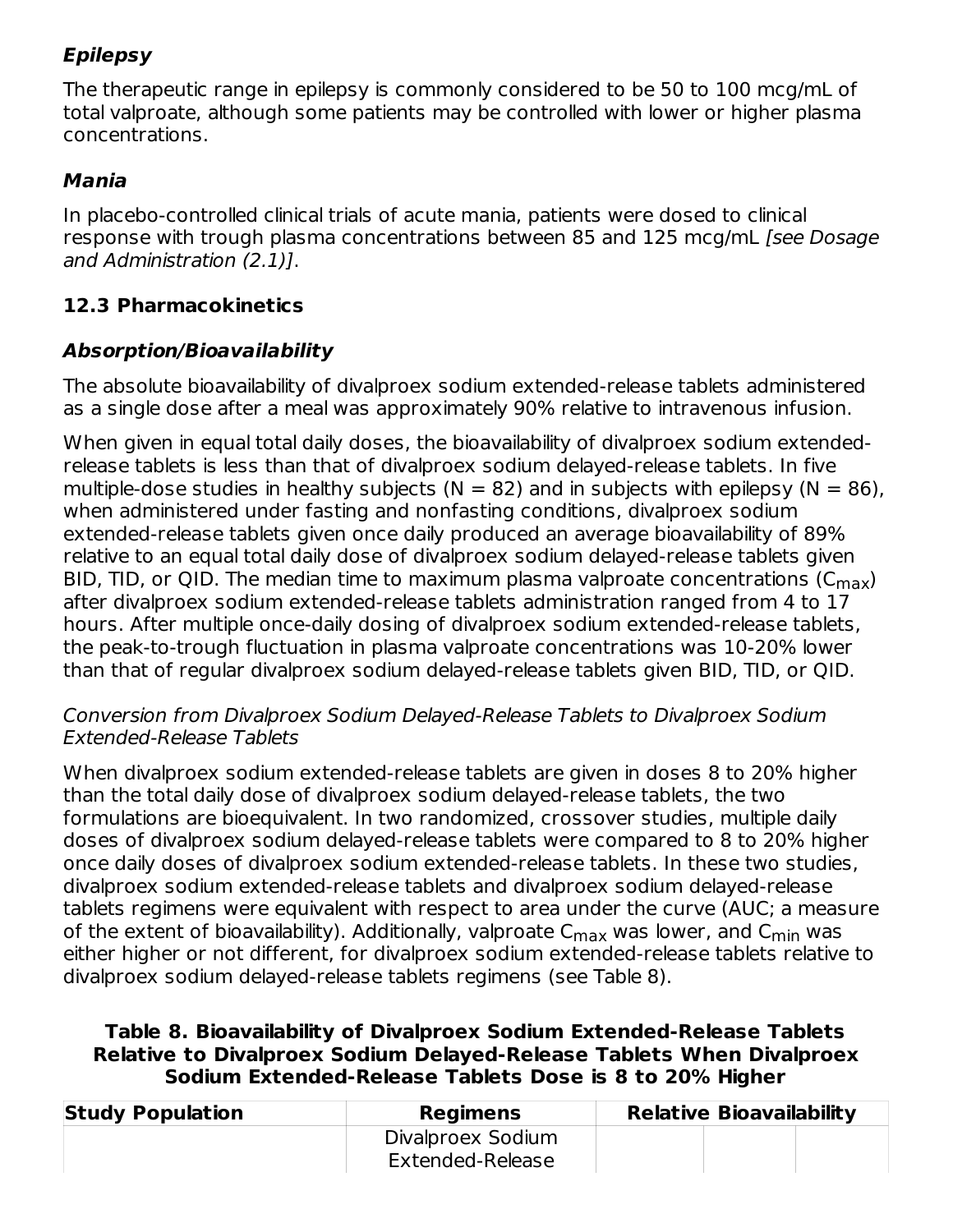|                                                                                               | Tablets vs.<br>Divalproex Sodium<br>Delayed-Release<br><b>Tablets</b>                                                                                         | AUC <sub>24</sub> | $C_{\text{max}}$ | $C_{\text{min}}$ |
|-----------------------------------------------------------------------------------------------|---------------------------------------------------------------------------------------------------------------------------------------------------------------|-------------------|------------------|------------------|
| <b>Healthy Volunteers</b><br>$(N = 35)$                                                       | 1,000 & 1,500 mg<br>Divalproex Sodium<br><b>Extended-Release</b><br>Tablets vs.<br>875 & 1,250 mg<br>Divalproex Sodium<br>Delayed-Release<br><b>Tablets</b>   | 1.059             | 0.882            | 1.173            |
| Patients with epilepsy on<br>concomitant enzyme-<br>inducing antiepilepsy<br>drugs $(N = 64)$ | 1,000 to 5,000 mg<br>Divalproex Sodium<br><b>Extended-Release</b><br>Tablets vs.<br>875 to 4,250 mg<br>Divalproex Sodium<br>Delayed-Release<br><b>Tablets</b> | 1.008             | 0.899            | 1.022            |

Concomitant antiepilepsy drugs (topiramate, phenobarbital, carbamazepine, phenytoin, and lamotrigine were evaluated) that induce the cytochrome P450 isozyme system did not significantly alter valproate bioavailability when converting between divalproex sodium delayed-release tablets and divalproex sodium extended-release tablets.

# **Distribution**

### Protein Binding

The plasma protein binding of valproate is concentration dependent and the free fraction increases from approximately 10% at 40 mcg/mL to 18.5% at 130 mcg/mL. Protein binding of valproate is reduced in the elderly, in patients with chronic hepatic diseases, in patients with renal impairment, and in the presence of other drugs (e.g., aspirin). Conversely, valproate may displace certain protein-bound drugs (e.g., phenytoin, carbamazepine, warfarin, and tolbutamide) [see Drug Interactions (7.2) for more detailed information on the pharmacokinetic interactions of valproate with other drugs].

### CNS Distribution

Valproate concentrations in cerebrospinal fluid (CSF) approximate unbound concentrations in plasma (about 10% of total concentration).

### **Metabolism**

Valproate is metabolized almost entirely by the liver. In adult patients on monotherapy, 30-50% of an administered dose appears in urine as a glucuronide conjugate. Mitochondrial β-oxidation is the other major metabolic pathway, typically accounting for over 40% of the dose. Usually, less than 15-20% of the dose is eliminated by other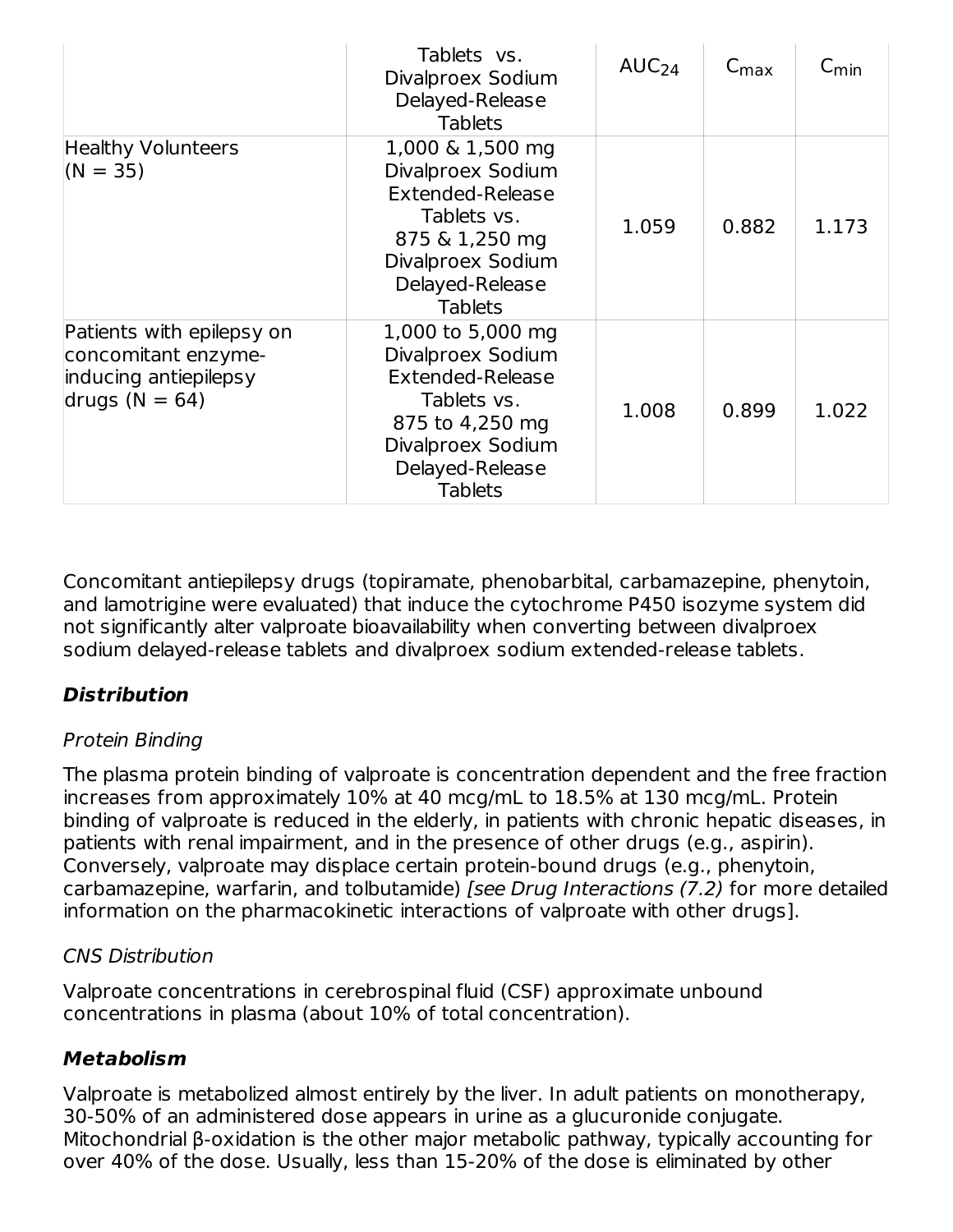oxidative mechanisms. Less than 3% of an administered dose is excreted unchanged in urine.

The relationship between dose and total valproate concentration is nonlinear; concentration does not increase proportionally with the dose, but rather, increases to a lesser extent due to saturable plasma protein binding. The kinetics of unbound drug are linear.

# **Elimination**

Mean plasma clearance and volume of distribution for total valproate are 0.56 L/hr/1.73  $m<sup>2</sup>$  and 11 L/1.73 m<sup>2</sup>, respectively. Mean plasma clearance and volume of distribution for free valproate are 4.6 L/hr/1.73 m<sup>2</sup> and 92 L/1.73 m<sup>2</sup>. Mean terminal half-life for valproate monotherapy ranged from 9 to 16 hours following oral dosing regimens of 250 to 1,000 mg.

The estimates cited apply primarily to patients who are not taking drugs that affect hepatic metabolizing enzyme systems. For example, patients taking enzyme-inducing antiepileptic drugs (carbamazepine, phenytoin, and phenobarbital) will clear valproate more rapidly. Because of these changes in valproate clearance, monitoring of antiepileptic concentrations should be intensified whenever concomitant antiepileptics are introduced or withdrawn.

# **Special Populations**

Effect of Age

#### **Pediatric**

The valproate pharmacokinetic profile following administration of divalproex sodium extended-release tablets was characterized in a multiple- dose, non-fasting, open label, multi-center study in children and adolescents. Divalproex sodium extended-release tablets once daily doses ranged from 250-1,750 mg. Once daily administration of divalproex sodium extended-release tablets in pediatric patients (10-17 years) produced plasma VPA concentration-time profiles similar to those that have been observed in adults.

#### **Elderly**

The capacity of elderly patients (age range: 68 to 89 years) to eliminate valproate has been shown to be reduced compared to younger adults (age range: 22 to 26 years). Intrinsic clearance is reduced by 39%; the free fraction is increased by 44%. Accordingly, the initial dosage should be reduced in the elderly *[see Dosage and* Administration (2.4)].

#### Effect of Sex

There are no differences in the body surface area adjusted unbound clearance between males and females  $(4.8 \pm 0.17$  and  $4.7 \pm 0.07$  L/hr per 1.73 m<sup>2</sup>, respectively).

#### Effect of Race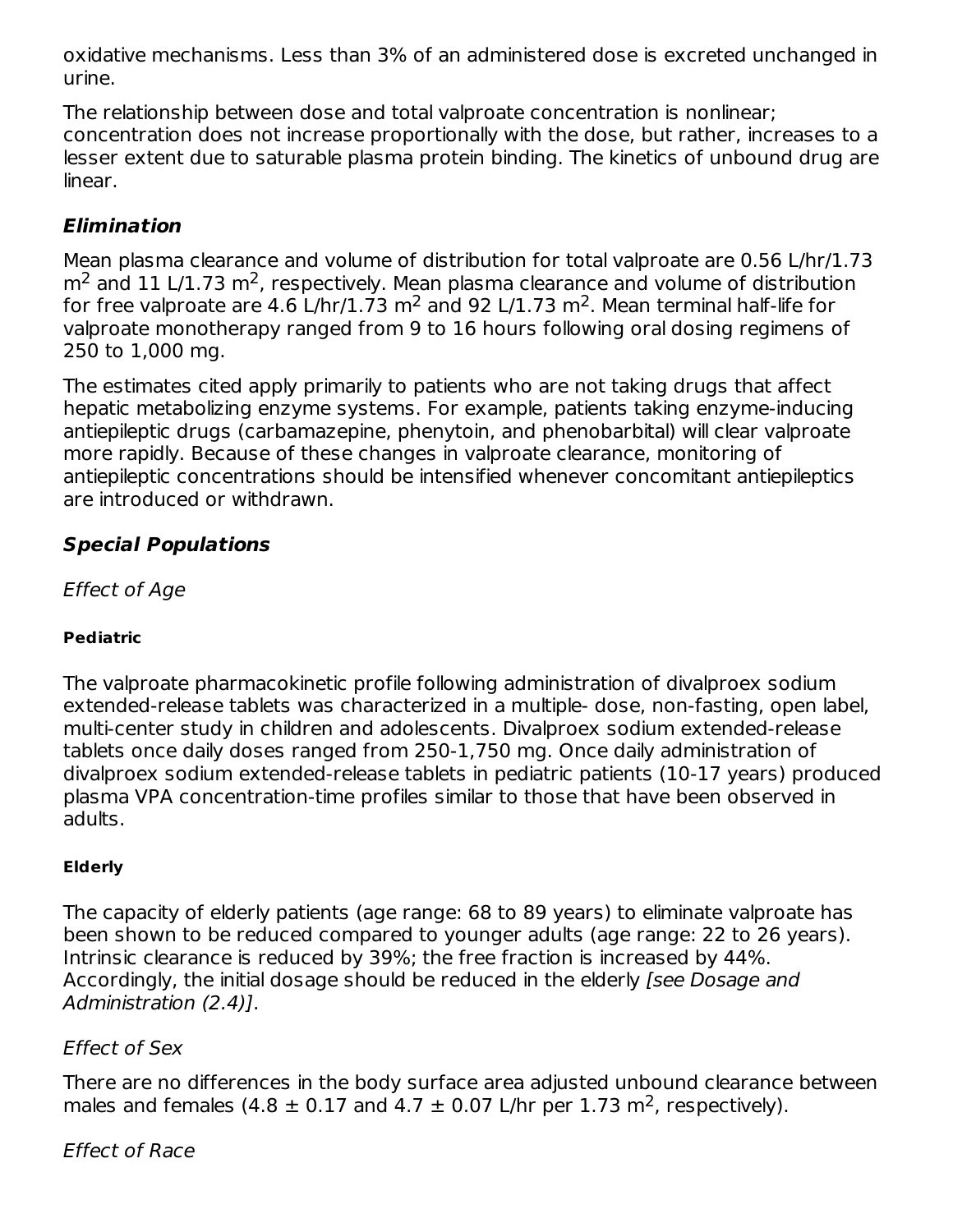The effects of race on the kinetics of valproate have not been studied.

#### Effect of Disease

#### **Liver Disease**

Liver disease impairs the capacity to eliminate valproate. In one study, the clearance of free valproate was decreased by 50% in 7 patients with cirrhosis and by 16% in 4 patients with acute hepatitis, compared with 6 healthy subjects. In that study, the halflife of valproate was increased from 12 to 18 hours. Liver disease is also associated with decreased albumin concentrations and larger unbound fractions (2 to 2.6 fold increase) of valproate. Accordingly, monitoring of total concentrations may be misleading since free concentrations may be substantially elevated in patients with hepatic disease whereas total concentrations may appear to be normal *[see Boxed Warning,* Contraindications (4), and Warnings and Precautions (5.1)].

#### **Renal Disease**

A slight reduction (27%) in the unbound clearance of valproate has been reported in patients with renal failure (creatinine clearance < 10 mL/minute); however, hemodialysis typically reduces valproate concentrations by about 20%. Therefore, no dosage adjustment appears to be necessary in patients with renal failure. Protein binding in these patients is substantially reduced; thus, monitoring total concentrations may be misleading.

# **13 NONCLINICAL TOXICOLOGY**

### **13.1 Carcinogenesis, Mutagenesis, and Impairment of Fertility**

#### **Carcinogenesis**

Valproate was administered orally to rats and mice at doses of 80 and 170 mg/kg/day (less than the maximum recommended human dose on a mg/m<sup>2</sup> basis) for two years. The primary findings were an increase in the incidence of subcutaneous fibrosarcomas in high-dose male rats receiving valproate and a dose-related trend for benign pulmonary adenomas in male mice receiving valproate.

### **Mutagenesis**

Valproate was not mutagenic in an in vitro bacterial assay (Ames test), did not produce dominant lethal effects in mice, and did not increase chromosome aberration frequency in an *in vivo* cytogenetic study in rats. Increased frequencies of sister chromatid exchange (SCE) have been reported in a study of epileptic children taking valproate; this association was not observed in another study conducted in adults.

### **Impairment of Fertility**

In chronic toxicity studies in juvenile and adult rats and dogs, administration of valproate resulted in testicular atrophy and reduced spermatogenesis at oral doses of 400 mg/kg/day or greater in rats (approximately equal to or greater than the maximum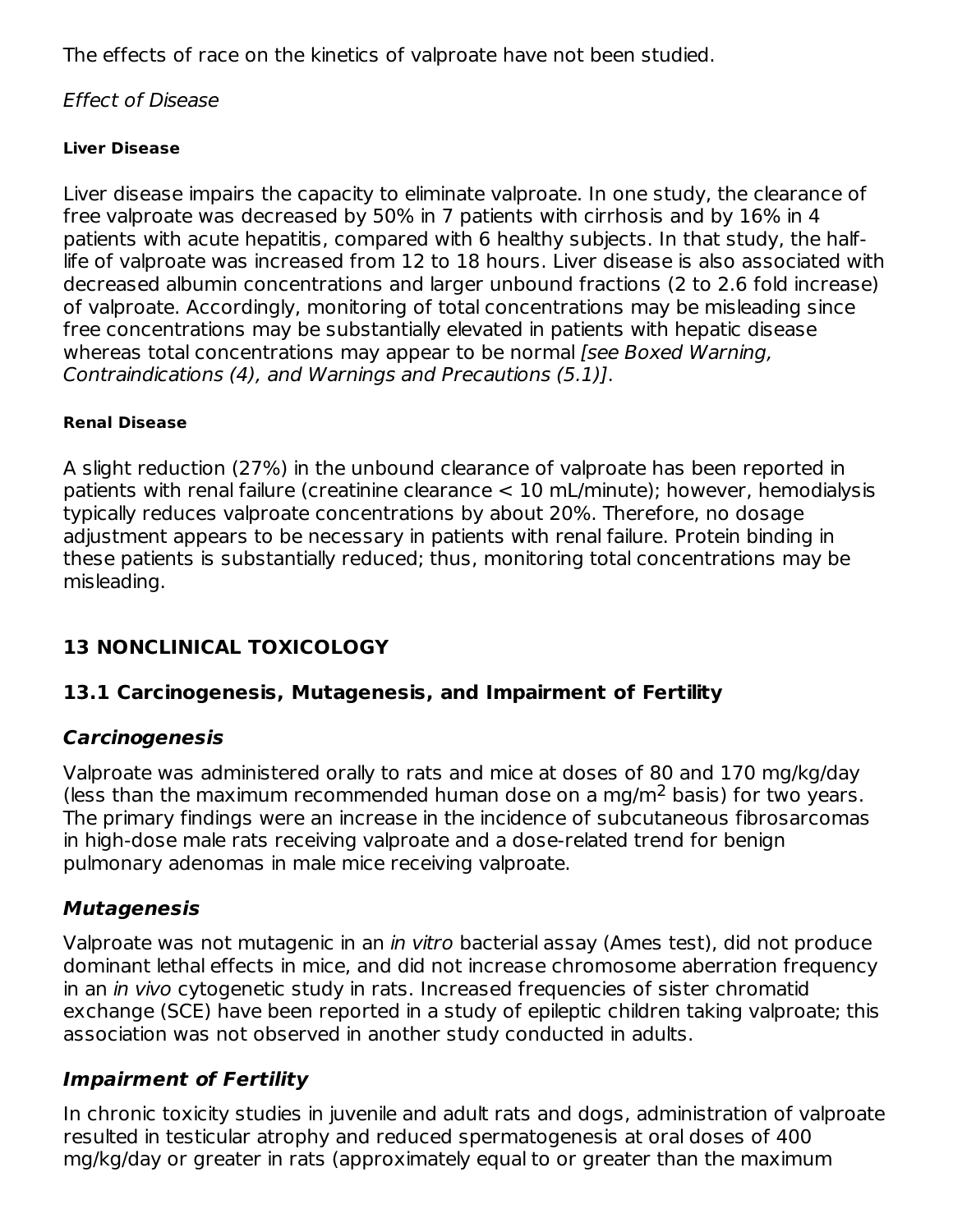recommended human dose (MRHD) on a mg/m<sup>2</sup> basis) and 150 mg/kg/day or greater in dogs (approximately equal to or greater than the MRHD on a mg/m<sup>2</sup> basis). Fertility studies in rats have shown no effect on fertility at oral doses of valproate up to 350 mg/kg/day (approximately equal to the MRHD on a mg/m<sup>2</sup> basis) for 60 days.

# **14 CLINICAL STUDIES**

# **14.1 Mania**

The effectiveness of divalproex sodium extended-release tablets for the treatment of acute mania is based in part on studies establishing the effectiveness of divalproex sodium delayed-release tablets for this indication. Divalproex sodium extended-release tablets' effectiveness was confirmed in one randomized, double-blind, placebocontrolled, parallel group, 3-week, multicenter study. The study was designed to evaluate the safety and efficacy of divalproex sodium extended-release tablets in the treatment of bipolar I disorder, manic or mixed type, in adults. Adult male and female patients who had a current DSM-IV TR primary diagnosis of bipolar I disorder, manic or mixed type, and who were hospitalized for acute mania, were enrolled into this study. Divalproex sodium extended-release tablets were initiated at a dose of 25 mg/kg/day given once daily, increased by 500 mg/day on Day 3, then adjusted to achieve plasma valproate concentrations in the range of 85-125 mcg/mL. Mean daily divalproex sodium extended-release tablets doses for observed cases were 2,362 mg (range: 500-4,000), 2,874 mg (range: 1,500-4,500), 2,993 mg (range: 1,500-4,500), 3,181 mg (range: 1,500-5,000), and 3,353 mg (range: 1,500-5,500) at Days 1, 5, 10, 15, and 21, respectively. Mean valproate concentrations were 96.5 mcg/mL, 102.1 mcg/mL, 98.5 mcg/mL, 89.5 mcg/mL at Days 5, 10, 15 and 21, respectively. Patients were assessed on the Mania Rating Scale (MRS; score ranges from 0-52).

Divalproex sodium extended-release tablets were significantly more effective than placebo in reduction of the MRS total score.

# **14.2 Epilepsy**

The efficacy of valproate in reducing the incidence of complex partial seizures (CPS) that occur in isolation or in association with other seizure types was established in two controlled trials.

In one, multi-clinic, placebo controlled study employing an add-on design (adjunctive therapy), 144 patients who continued to suffer eight or more CPS per 8 weeks during an 8 week period of monotherapy with doses of either carbamazepine or phenytoin sufficient to assure plasma concentrations within the "therapeutic range" were randomized to receive, in addition to their original antiepilepsy drug (AED), either divalproex sodium delayed-release tablets or placebo. Randomized patients were to be followed for a total of 16 weeks. The following table presents the findings.

| Add-on                                       | Number of       | <b>Baseline</b>  | <b>Experimental</b> |
|----------------------------------------------|-----------------|------------------|---------------------|
| <b>Treatment</b>                             | <b>Patients</b> | <b>Incidence</b> | <b>Incidence</b>    |
| Divalproex Sodium<br>Delayed-Release Tablets | 75              | 16.0             | $8.9*$              |

# **Table 9. Adjunctive Therapy Study Median Incidence of CPS per 8 Weeks**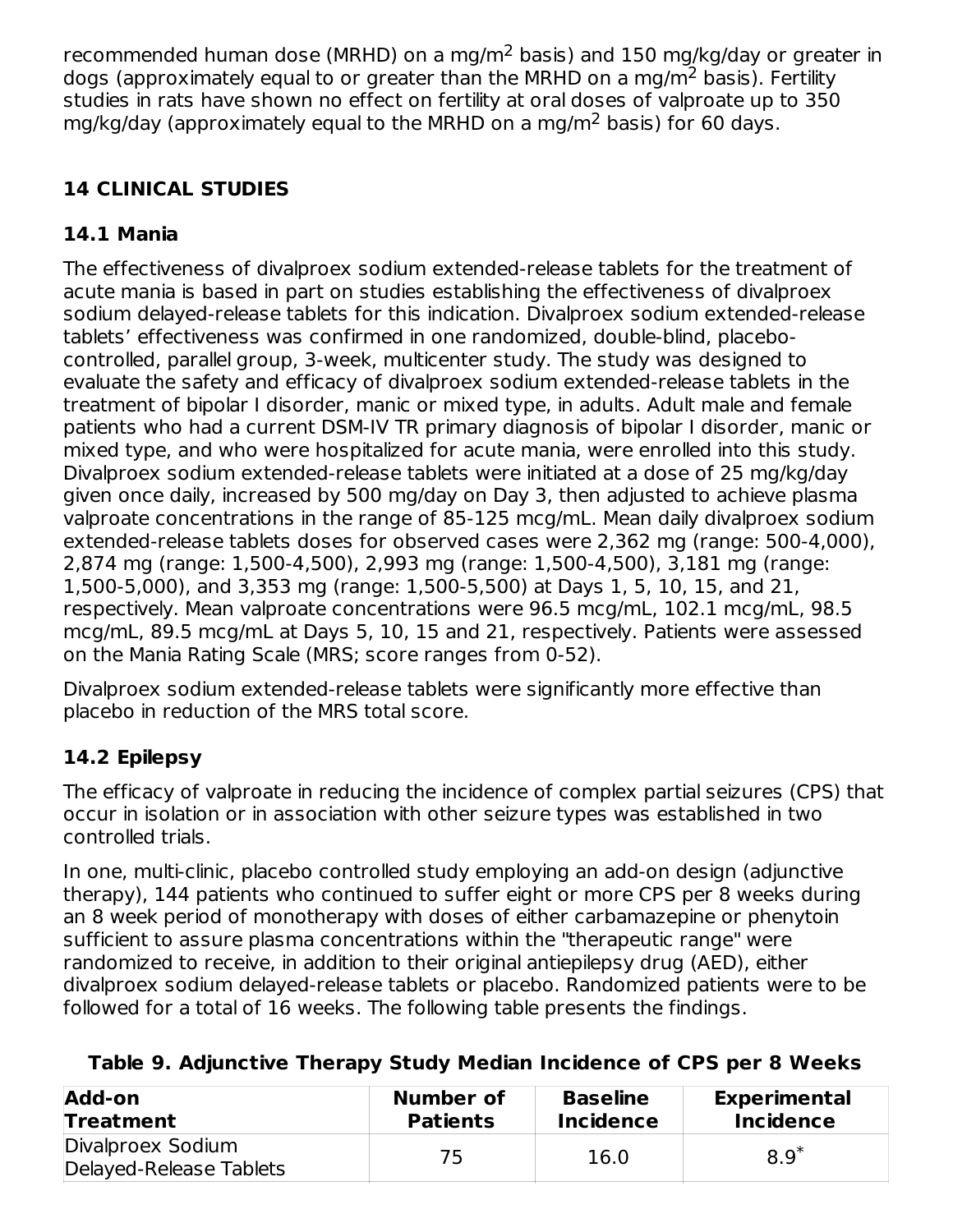| Placebo |
|---------|
|---------|

| Plad<br><b>COO</b> | -<br>ັ | $\overline{\phantom{a}}$<br>∸⊤⊷ | ---- |
|--------------------|--------|---------------------------------|------|
|                    |        |                                 |      |

\* Reduction from baseline statistically significantly greater for valproate than placebo at  $p \le 0.05$ level.

Figure 1 presents the proportion of patients (X axis) whose percentage reduction from baseline in complex partial seizure rates was at least as great as that indicated on the Y axis in the adjunctive therapy study. A positive percent reduction indicates an improvement (i.e., a decrease in seizure frequency), while a negative percent reduction indicates worsening. Thus, in a display of this type, the curve for an effective treatment is shifted to the left of the curve for placebo. This figure shows that the proportion of patients achieving any particular level of improvement was consistently higher for valproate than for placebo. For example, 45% of patients treated with valproate had a  $\geq$ 50% reduction in complex partial seizure rate compared to 23% of patients treated with placebo.



The second study assessed the capacity of valproate to reduce the incidence of CPS when administered as the sole AED. The study compared the incidence of CPS among patients randomized to either a high or low dose treatment arm. Patients qualified for entry into the randomized comparison phase of this study only if 1) they continued to experience 2 or more CPS per 4 weeks during an 8 to 12 week long period of monotherapy with adequate doses of an AED (i.e., phenytoin, carbamazepine, phenobarbital, or primidone) and 2) they made a successful transition over a two week interval to valproate. Patients entering the randomized phase were then brought to their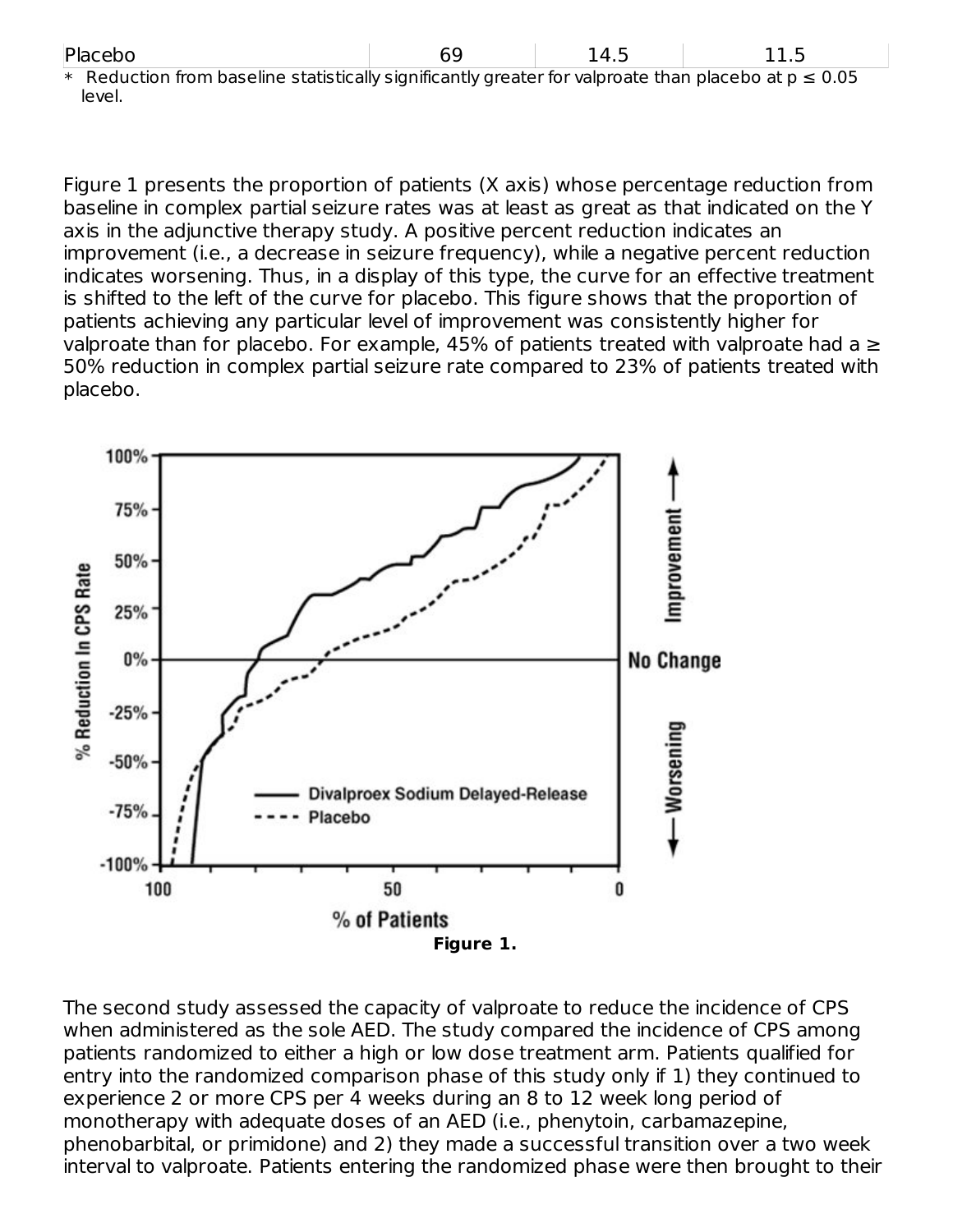assigned target dose, gradually tapered off their concomitant AED and followed for an interval as long as 22 weeks. Less than 50% of the patients randomized, however, completed the study. In patients converted to divalproex sodium delayed-release tablets monotherapy, the mean total valproate concentrations during monotherapy were 71 and 123 mcg/mL in the low dose and high dose groups, respectively.

The following table presents the findings for all patients randomized who had at least one post-randomization assessment.

| <b>Treatment</b>    | <b>Number</b><br>of Patients | <b>Baseline</b><br><b>Incidence</b> | <b>Randomized</b><br><b>Phase Incidence</b> |
|---------------------|------------------------------|-------------------------------------|---------------------------------------------|
| High dose Valproate | 131                          | 13.2                                | $10.7^*$                                    |
| Low dose Valproate  | 134                          | 14.2                                | 13.8                                        |

**Table 10. Monotherapy Study Median Incidence of CPS per 8 Weeks**

 $*$  Reduction from baseline statistically significantly greater for high dose than low dose at p  $\leq$  0.05  $^{\circ}$ level.

Figure 2 presents the proportion of patients (X axis) whose percentage reduction from baseline in complex partial seizure rates was at least as great as that indicated on the Y axis in the monotherapy study. A positive percent reduction indicates an improvement (i.e., a decrease in seizure frequency), while a negative percent reduction indicates worsening. Thus, in a display of this type, the curve for a more effective treatment is shifted to the left of the curve for a less effective treatment. This figure shows that the proportion of patients achieving any particular level of reduction was consistently higher for high dose valproate than for low dose valproate. For example, when switching from carbamazepine, phenytoin, phenobarbital or primidone monotherapy to high dose valproate monotherapy, 63% of patients experienced no change or a reduction in complex partial seizure rates compared to 54% of patients receiving low dose valproate.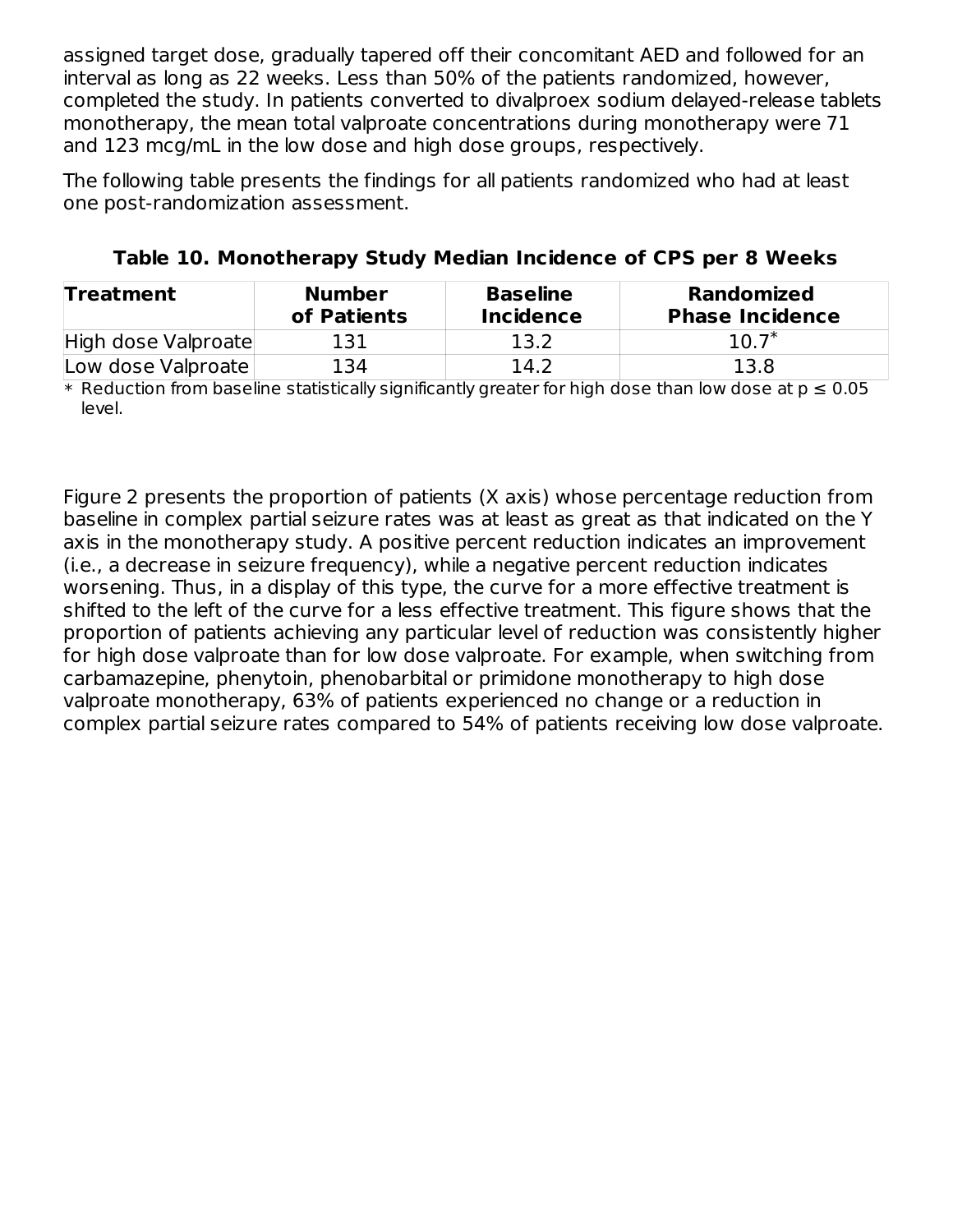

Information on pediatric studies is presented in section 8.

### **14.3 Migraine**

The results of a multicenter, randomized, double-blind, placebo-controlled, parallel-group clinical trial demonstrated the effectiveness of divalproex sodium extended-release tablets in the prophylactic treatment of migraine headache. This trial recruited patients with a history of migraine headaches with or without aura occurring on average twice or more a month for the preceding three months. Patients with cluster or chronic daily headaches were excluded. Women of childbearing potential were allowed in the trial if they were deemed to be practicing an effective method of contraception.

Patients who experienced  $\geq 2$  migraine headaches in the 4-week baseline period were randomized in a 1:1 ratio to divalproex sodium extended-release tablets or placebo and treated for 12 weeks. Patients initiated treatment on 500 mg once daily for one week, and were then increased to 1,000 mg once daily with an option to permanently decrease the dose back to 500 mg once daily during the second week of treatment if intolerance occurred. Ninety-eight of 114 divalproex sodium extended-release tablets-treated patients (86%) and 100 of 110 placebo-treated patients (91%) treated at least two weeks maintained the 1,000 mg once daily dose for the duration of their treatment periods. Treatment outcome was assessed on the basis of reduction in 4-week migraine headache rate in the treatment period compared to the baseline period.

Patients (50 male, 187 female) ranging in age from 16 to 69 were treated with divalproex sodium extended-release tablets ( $N = 122$ ) or placebo ( $N = 115$ ). Four patients were below the age of 18 and 3 were above the age of 65. Two hundred and two patients (101 in each treatment group) completed the treatment period. The mean reduction in 4-week migraine headache rate was 1.2 from a baseline mean of 4.4 in the divalproex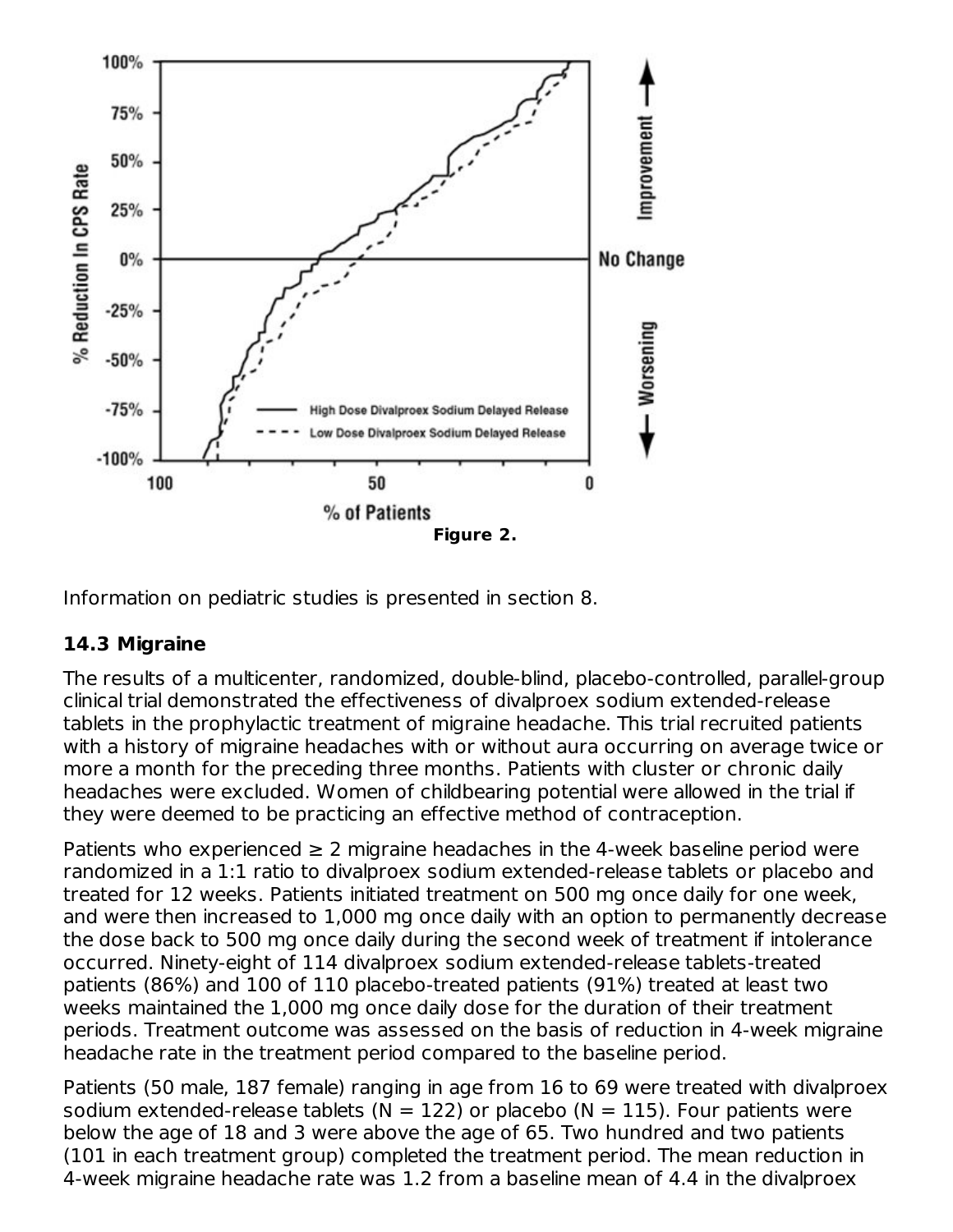4-week migraine headache rate was 1.2 from a baseline mean of 4.4 in the divalproex sodium extended-release tablets group, versus 0.6 from a baseline mean of 4.2 in the placebo group. The treatment difference was statistically significant (see Figure 3).



**Figure 3. Mean Reduction in 4-Week Migraine Headache Rates**

### **15 REFERENCES**

1. Meador KJ, Baker GA, Browning N, et al. Fetal antiepileptic drug exposure and cognitive outcomes at age 6 years (NEAD study): a prospective observational study. Lancet Neurology 2013; 12 (3):244-252.

### **16 HOW SUPPLIED/STORAGE AND HANDLING**

Divalproex Sodium Extended-Release Tablets, USP are available containing divalproex sodium, USP equivalent to 250 mg or 500 mg of valproic acid.

The 250 mg tablets are white, film-coated, round, unscored tablets debossed with **M** over **177** on one side of the tablet and blank on the other side. They are available as follows:

NDC 0378-0472-77 bottles of 90 tablets

NDC 0378-0472-01 bottles of 100 tablets

NDC 0378-0472-05 bottles of 500 tablets

The 500 mg tablets are white, film-coated, oval, unscored tablets debossed with **M 473** on one side of the tablet and blank on the other side. They are available as follows: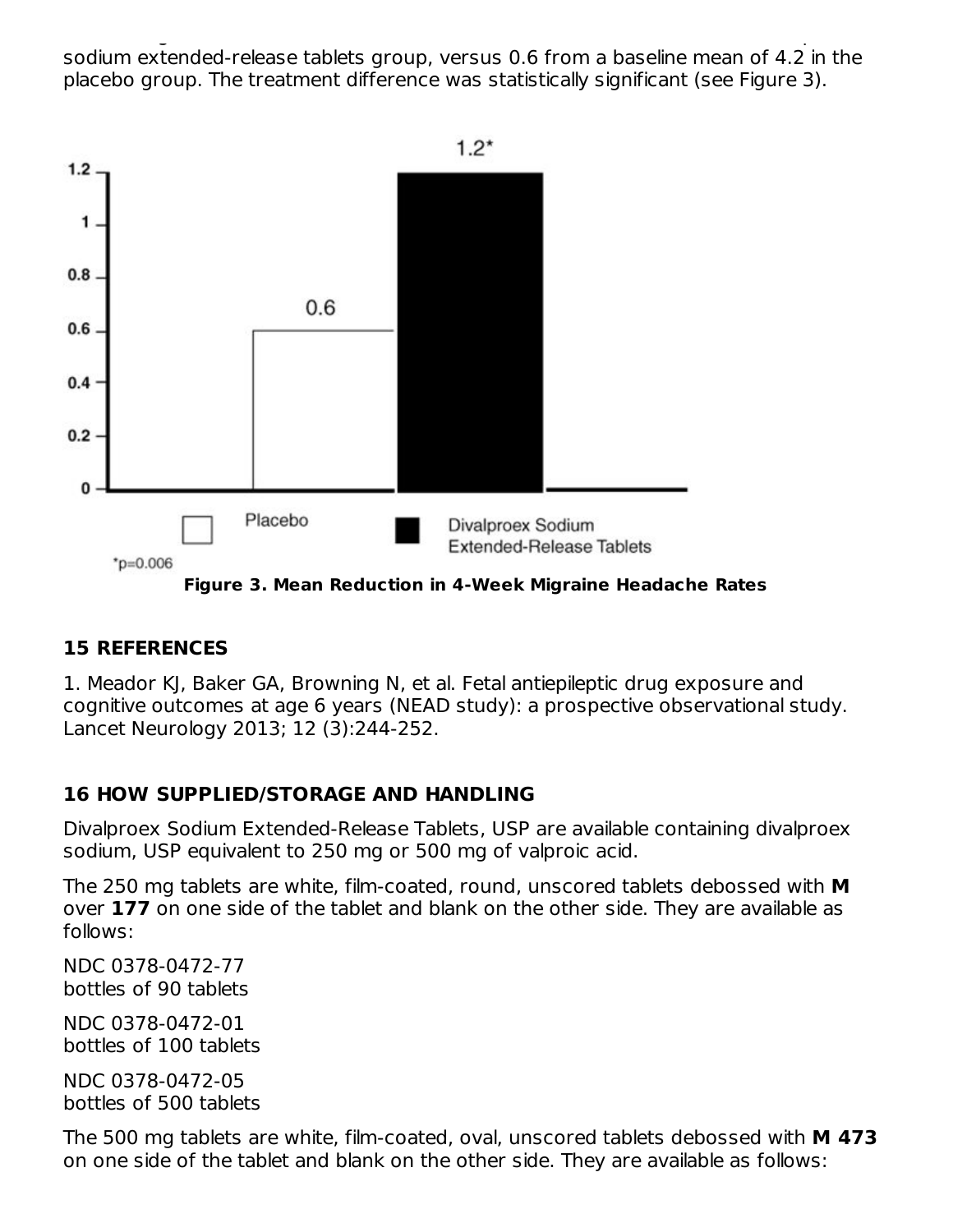NDC 0378-0473-77 bottles of 90 tablets

NDC 0378-0473-01 bottles of 100 tablets

NDC 0378-0473-05 bottles of 500 tablets

### **Store at 20° to 25°C (68° to 77°F). [See USP Controlled Room Temperature.]**

Dispense in a tight, light-resistant container as defined in the USP using a child-resistant closure.

**PHARMACIST:** Dispense a Medication Guide with each prescription.

# **17 PATIENT COUNSELING INFORMATION**

Advise the patient to read the FDA-approved patient labeling (Medication Guide).

**Hepatotoxicity:** Warn patients and guardians that nausea, vomiting, abdominal pain, anorexia, diarrhea, asthenia, and/or jaundice can be symptoms of hepatotoxicity and, therefore, require further medical evaluation promptly *[see Warnings and Precautions*  $(5.1)$ .

**Pancreatitis:** Warn patients and guardians that abdominal pain, nausea, vomiting, and/or anorexia can be symptoms of pancreatitis and, therefore, require further medical evaluation promptly [see Warnings and Precautions (5.5)].

**Birth Defects and Decreased IQ:** Inform pregnant women and women of childbearing potential (including girls beginning the onset of puberty) that use of valproate during pregnancy increases the risk of birth defects, decreased IQ, and neurodevelopmental disorders in children who were exposed in utero. Advise women to use effective contraception while taking valproate. When appropriate, counsel these patients about alternative therapeutic options. This is particularly important when valproate use is considered for a condition not usually associated with permanent injury or death such as prophylaxis of migraine headache [see Contraindications (4)]. Advise patients to read the Medication Guide, which appears as the last section of the labeling [see Warnings and Precautions (5.2, 5.3, 5.4) and Use in Specific Populations (8.1)].

**Pregnancy Registry:** Advise women of childbearing potential to discuss pregnancy planning with their doctor and to contact their doctor immediately if they think they are pregnant.

Encourage women who are taking divalproex sodium extended-release tablets to enroll in the North American Antiepileptic Drug (NAAED) Pregnancy Registry if they become pregnant. This registry is collecting information about the safety of antiepileptic drugs during pregnancy. To enroll, patients can call the toll free number 1-888-233-2334 or visit the website, http://www.aedpregnancyregistry.org/ [see Use in Specific Populations  $(8.1)$ .

**Suicidal Thinking and Behavior:** Counsel patients, their caregivers, and families that AEDs, including divalproex sodium extended-release tablets, may increase the risk of suicidal thoughts and behavior and to be alert for the emergence or worsening of symptoms of depression, any unusual changes in mood or behavior, or the emergence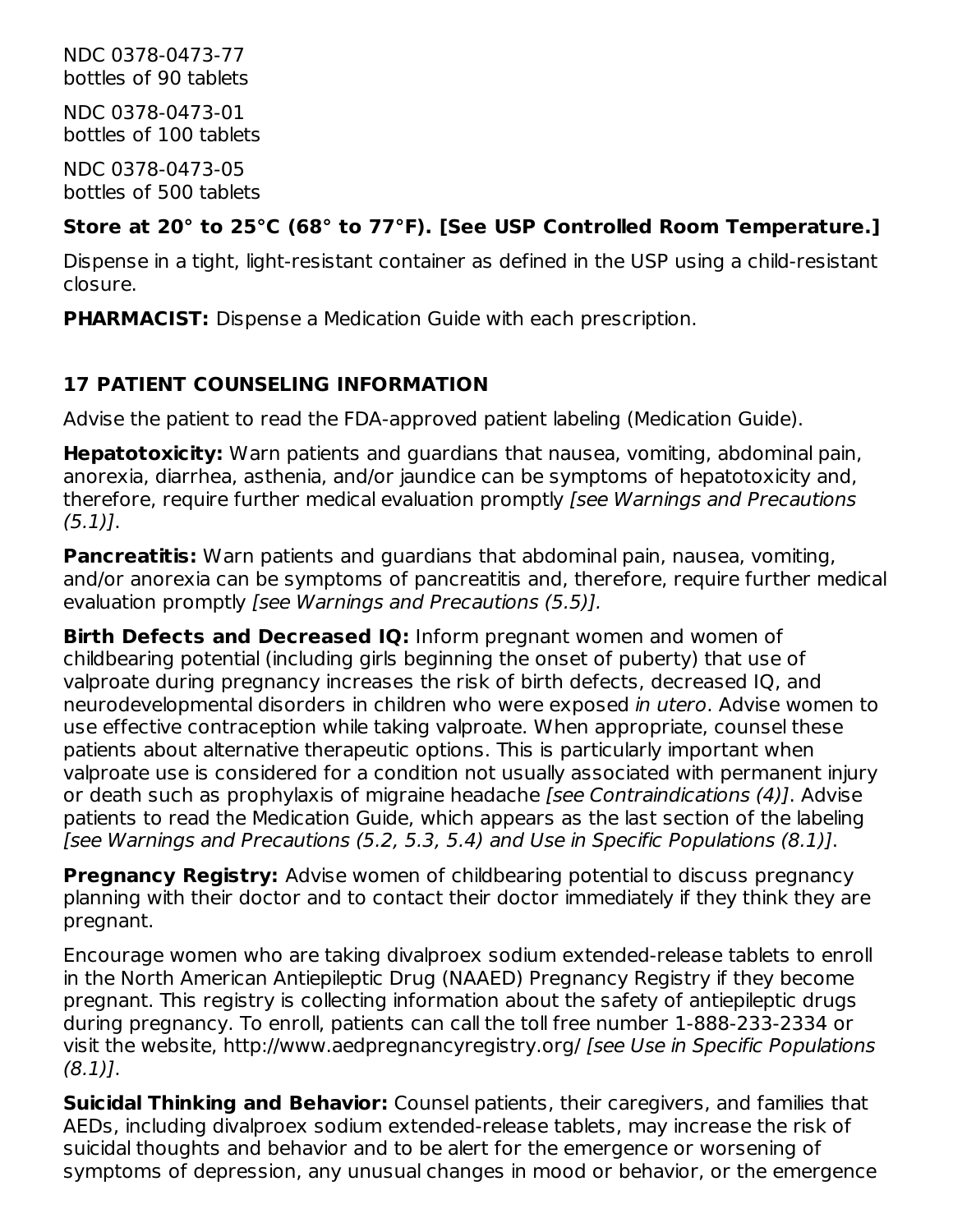of suicidal thoughts, behavior, or thoughts about self-harm. Instruct patients, caregivers, and families to report behaviors of concern immediately to the healthcare providers [see Warnings and Precautions (5.7)].

**Hyperammonemia:** Inform patients of the signs and symptoms associated with hyperammonemic encephalopathy and to notify the prescriber if any of these symptoms occur [see Warnings and Precautions (5.9, 5.10)].

**CNS Depression:** Since valproate products may produce CNS depression, especially when combined with another CNS depressant (e.g., alcohol), advise patients not to engage in hazardous activities, such as driving an automobile or operating dangerous machinery, until it is known that they do not become drowsy from the drug.

**Multiorgan Hypersensitivity Reactions:** Instruct patients that a fever associated with other organ system involvement (rash, lymphadenopathy, etc.) may be drugrelated and should be reported to the physician immediately *[see Warnings and* Precautions (5.12)].

**Medication Residue in the Stool:** Instruct patients to notify their healthcare provider if they notice a medication residue in the stool [see Warnings and Precautions (5.18)].

### **Medication Guide**

#### **Divalproex Sodium Extended-Release Tablets, USP (dye val′ proe ex soe′ dee um)**

Read this Medication Guide before you start taking divalproex sodium extended-release tablets and each time you get a refill. There may be new information. This information does not take the place of talking to your healthcare provider about your medical condition or treatment.

#### **What is the most important information I should know about divalproex sodium extended-release tablets?**

#### **Do not stop taking divalproex sodium extended-release tablets without first talking to your healthcare provider.**

Stopping divalproex sodium extended-release tablets suddenly can cause serious problems.

#### **Divalproex sodium extended-release tablets can cause serious side effects, including:**

1. **Serious liver damage that can cause death, especially in children younger than 2 years old.** The risk of getting this serious liver damage is more likely to happen within the first 6 months of treatment.

#### **Call your healthcare provider right away if you get any of the following symptoms:**

- nausea or vomiting that does not go away
- loss of appetite
- pain on the right side of your stomach (abdomen)
- dark urine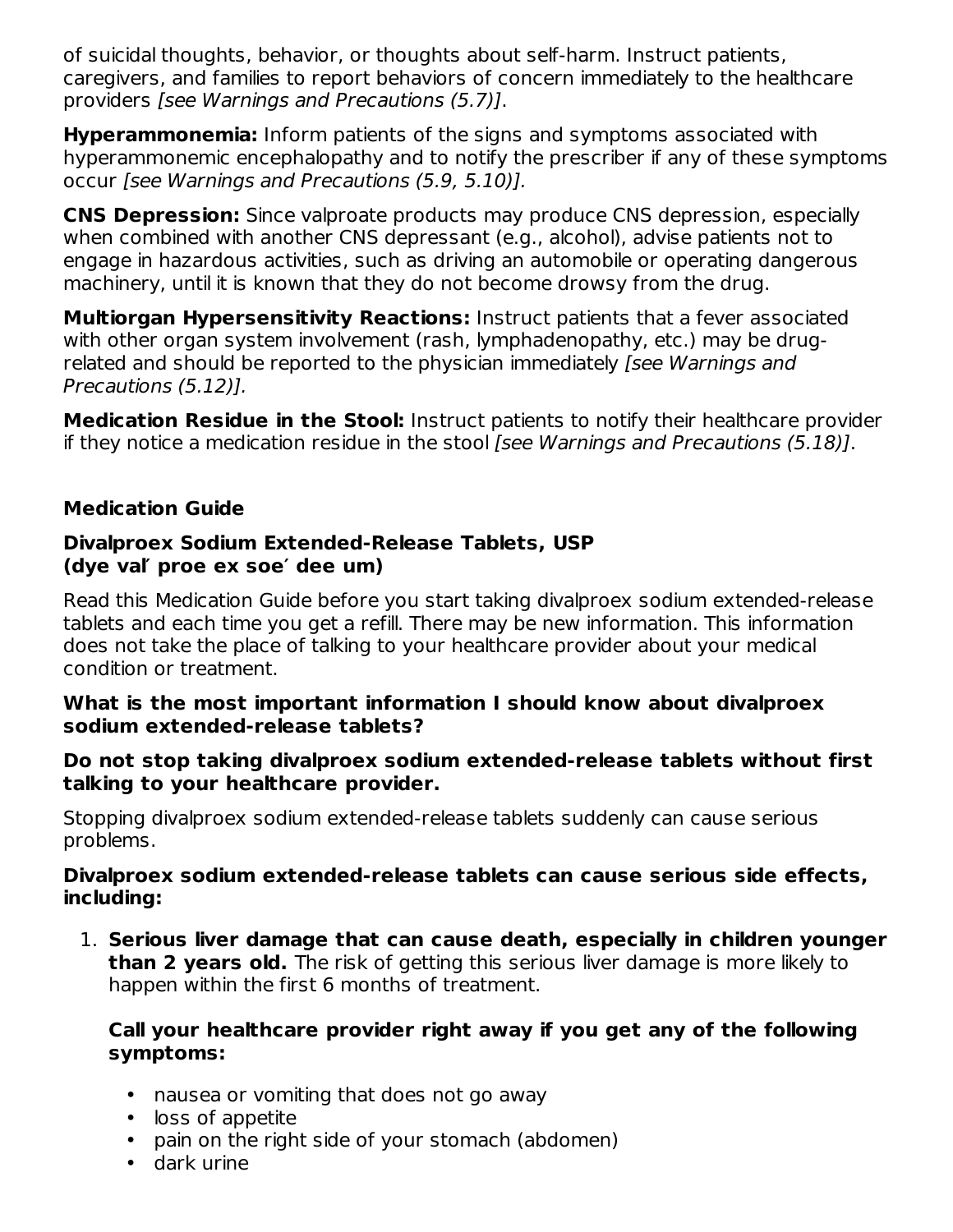- swelling of your face
- yellowing of your skin or the whites of your eyes

In some cases, liver damage may continue despite stopping the drug.

### 2. **Divalproex sodium extended-release tablets may harm your unborn baby.**

- If you take divalproex sodium extended-release tablets during pregnancy for any medical condition, your baby is at risk for serious birth defects that affect the brain and spinal cord and are called spina bifida or neural tube defects. These defects occur in 1 to 2 out of every 100 babies born to mothers who use this medicine during pregnancy. These defects can begin in the first month, even before you know you are pregnant. Other birth defects that affect the structures of the heart, head, arms, legs, and the opening where the urine comes out (urethra) on the bottom of the penis can also happen. Decreased hearing or hearing loss can also happen.
- Birth defects may occur even in children born to women who are not taking any medicines and do not have other risk factors.
- Taking folic acid supplements before getting pregnant and during early pregnancy can lower the chance of having a baby with a neural tube defect.
- If you take divalproex sodium extended-release tablets during pregnancy for any medical condition, your child is at risk for having lower IQ and may be at risk for developing autism or attention deficit/hyperactivity disorder.
- There may be other medicines to treat your condition that have a lower chance of causing birth defects, decreased IQ, or other disorders in your child.
- Women who are pregnant must not take divalproex sodium extended-release tablets to prevent migraine headaches.
- **All women of childbearing age (including girls from the start of puberty) should talk to their healthcare provider about using other possible treatments instead of divalproex sodium extended-release tablets. If the decision is made to use divalproex sodium extendedrelease tablets, you should use effective birth control (contraception).**
- Tell your healthcare provider right away if you become pregnant while taking divalproex sodium extended-release tablets. You and your healthcare provider should decide if you will continue to take divalproex sodium extended-release tablets while you are pregnant.

**Pregnancy Registry:** If you become pregnant while taking divalproex sodium extended-release tablets, talk to your healthcare provider about registering with the North American Antiepileptic Drug Pregnancy Registry. You can enroll in this registry by calling toll-free 1-888-233-2334 or by visiting the website, http://www.aedpregnancyregistry.org/. The purpose of this registry is to collect information about the safety of antiepileptic drugs during pregnancy.

### 3. **Inflammation of your pancreas that can cause death.**

**Call your healthcare provider right away if you have any of these symptoms:**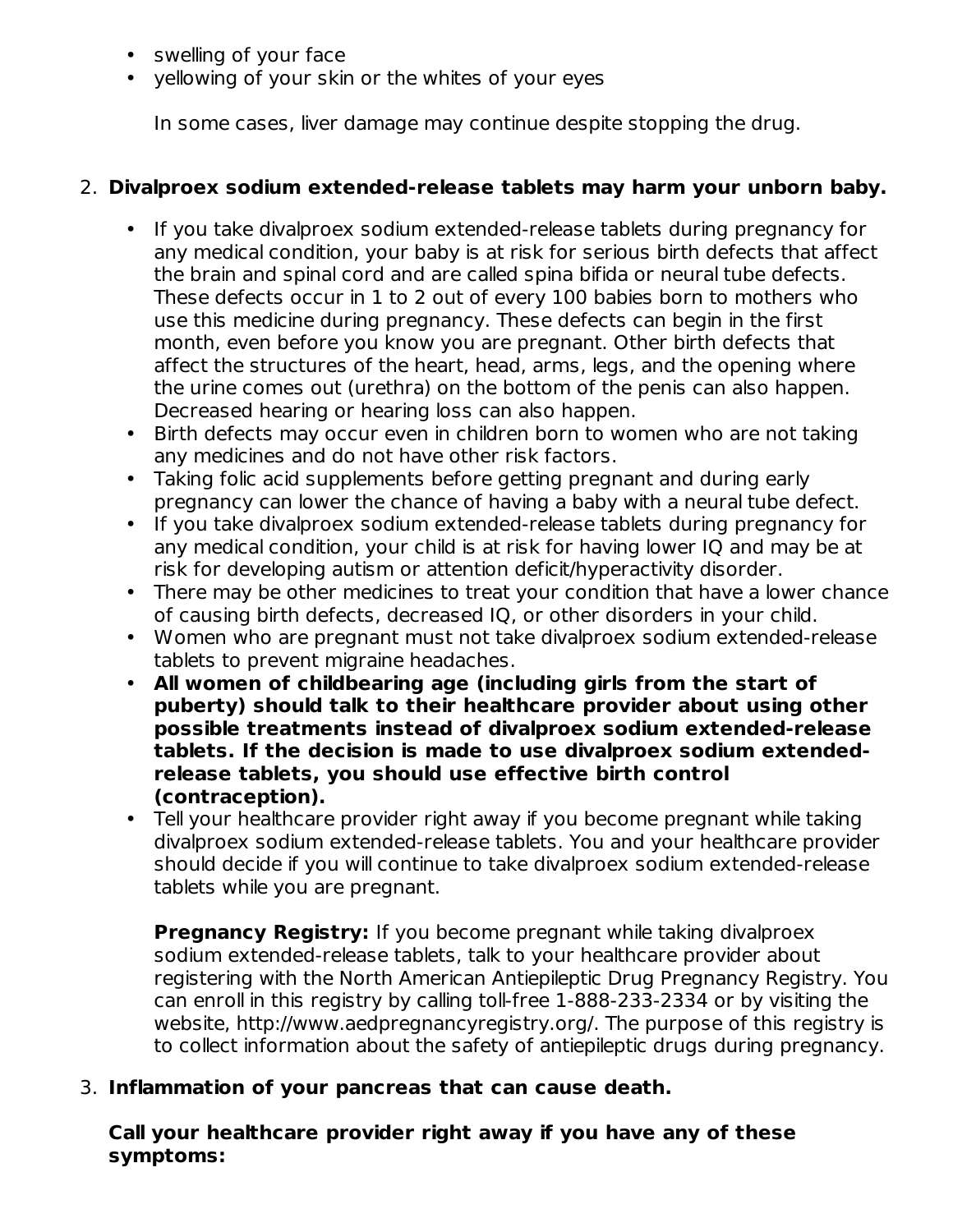- severe stomach pain that you may also feel in your back
- nausea or vomiting that does not go away
- 4. **Like other antiepileptic drugs, divalproex sodium extended-release tablets may cause suicidal thoughts or actions in a very small number of people, about 1 in 500.**

**Call a healthcare provider right away if you have any of these symptoms, especially if they are new, worse, or worry you:**

- thoughts about suicide or dying
- attempts to commit suicide
- new or worse depression
- new or worse anxiety
- feeling agitated or restless
- panic attacks
- trouble sleeping (insomnia)
- new or worse irritability
- acting aggressive, being angry, or violent
- acting on dangerous impulses
- an extreme increase in activity and talking (mania)
- other unusual changes in behavior or mood

#### **How can I watch for early symptoms of suicidal thoughts and actions?**

- Pay attention to any changes, especially sudden changes in mood, behaviors, thoughts, or feelings.
- Keep all follow-up visits with your healthcare provider as scheduled.

Call your healthcare provider between visits as needed, especially if you are worried about symptoms.

**Do not stop divalproex sodium extended-release tablets without first talking to a healthcare provider.** Stopping divalproex sodium extended-release tablets suddenly can cause serious problems. Stopping a seizure medicine suddenly in a patient who has epilepsy can cause seizures that will not stop (status epilepticus).

Suicidal thoughts or actions can be caused by things other than medicines. If you have suicidal thoughts or actions, your healthcare provider may check for other causes.

#### **What are divalproex sodium extended-release tablets?**

Divalproex sodium comes in different dosage forms with different usages.

Divalproex Sodium Extended-Release Tablets are prescription medicines used:

- to treat manic episodes associated with bipolar disorder
- alone or with other medicines to treat:
	- o complex partial seizures in adults and children 10 years of age and older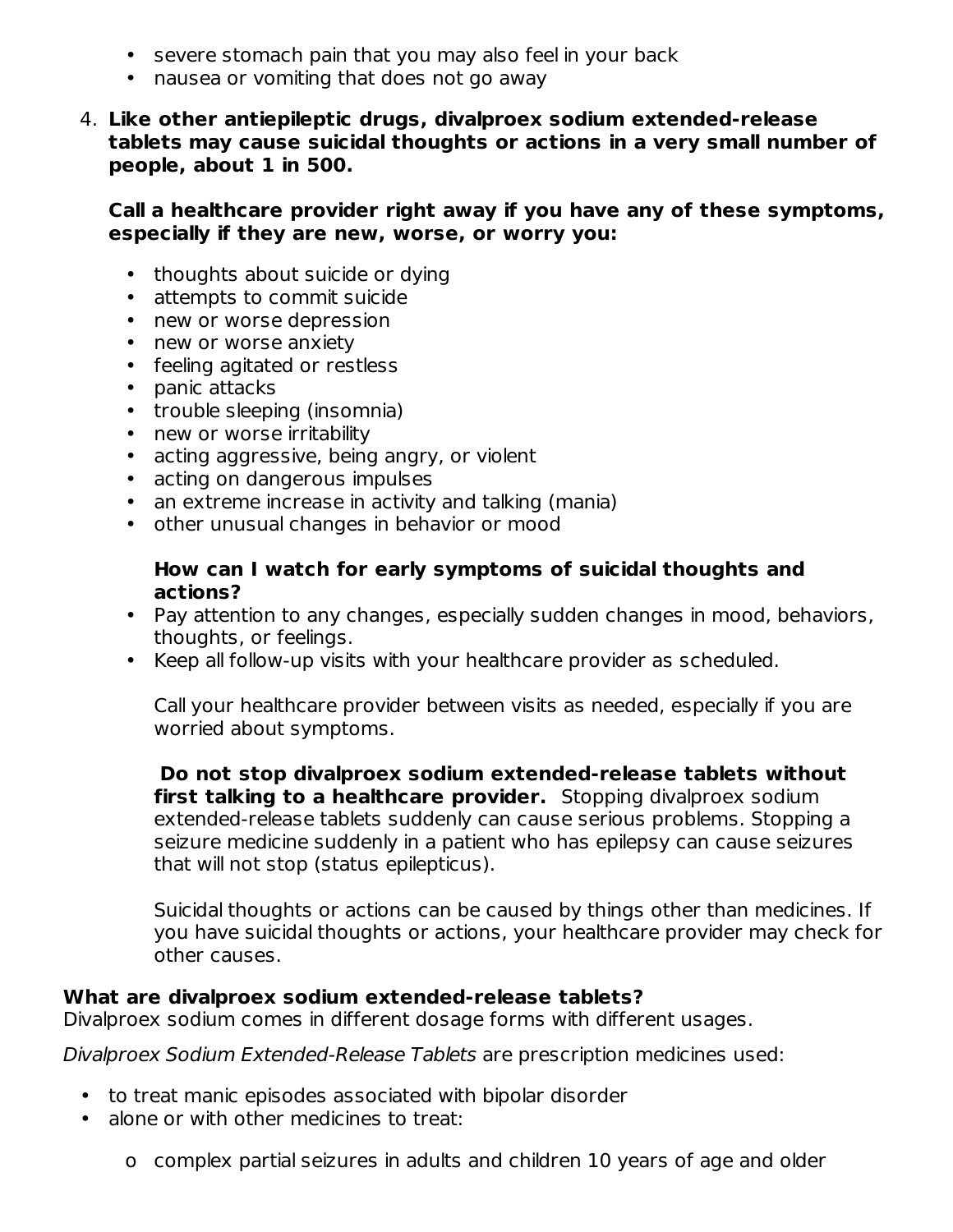- o simple and complex absence seizures, with or without other seizure types
- to prevent migraine headaches

### **Who should not take divalproex sodium extended-release tablets?**

Do not take divalproex sodium extended-release tablets if you:

- have liver problems
- have or think you have a genetic liver problem caused by a mitochondrial disorder (e.g., Alpers-Huttenlocher syndrome)
- are allergic to divalproex sodium, valproic acid, sodium valproate, or any of the ingredients in divalproex sodium extended-release tablets. See the end of this leaflet for a complete list of ingredients in divalproex sodium extended-release tablets.
- have a genetic problem called urea cycle disorder
- are taking it to prevent migraine headaches and are either pregnant or may become pregnant because you are not using effective birth control (contraception)

#### **What should I tell my healthcare provider before taking divalproex sodium extended-release tablets?**

Before you take divalproex sodium extended-release tablets, tell your healthcare provider if you:

- have a genetic liver problem caused by a mitochondrial disorder (e.g., Alpers-Huttenlocher syndrome)
- drink alcohol
- are pregnant or breastfeeding. Divalproex sodium can pass into breast milk. Talk to your healthcare provider about the best way to feed your baby if you take divalproex sodium extended-release tablets.
- have or have had depression, mood problems, or suicidal thoughts or behavior
- have any other medical conditions

**Tell your healthcare provider about all the medicines you take,** including prescription and non-prescription medicines, vitamins, herbal supplements and medicines that you take for a short period of time.

Taking divalproex sodium extended-release tablets with certain other medicines can cause side effects or affect how well they work. Do not start or stop other medicines without talking to your healthcare provider.

Know the medicines you take. Keep a list of them and show it to your healthcare provider and pharmacist each time you get a new medicine.

### **How should I take divalproex sodium extended-release tablets?**

- Take divalproex sodium extended-release tablets exactly as your healthcare provider tells you. Your healthcare provider will tell you how many divalproex sodium extended-release tablets to take and when to take them.
- Your healthcare provider may change your dose.
- Do not change your dose of divalproex sodium extended-release tablets without talking to your healthcare provider.
- **Do not stop taking divalproex sodium extended-release tablets without first talking to your healthcare provider.** Stopping divalproex sodium extended-release tablets suddenly can cause serious problems.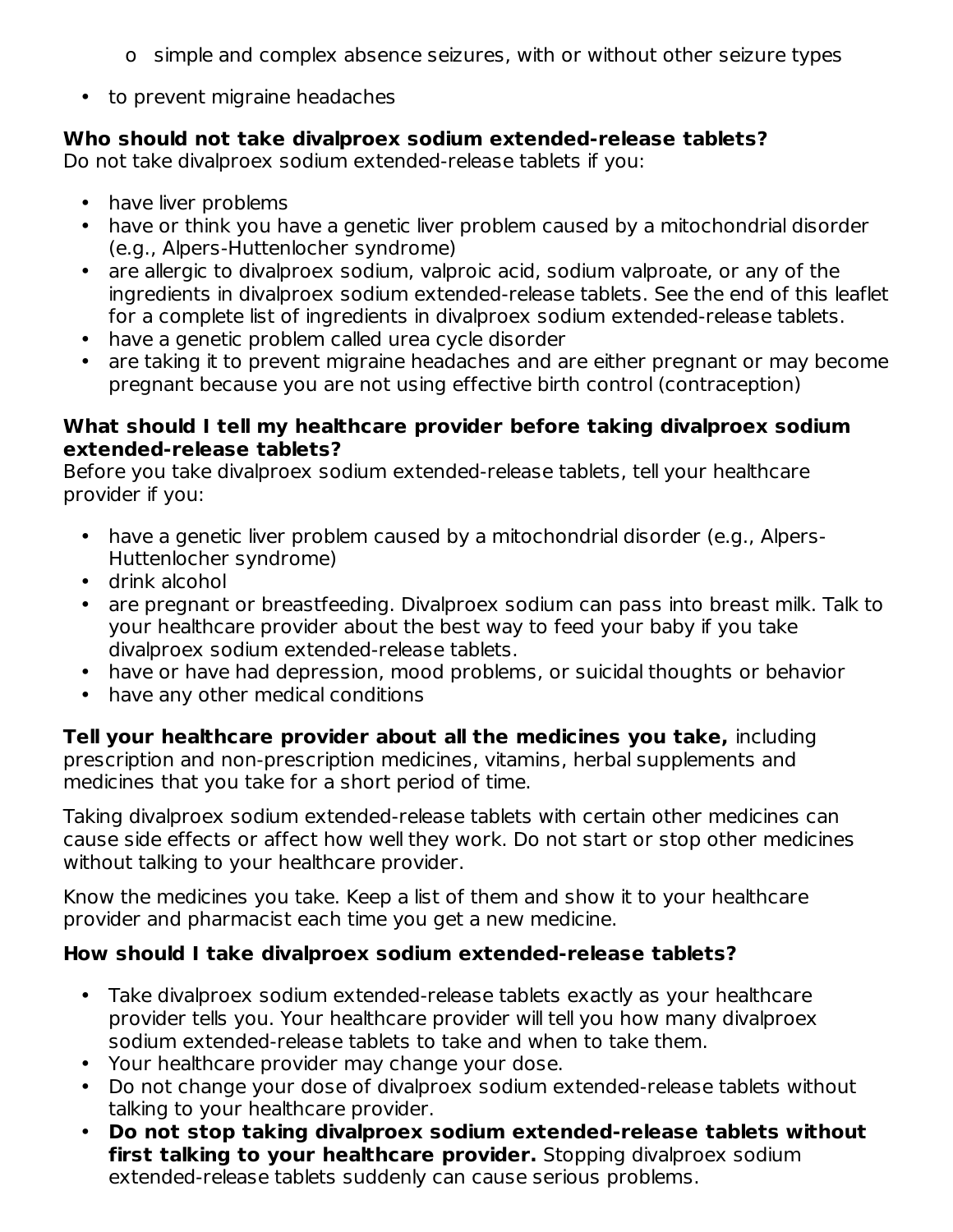- Swallow divalproex sodium extended-release tablets whole. Do not crush or chew divalproex sodium extended-release tablets. Tell your healthcare provider if you cannot swallow divalproex sodium extended-release tablets whole. You may need a different medicine.
- If you take too many divalproex sodium extended-release tablets, call your healthcare provider or local Poison Control Center right away.

### **What should I avoid while taking divalproex sodium extended-release tablets?**

- Divalproex sodium extended-release tablets can cause drowsiness and dizziness. Do not drink alcohol or take other medicines that make you sleepy or dizzy while taking divalproex sodium extended-release tablets, until you talk with your doctor. Taking divalproex sodium extended-release tablets with alcohol or drugs that cause sleepiness or dizziness may make your sleepiness or dizziness worse.
- Do not drive a car or operate dangerous machinery until you know how divalproex sodium extended-release tablets affect you. Divalproex sodium extended-release tablets can slow your thinking and motor skills.

#### **What are the possible side effects of divalproex sodium extended-release tablets?**

• See **"What is the most important information I should know about divalproex sodium extended-release tablets?"**

Divalproex sodium extended-release tablets can cause serious side effects including:

- **Bleeding problems:** red or purple spots on your skin, bruising, pain and swelling into your joints due to bleeding or bleeding from your mouth or nose.
- **High ammonia levels in your blood:** feeling tired, vomiting, changes in mental status.
- **Low body temperature (hypothermia):** drop in your body temperature to less than 95°F, feeling tired, confusion, coma.
- **Allergic (hypersensitivity) reactions:** fever, skin rash, hives, sores in your mouth, blistering and peeling of your skin, swelling of your lymph nodes, swelling of your face, eyes, lips, tongue, or throat, trouble swallowing or breathing.
- **Drowsiness or sleepiness in the elderly.** This extreme drowsiness may cause you to eat or drink less than you normally would. Tell your doctor if you are not able to eat or drink as you normally do. Your doctor may start you at a lower dose of divalproex sodium extended-release tablets.

#### **Call your healthcare provider right away, if you have any of the symptoms listed above.**

#### **The common side effects of divalproex sodium extended-release tablets include:**

- nausea
- headache
- sleepiness
- vomiting
- weakness
- tremor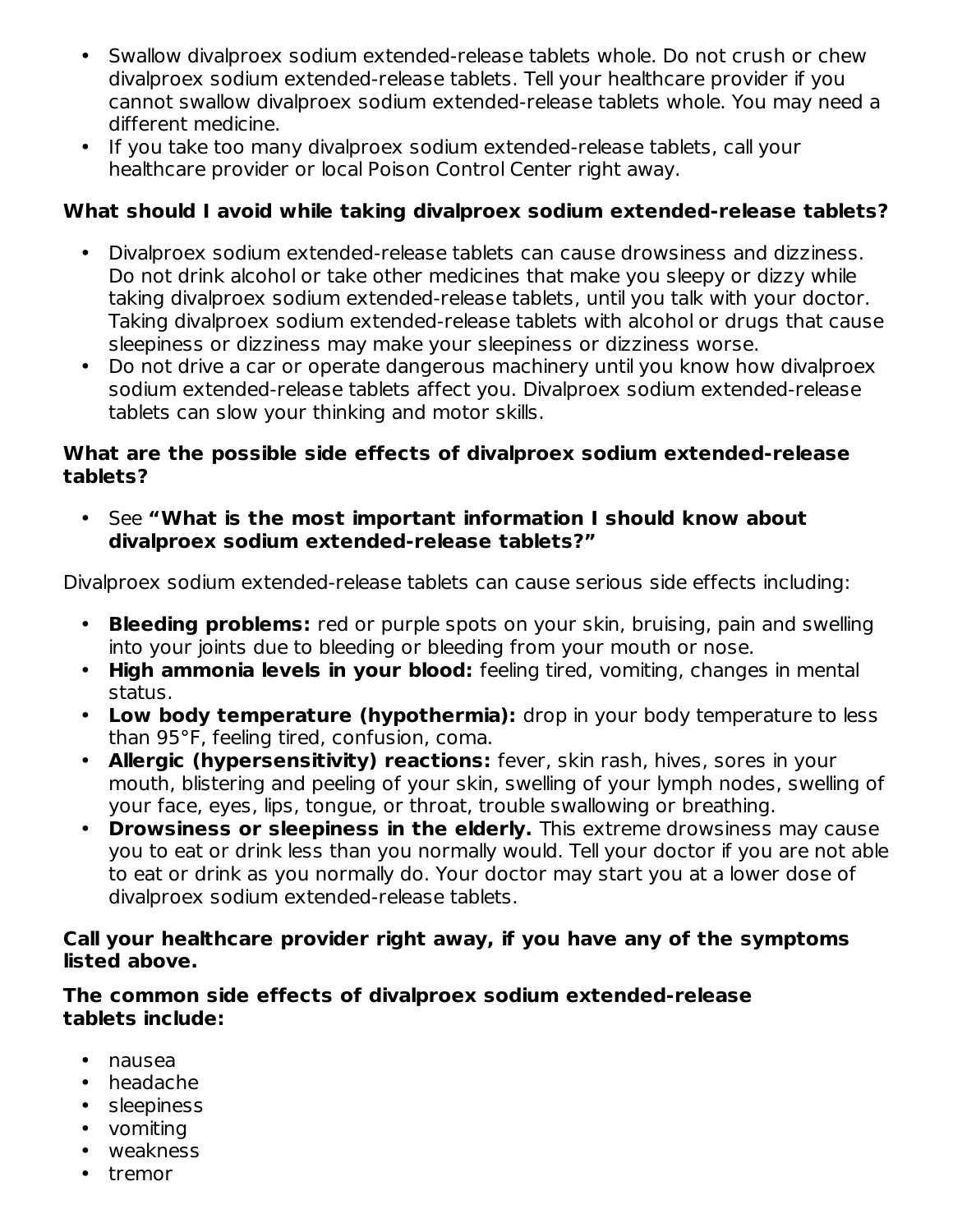- dizziness
- stomach pain
- blurry vision
- double vision
- diarrhea
- increased appetite
- weight gain
- hair loss
- loss of appetite
- problems with walking or coordination

These are not all of the possible side effects of **divalproex sodium extended-release tablets**. For more information, ask your healthcare provider or pharmacist.

Tell your healthcare provider if you have any side effect that bothers you or that does not go away.

### **Call your doctor for medical advice about side effects. You may report side effects to FDA at 1-800-FDA-1088.**

# **How should I store divalproex sodium extended-release tablets?**

• Store divalproex sodium extended-release tablets between 20° to 25°C (68° to 77°F).

### **Keep divalproex sodium extended-release tablets and all medicines out of the reach of children.**

### **General information about the safe and effective use of divalproex sodium extended-release tablets**

Medicines are sometimes prescribed for purposes other than those listed in a Medication Guide. Do not use divalproex sodium extended-release tablets for a condition for which they were not prescribed. Do not give divalproex sodium extended-release tablets to other people, even if they have the same symptoms that you have. They may harm them.

This Medication Guide summarizes the most important information about divalproex sodium extended-release tablets. If you would like more information, talk with your healthcare provider. You can ask your pharmacist or healthcare provider for information about divalproex sodium extended-release tablets that is written for health professionals.

For more information, call Mylan at 1-877-446-3679 (1-877-4-INFO-RX).

# **What are the ingredients in divalproex sodium extended-release tablets?**

Active ingredient: divalproex sodium

Inactive ingredients: ammonium hydroxide, colloidal anhydrous silica, colloidal silicon dioxide, dibutyl sebacate, ethylcellulose, hydroxyethyl cellulose, hypromellose, oleic acid, polydextrose, polyethylene glycol, silicified microcrystalline cellulose, titanium dioxide and triacetin.

This Medication Guide has been approved by the U.S. Food and Drug Administration.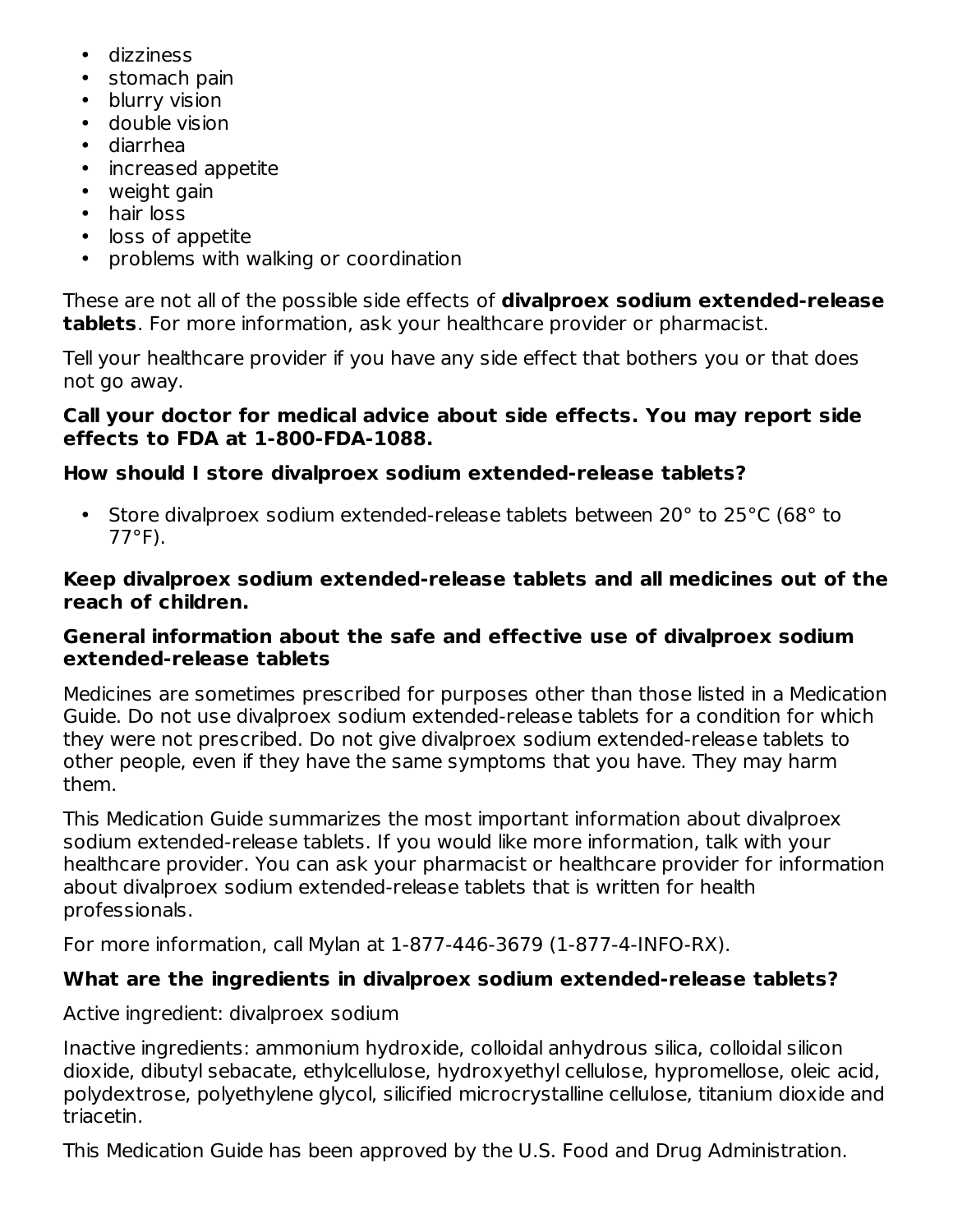The brands listed are trademarks of their respective owners.

Manufactured for: **Mylan Pharmaceuticals Inc.** Morgantown, WV 26505 U.S.A.

Manufactured by: **Patheon part of Thermo Fisher Scientific, Inc.** Manati, PR 00674

Revised: 2/2022 PTHP:DIVER:R5mpbmh/PTHP:MG:DIVER:R5mpb/PTHP:MG:DIVER:R4mh

### **PRINCIPAL DISPLAY PANEL - 250 mg**

**NDC 0378-0472-01**

**Once-Daily Dosing**

**Divalproex Sodium Extended-Release Tablets, USP 250 mg\***

**Valproic Acid Activity**

**PHARMACIST: Dispense the accompanying Medication Guide to each patient.**

#### **Rx only 100 Tablets**

\*Each film-coated tablet contains divalproex sodium, USP equivalent to 250 mg of valproic acid.

Dispense in a tight, light-resistant container as defined in the USP using a child-resistant closure.

Keep container tightly closed.

**Keep this and all medication out of the reach of children.**

**Store at 20° to 25°C (68° to 77°F). [See USP Controlled Room Temperature.]**

**Usual Dosage:** See accompanying prescribing information.

Manufactured for: **Mylan Pharmaceuticals Inc.** Morgantown, WV 26505 U.S.A.

Made in Puerto Rico

**Mylan.com**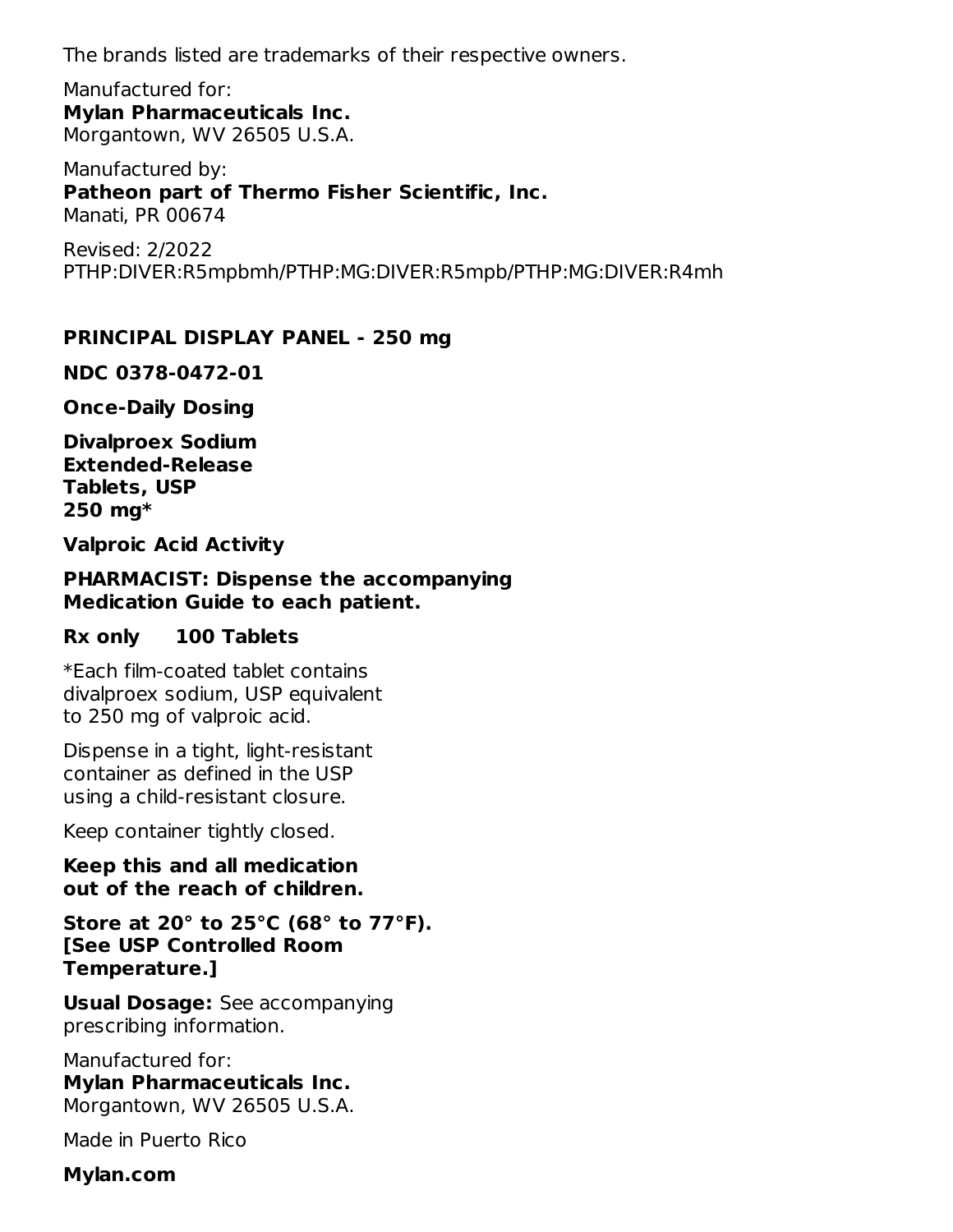

#### **PRINCIPAL DISPLAY PANEL – 500 mg**

**NDC 0378-0473-01**

**Once-Daily Dosing**

**Divalproex Sodium Extended-Release Tablets, USP 500 mg\***

**Valproic Acid Activity**

**PHARMACIST: Dispense the accompanying Medication Guide to each patient.**

#### **Rx only 100 Tablets**

\*Each film-coated tablet contains divalproex sodium, USP equivalent to 500 mg of valproic acid.

Dispense in a tight, light-resistant container as defined in the USP using a child-resistant closure.

Keep container tightly closed.

**Keep this and all medication out of the reach of children.**

**Store at 20° to 25°C (68° to 77°F). [See USP Controlled Room Temperature.]**

**Usual Dosage:** See accompanying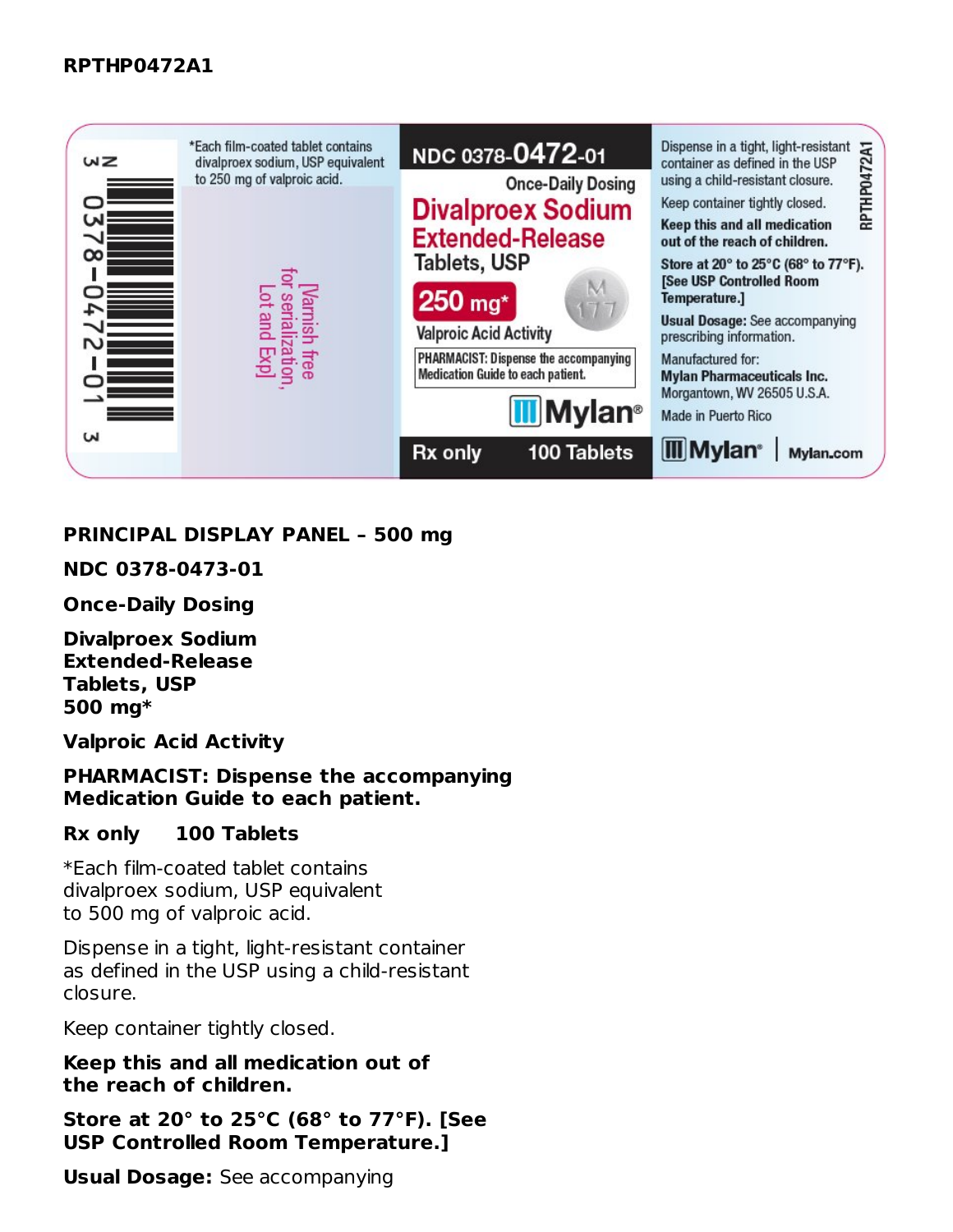prescribing information.

Manufactured for: **Mylan Pharmaceuticals Inc.** Morgantown, WV 26505 U.S.A.

Made in Puerto Rico

# **Mylan.com**

# **RPTHP0473A1**

|               | *Each film-coated tablet contains<br>divalproex sodium, USP equivalent | NDC 0378-0473-01                                                           | Dispense in a tight, light-resistant container<br>as defined in the USP using a child-resistant | <b>HP0473A1</b> |
|---------------|------------------------------------------------------------------------|----------------------------------------------------------------------------|-------------------------------------------------------------------------------------------------|-----------------|
| WZ            | to 500 mg of valproic acid.                                            | <b>Once-Daily Dosing</b>                                                   | closure.                                                                                        |                 |
|               |                                                                        | <b>Divalproex Sodium</b>                                                   | Keep container tightly closed.                                                                  | RPT             |
| ы<br>$\infty$ |                                                                        | <b>Extended-Release</b>                                                    | Keep this and all medication out of<br>the reach of children.                                   |                 |
|               |                                                                        | Tablets, USP                                                               | Store at 20° to 25°C (68° to 77°F). [See<br><b>USP Controlled Room Temperature.]</b>            |                 |
|               |                                                                        | M 473<br>500 mg*                                                           | <b>Usual Dosage: See accompanying</b>                                                           |                 |
|               |                                                                        | <b>Valproic Acid Activity</b>                                              | prescribing information.                                                                        |                 |
| $\mathcal{L}$ | [Varnish free<br>for serialization<br>Lot and Exp]                     | PHARMACIST: Dispense the accompanying<br>Medication Guide to each patient. | Manufactured for:<br><b>Mylan Pharmaceuticals Inc.</b>                                          |                 |
| ▭             |                                                                        | <b>III</b> Mylan <sup>®</sup>                                              | Morgantown, WV 26505 U.S.A.<br>Made in Puerto Rico                                              |                 |
|               |                                                                        | 100 Tablets<br>Rx only                                                     | <b>III</b> Mylan <sup>®</sup><br>Mylan.com                                                      |                 |

| <b>DIVALPROEX SODIUM</b><br>divalproex sodium tablet, film coated, extended release           |                         |  |                           |  |                 |
|-----------------------------------------------------------------------------------------------|-------------------------|--|---------------------------|--|-----------------|
|                                                                                               |                         |  |                           |  |                 |
| <b>Product Information</b>                                                                    |                         |  |                           |  |                 |
| <b>Product Type</b>                                                                           | HUMAN PRESCRIPTION DRUG |  | <b>Item Code (Source)</b> |  | NDC:0378-0472   |
| <b>Route of Administration</b>                                                                | ORAL                    |  |                           |  |                 |
|                                                                                               |                         |  |                           |  |                 |
| <b>Active Ingredient/Active Moiety</b>                                                        |                         |  |                           |  |                 |
| <b>Basis of Strength Strength</b>                                                             |                         |  |                           |  |                 |
| <b>Ingredient Name</b>                                                                        |                         |  |                           |  |                 |
| DIVALPROEX SODIUM (UNII: 644VL95AO6) (VALPROIC ACID - UNII:614OI1Z5W)<br><b>VALPROIC ACID</b> |                         |  |                           |  | 250 mg          |
|                                                                                               |                         |  |                           |  |                 |
| <b>Inactive Ingredients</b>                                                                   |                         |  |                           |  |                 |
|                                                                                               | <b>Ingredient Name</b>  |  |                           |  | <b>Strength</b> |
| AMMONIA (UNII: 5138Q19F1X)                                                                    |                         |  |                           |  |                 |
| <b>SILICON DIOXIDE (UNII: ETJ7Z6XBU4)</b>                                                     |                         |  |                           |  |                 |
| <b>DIBUTYL SEBACATE (UNII: 4W5IH7FLNY)</b>                                                    |                         |  |                           |  |                 |
| ETHYLCELLULOSE, UNSPECIFIED (UNII: 7Z8S9VYZ4B)                                                |                         |  |                           |  |                 |
| HYPROMELLOSE, UNSPECIFIED (UNII: 3NXW29V3WO)                                                  |                         |  |                           |  |                 |
| <b>OLEIC ACID (UNII: 2UMI9U37CP)</b>                                                          |                         |  |                           |  |                 |
| <b>POLYDEXTROSE (UNII: VH2XOU12IE)</b>                                                        |                         |  |                           |  |                 |
|                                                                                               |                         |  |                           |  |                 |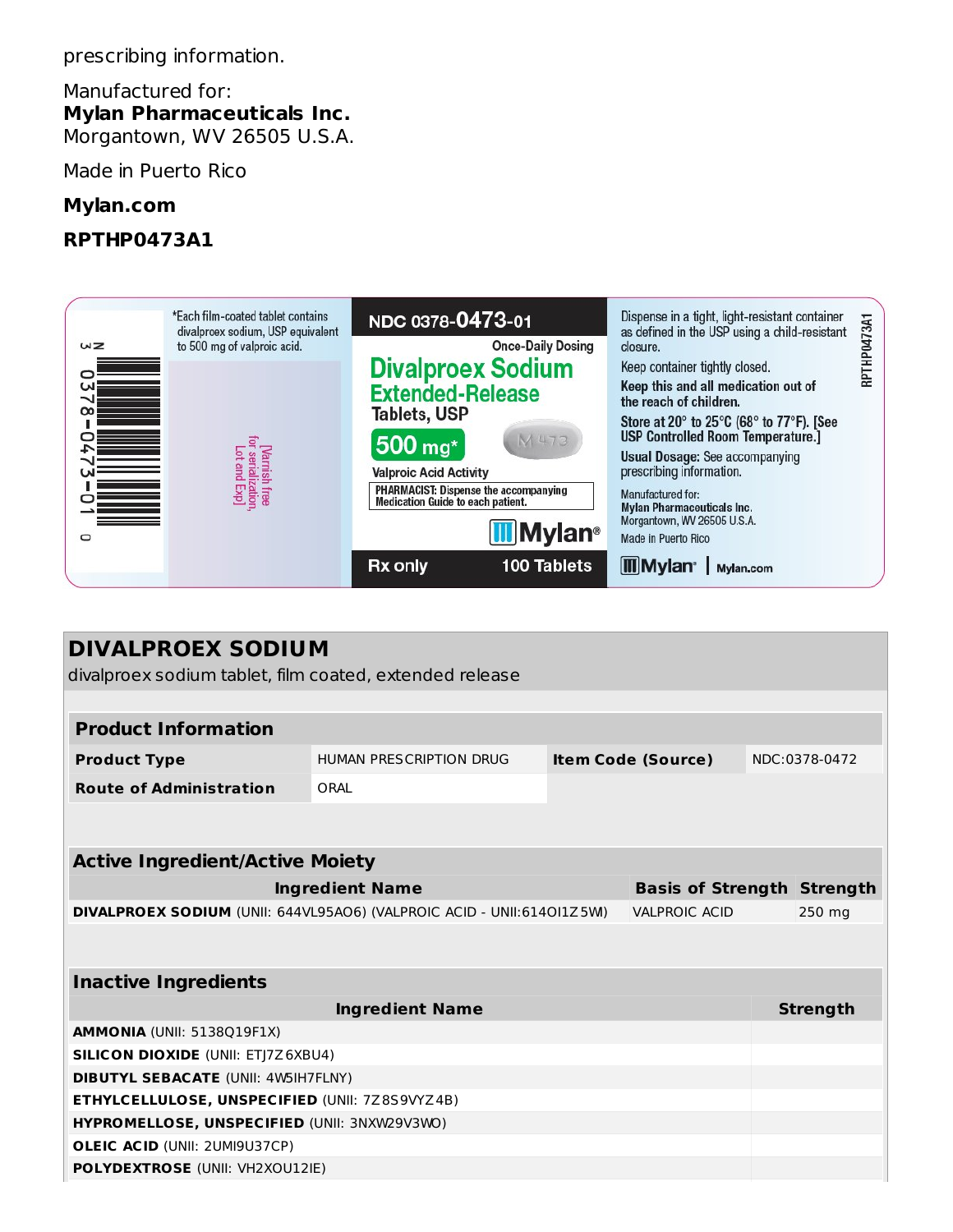|                         |                                                                                      |                                                                      |                                                                       | POLYETHYLENE GLYCOL, UNSPECIFIED (UNII: 3WQ0SDWLA)        |                                       |                                     |  |
|-------------------------|--------------------------------------------------------------------------------------|----------------------------------------------------------------------|-----------------------------------------------------------------------|-----------------------------------------------------------|---------------------------------------|-------------------------------------|--|
|                         | MICROCRYSTALLINE CELLULOSE (UNII: OP1R32D61U)<br>TITANIUM DIOXIDE (UNII: 15FIX9V2JP) |                                                                      |                                                                       |                                                           |                                       |                                     |  |
|                         | TRIACETIN (UNII: XHX3C3X673)                                                         |                                                                      |                                                                       |                                                           |                                       |                                     |  |
|                         |                                                                                      |                                                                      |                                                                       |                                                           |                                       |                                     |  |
|                         | <b>Product Characteristics</b>                                                       |                                                                      |                                                                       |                                                           |                                       |                                     |  |
|                         | Color                                                                                |                                                                      | <b>WHITE</b>                                                          | <b>Score</b>                                              |                                       | no score                            |  |
|                         | <b>Shape</b>                                                                         |                                                                      | <b>ROUND</b>                                                          | <b>Size</b>                                               |                                       | 12mm                                |  |
|                         | <b>Flavor</b>                                                                        |                                                                      |                                                                       | <b>Imprint Code</b>                                       |                                       | M; 177                              |  |
|                         | <b>Contains</b>                                                                      |                                                                      |                                                                       |                                                           |                                       |                                     |  |
|                         |                                                                                      |                                                                      |                                                                       |                                                           |                                       |                                     |  |
|                         | <b>Packaging</b>                                                                     |                                                                      |                                                                       |                                                           |                                       |                                     |  |
| #                       | <b>Item Code</b>                                                                     |                                                                      |                                                                       | <b>Package Description</b>                                | <b>Marketing Start</b><br><b>Date</b> | <b>Marketing End</b><br><b>Date</b> |  |
| $\mathbf{1}$            | NDC:0378-<br>0472-77                                                                 | 90 in 1 BOTTLE, PLASTIC; Type 0: Not a<br><b>Combination Product</b> |                                                                       |                                                           | 03/30/2010                            |                                     |  |
| $\overline{2}$          | NDC:0378-<br>0472-01                                                                 |                                                                      | 100 in 1 BOTTLE, PLASTIC; Type 0: Not a<br><b>Combination Product</b> |                                                           | 01/29/2009                            |                                     |  |
| $\overline{\mathbf{3}}$ | NDC:0378-<br>0472-05                                                                 | <b>Combination Product</b>                                           |                                                                       | 500 in 1 BOTTLE, PLASTIC; Type 0: Not a                   | 01/29/2009                            |                                     |  |
|                         |                                                                                      |                                                                      |                                                                       |                                                           |                                       |                                     |  |
|                         | <b>Marketing Information</b>                                                         |                                                                      |                                                                       |                                                           |                                       |                                     |  |
|                         | <b>Marketing</b><br><b>Category</b>                                                  |                                                                      |                                                                       | <b>Application Number or Monograph</b><br><b>Citation</b> | <b>Marketing Start</b><br>Date        | <b>Marketing End</b><br>Date        |  |
|                         | <b>ANDA</b>                                                                          | ANDA077567                                                           |                                                                       |                                                           | 01/29/2009                            |                                     |  |
|                         |                                                                                      |                                                                      |                                                                       |                                                           |                                       |                                     |  |
|                         | <b>DIVALPROEX SODIUM</b>                                                             |                                                                      |                                                                       |                                                           |                                       |                                     |  |
|                         |                                                                                      |                                                                      |                                                                       | divalproex sodium tablet, film coated, extended release   |                                       |                                     |  |
|                         |                                                                                      |                                                                      |                                                                       |                                                           |                                       |                                     |  |
|                         | <b>Product Information</b>                                                           |                                                                      |                                                                       |                                                           |                                       |                                     |  |
|                         | <b>Product Type</b>                                                                  |                                                                      |                                                                       | HUMAN PRESCRIPTION DRUG                                   | <b>Item Code (Source)</b>             | NDC:0378-0473                       |  |
|                         | <b>Route of Administration</b>                                                       |                                                                      | ORAL                                                                  |                                                           |                                       |                                     |  |
|                         |                                                                                      |                                                                      |                                                                       |                                                           |                                       |                                     |  |

| <b>Active Ingredient/Active Moiety</b>                                                        |                                   |  |  |  |  |  |
|-----------------------------------------------------------------------------------------------|-----------------------------------|--|--|--|--|--|
| <b>Ingredient Name</b>                                                                        | <b>Basis of Strength Strength</b> |  |  |  |  |  |
| <b>VALPROIC ACID</b><br>DIVALPROEX SODIUM (UNII: 644VL95AO6) (VALPROIC ACID - UNII:614OI1Z5M) | 500 mg                            |  |  |  |  |  |
|                                                                                               |                                   |  |  |  |  |  |
| Inactive Ingredients                                                                          |                                   |  |  |  |  |  |
| <b>Ingredient Name</b>                                                                        | <b>Strength</b>                   |  |  |  |  |  |
| <b>AMMONIA (UNII: 5138019F1X)</b>                                                             |                                   |  |  |  |  |  |
| <b>SILICON DIOXIDE (UNII: ETI7Z6XBU4)</b>                                                     |                                   |  |  |  |  |  |
| <b>DIBUTYL SEBACATE (UNII: 4W5IH7FLNY)</b>                                                    |                                   |  |  |  |  |  |